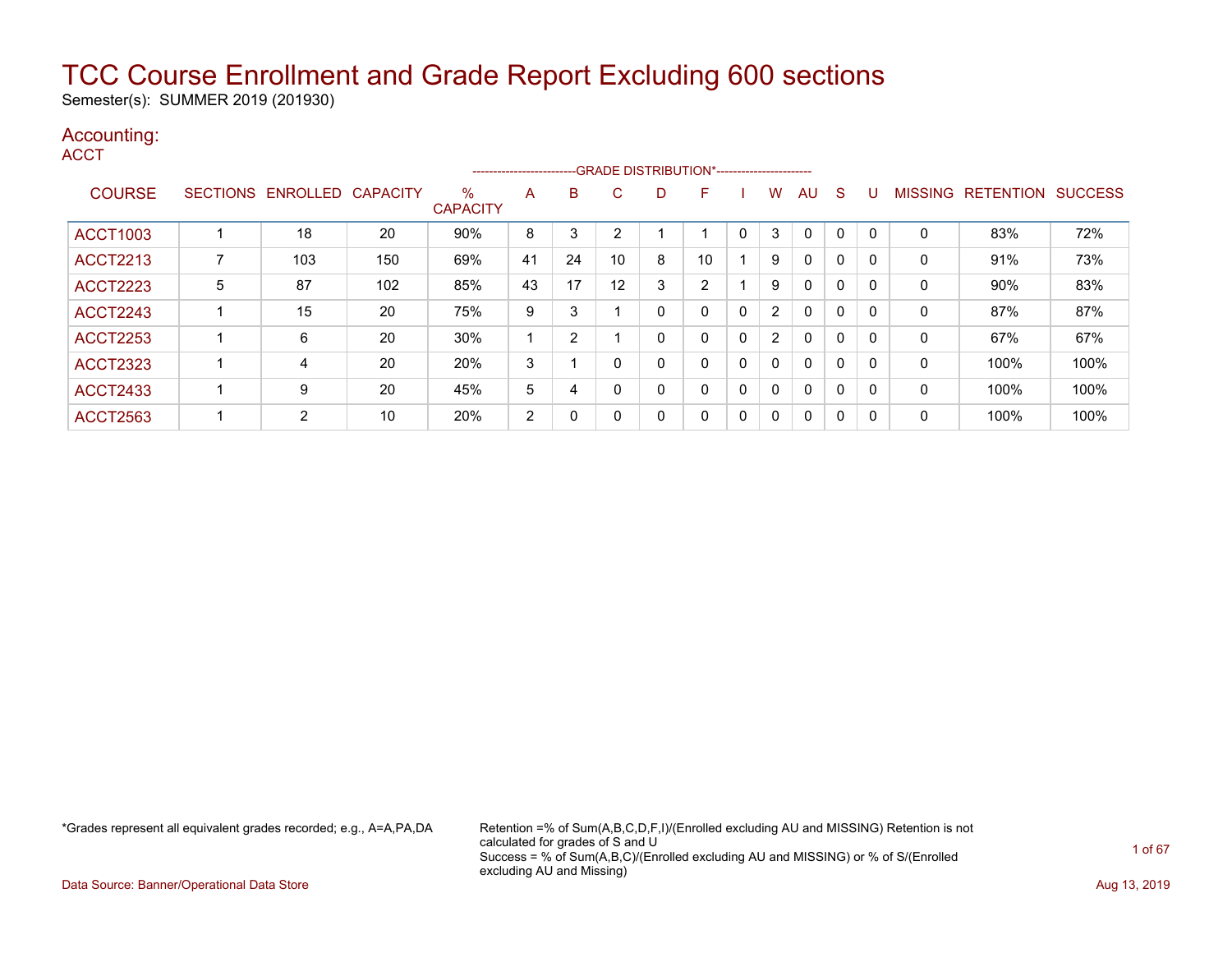Semester(s): SUMMER 2019 (201930)

#### Allied Health: ALDH

| <b>ALDII</b>    |    |    |                 |    |    | -----------------------GRADE                DISTRIBUTION*----------------------- |                |   |             |  |                                                                             |     |
|-----------------|----|----|-----------------|----|----|----------------------------------------------------------------------------------|----------------|---|-------------|--|-----------------------------------------------------------------------------|-----|
| <b>COURSE</b>   |    |    | <b>CAPACITY</b> |    |    |                                                                                  |                |   |             |  | SECTIONS ENROLLED CAPACITY % A B C D F I W AU S U MISSING RETENTION SUCCESS |     |
| <b>ALDH1323</b> | 78 | 80 | 98%             | 33 | 26 |                                                                                  | 5 <sup>5</sup> | 0 | $\mathbf 0$ |  | 91%                                                                         | 83% |

\*Grades represent all equivalent grades recorded; e.g., A=A,PA,DA Retention =% of Sum(A,B,C,D,F,I)/(Enrolled excluding AU and MISSING) Retention is not calculated for grades of S and U Success = % of Sum(A,B,C)/(Enrolled excluding AU and MISSING) or % of S/(Enrolled excluding AU and Missing)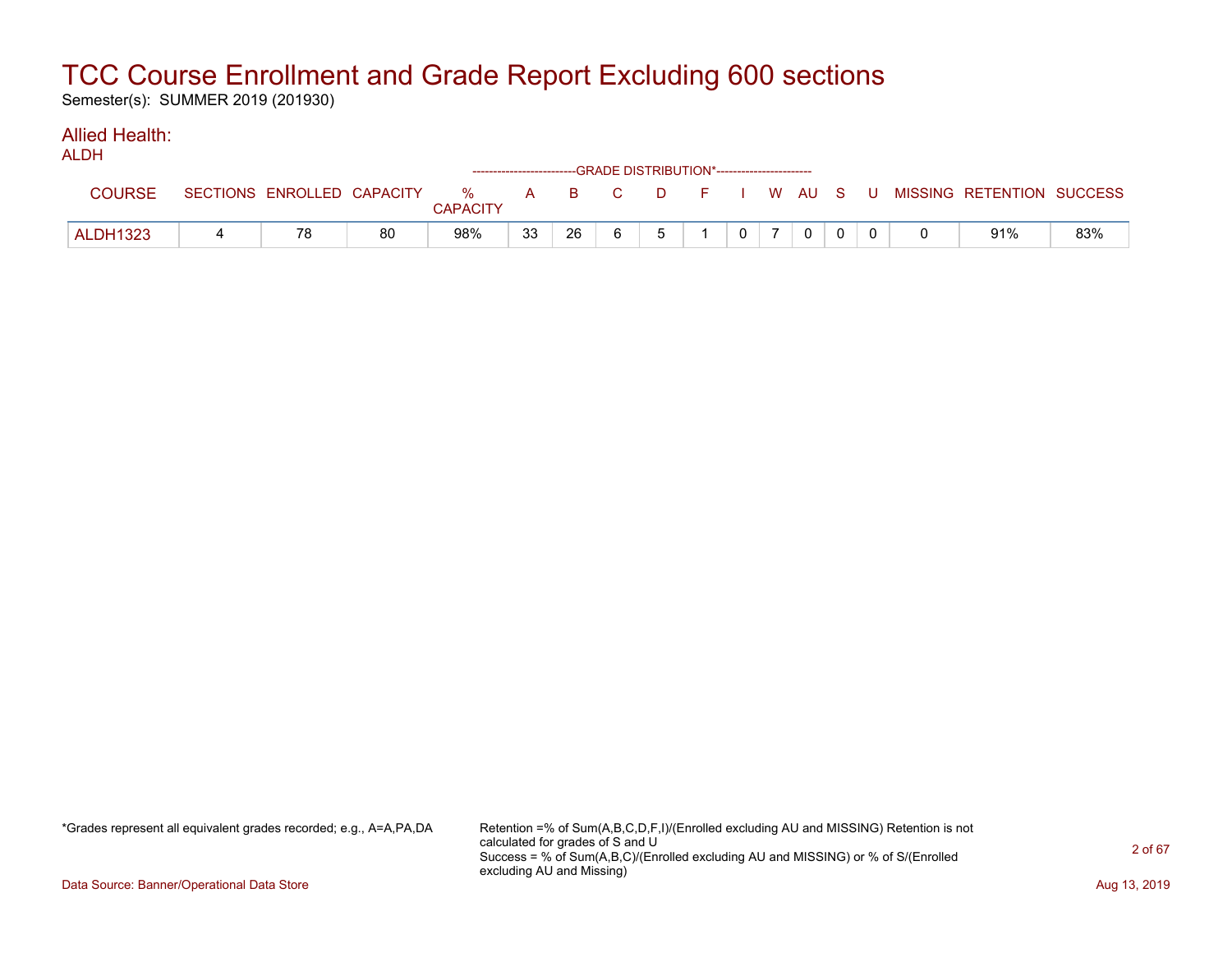Semester(s): SUMMER 2019 (201930)

#### Art: ART

| 731 X L        |                            |    |                         |    |          |              |    | ------------------------GRADE DISTRIBUTION*----------------------- |   |             |     |                           |     |
|----------------|----------------------------|----|-------------------------|----|----------|--------------|----|--------------------------------------------------------------------|---|-------------|-----|---------------------------|-----|
| <b>COURSE</b>  | SECTIONS ENROLLED CAPACITY |    | $\%$<br><b>CAPACITY</b> | A  | <b>B</b> | $\mathbf{C}$ | D. | i Elizabeth                                                        |   | I W AU S    | - U | MISSING RETENTION SUCCESS |     |
| <b>ART1113</b> | 44                         | 55 | 80%                     | 27 | 12       |              |    |                                                                    | 2 | $\mathbf 0$ |     | 95%                       | 93% |

\*Grades represent all equivalent grades recorded; e.g., A=A,PA,DA Retention =% of Sum(A,B,C,D,F,I)/(Enrolled excluding AU and MISSING) Retention is not calculated for grades of S and U Success = % of Sum(A,B,C)/(Enrolled excluding AU and MISSING) or % of S/(Enrolled excluding AU and Missing)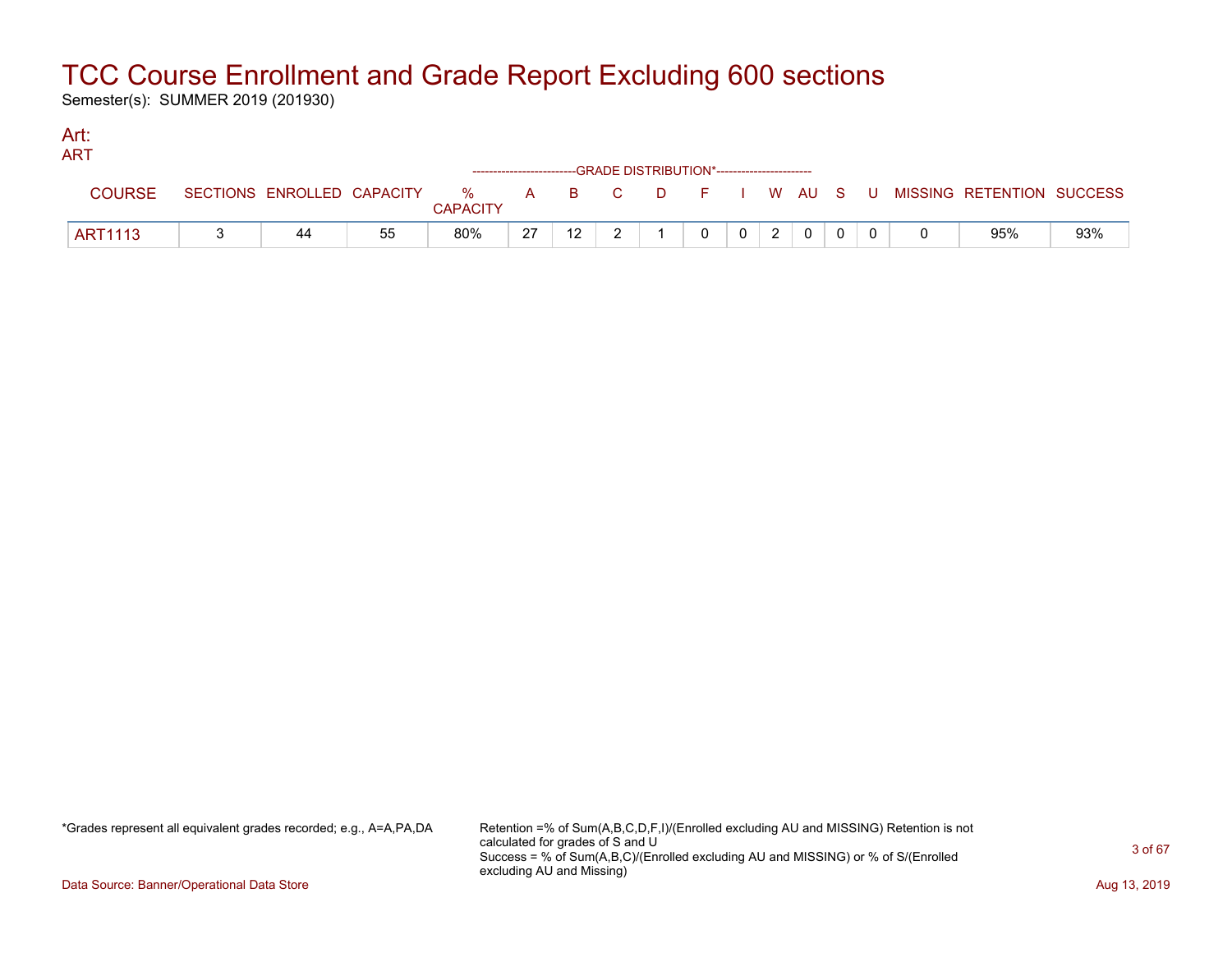Semester(s): SUMMER 2019 (201930)

#### American Sign Language Ed: ASLE

|                 |                            |    | ------------------      |    |    | -GRADE DISTRIBUTION*---------------------- |   |   |   |             |          |              |  |                           |     |
|-----------------|----------------------------|----|-------------------------|----|----|--------------------------------------------|---|---|---|-------------|----------|--------------|--|---------------------------|-----|
| <b>COURSE</b>   | SECTIONS ENROLLED CAPACITY |    | $\%$<br><b>CAPACITY</b> | A  | B. |                                            | Ð |   |   | W           | AU       | <sub>S</sub> |  | MISSING RETENTION SUCCESS |     |
| <b>ASLE1363</b> | 20                         | 30 | 67%                     | 13 | 4  |                                            |   |   | 0 | $\mathbf 0$ | $\Omega$ | 0            |  | 100%                      | 90% |
| <b>ASLE1373</b> | 19                         | 30 | 63%                     |    | 4  | 4                                          |   |   |   | 2           | $\Omega$ |              |  | 89%                       | 79% |
| <b>ASLE1413</b> | 19                         | 20 | 95%                     | 11 |    |                                            |   | 4 | 0 | 0           | 0        |              |  | 100%                      | 74% |

\*Grades represent all equivalent grades recorded; e.g., A=A,PA,DA Retention =% of Sum(A,B,C,D,F,I)/(Enrolled excluding AU and MISSING) Retention is not calculated for grades of S and U Success = % of Sum(A,B,C)/(Enrolled excluding AU and MISSING) or % of S/(Enrolled excluding AU and Missing)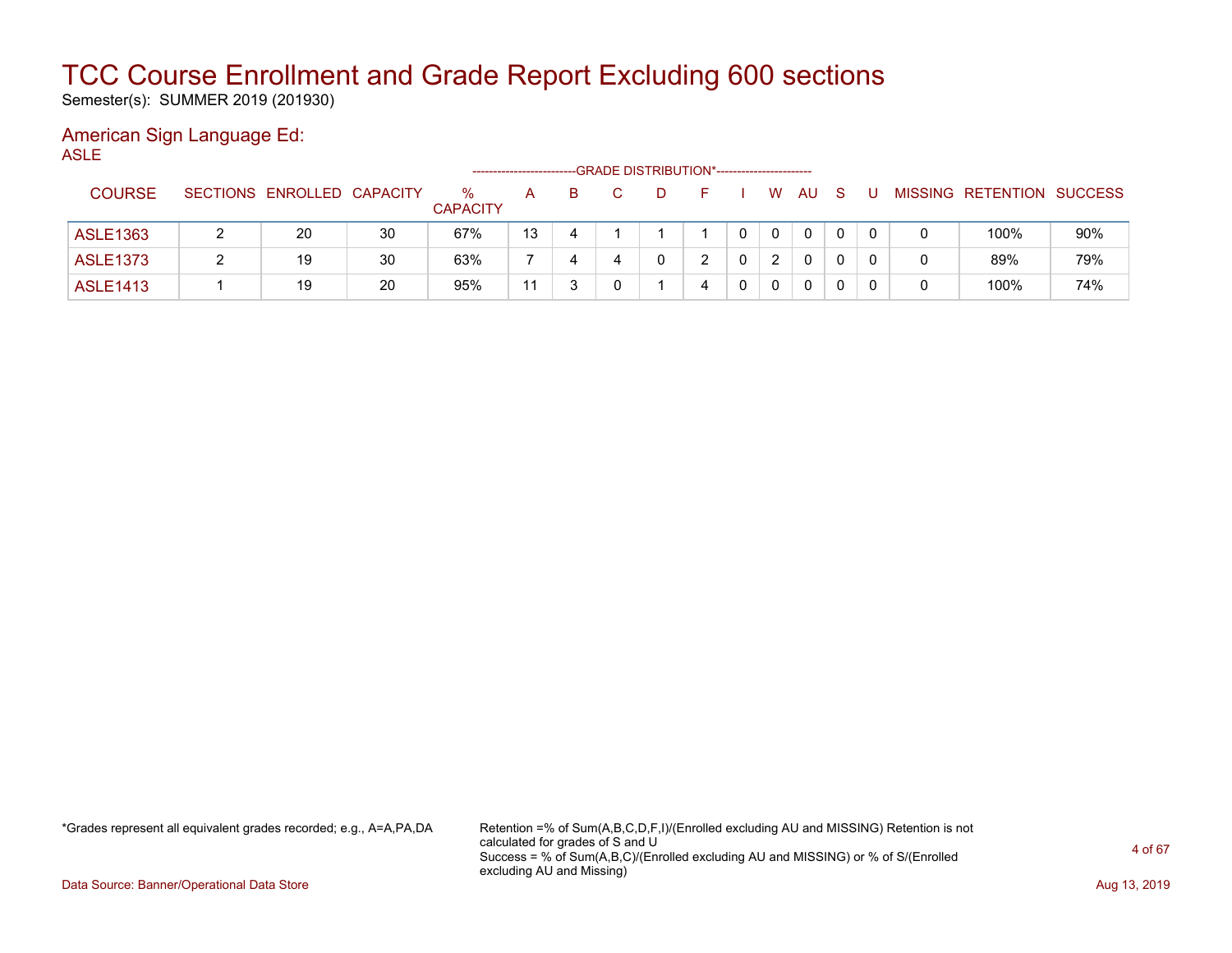Semester(s): SUMMER 2019 (201930)

#### Astronomy: ASTR

| AU LIN   |                            |                     |  | ------------------------GRADE DISTRIBUTION*----------------------- |              |                |  |  |                                          |     |
|----------|----------------------------|---------------------|--|--------------------------------------------------------------------|--------------|----------------|--|--|------------------------------------------|-----|
| COURSE   | SECTIONS ENROLLED CAPACITY | % A B C<br>CAPACITY |  |                                                                    |              |                |  |  | D F I W AU S U MISSING RETENTION SUCCESS |     |
| ASTR1104 | つつ<br>∸∸                   | 100%                |  |                                                                    | $\mathbf{0}$ | 0 <sup>1</sup> |  |  | 91%                                      | 73% |

\*Grades represent all equivalent grades recorded; e.g., A=A,PA,DA Retention =% of Sum(A,B,C,D,F,I)/(Enrolled excluding AU and MISSING) Retention is not calculated for grades of S and U Success = % of Sum(A,B,C)/(Enrolled excluding AU and MISSING) or % of S/(Enrolled excluding AU and Missing)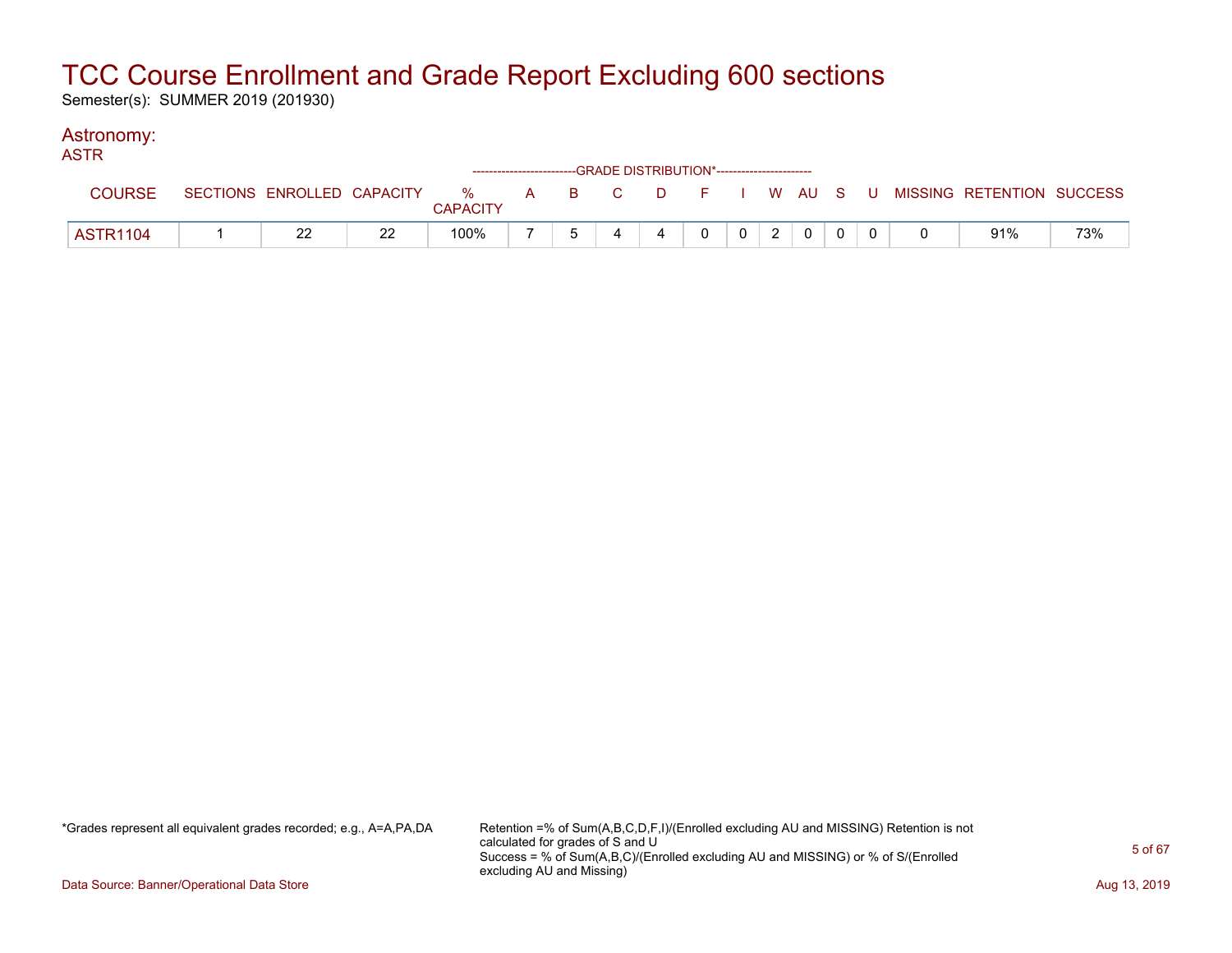Semester(s): SUMMER 2019 (201930)

#### Aviation Sciences Technology: AVST

|                 |                 |                |                 |                      | ----------------------- |          |    |    | --GRADE DISTRIBUTION*----------------------- |                |              |              |   |          |                |                  |                |
|-----------------|-----------------|----------------|-----------------|----------------------|-------------------------|----------|----|----|----------------------------------------------|----------------|--------------|--------------|---|----------|----------------|------------------|----------------|
| <b>COURSE</b>   | <b>SECTIONS</b> | ENROLLED       | <b>CAPACITY</b> | %<br><b>CAPACITY</b> | A                       | B        | C. | D. | F                                            |                | w            | AU           | S |          | <b>MISSING</b> | <b>RETENTION</b> | <b>SUCCESS</b> |
| <b>AVST1222</b> |                 | 4              | 10              | 40%                  | 0                       |          |    |    | 0                                            | 3              |              | 0            | 0 |          | 0              | 75%              | 0%             |
| <b>AVST1232</b> |                 | 3              | 20              | 15%                  | 2                       | 0        |    |    | 0                                            |                | $\mathbf{0}$ | $\mathbf{0}$ | 0 |          | 0              | 100%             | 67%            |
| <b>AVST2132</b> |                 | 3              | 10              | 30%                  | 0                       | 0        |    | 0  | 0                                            | 3              | $\mathbf{0}$ | $\mathbf{0}$ | 0 | $\Omega$ | 0              | 100%             | 0%             |
| <b>AVST2152</b> |                 | 3              | 10              | 30%                  | 2                       | 0        |    |    | 0                                            |                | 0            | 0            | 0 | $\Omega$ | 0              | 100%             | 67%            |
| <b>AVST2162</b> |                 | $\overline{2}$ | 10              | 20%                  | 0                       | 0        |    |    | 0                                            | 2              | $\mathbf{0}$ | $\Omega$     | 0 |          | 0              | 100%             | 0%             |
| <b>AVST2182</b> |                 | 4              | 10              | 40%                  |                         | $\Omega$ |    |    | 0                                            | $\overline{2}$ |              | $\mathbf{0}$ | 0 | $\Omega$ | $\mathbf 0$    | 75%              | 25%            |
| <b>AVST2246</b> |                 | 9              | 15              | 60%                  | 8                       |          |    |    | 0                                            | 0              | 0            | $\mathbf{0}$ | 0 | $\Omega$ | 0              | 100%             | 100%           |
| <b>AVST2262</b> |                 | 8              | 15              | 53%                  | ⇁                       |          |    |    | 0                                            | 0              | 0            | $\mathbf{0}$ | 0 | $\Omega$ | 0              | 100%             | 100%           |
| <b>AVST2454</b> |                 | 4              | 10              | 40%                  | 2                       |          |    |    | 0                                            | 0              | 0            | $\mathbf{0}$ | 0 | 0        | 0              | 100%             | 100%           |

\*Grades represent all equivalent grades recorded; e.g., A=A,PA,DA Retention =% of Sum(A,B,C,D,F,I)/(Enrolled excluding AU and MISSING) Retention is not calculated for grades of S and U Success = % of Sum(A,B,C)/(Enrolled excluding AU and MISSING) or % of S/(Enrolled excluding AU and Missing)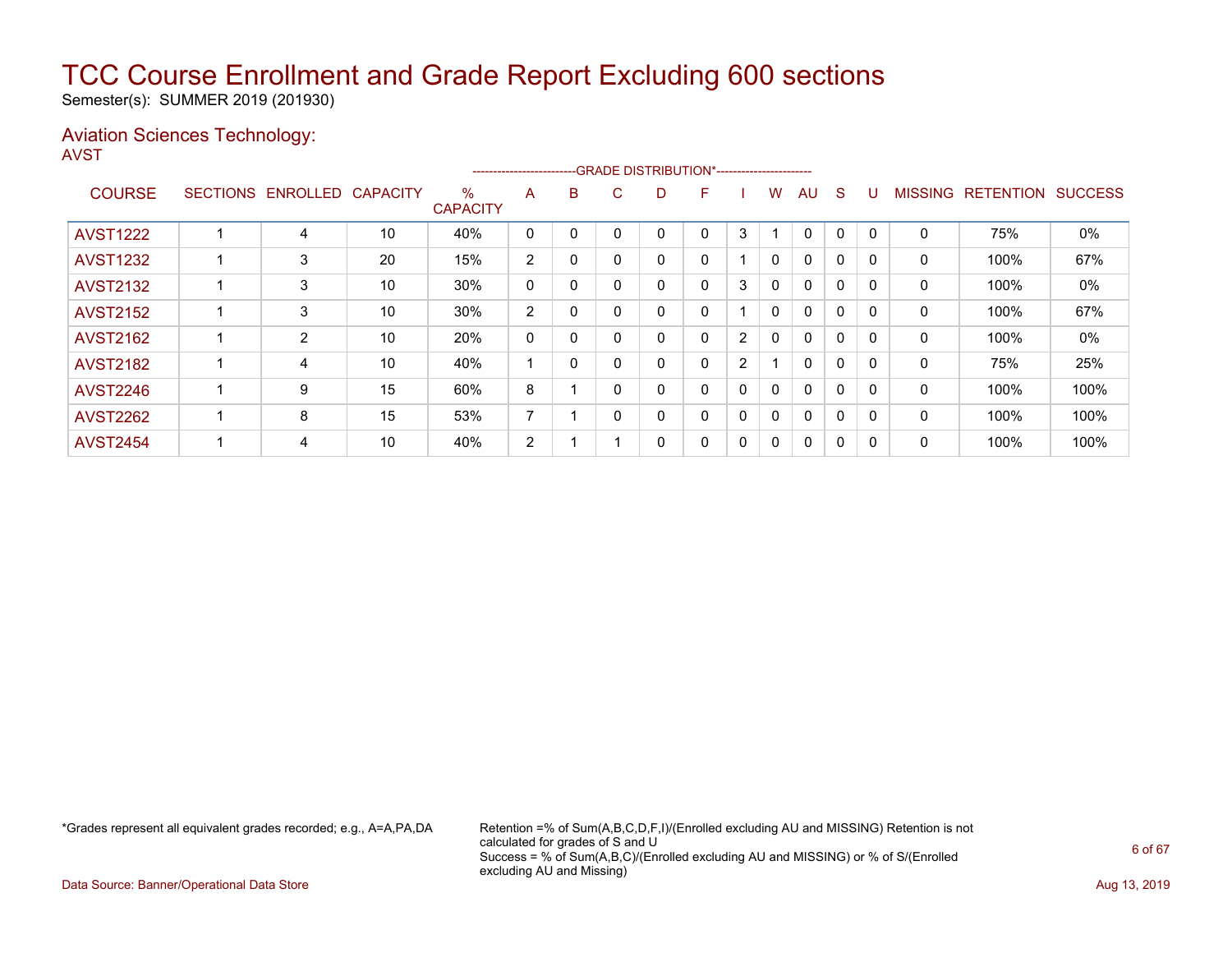Semester(s): SUMMER 2019 (201930)

### Biology:

BIOL

|                 |                 |                 |                 |                         | ---------------------- |    |    |    | -GRADE DISTRIBUTION*----------------------- |          |                |              |              |          |                |                  |                |
|-----------------|-----------------|-----------------|-----------------|-------------------------|------------------------|----|----|----|---------------------------------------------|----------|----------------|--------------|--------------|----------|----------------|------------------|----------------|
| <b>COURSE</b>   | <b>SECTIONS</b> | <b>ENROLLED</b> | <b>CAPACITY</b> | $\%$<br><b>CAPACITY</b> | A                      | B  | C  | D  | F                                           |          | w              | AU           | S            |          | <b>MISSING</b> | <b>RETENTION</b> | <b>SUCCESS</b> |
| <b>BIOL1113</b> |                 | 8               | 24              | 33%                     | 0                      | 5  |    |    |                                             | $\Omega$ | $\overline{2}$ | $\mathbf{0}$ | 0            |          | 0              | 75%              | 62%            |
| <b>BIOL1114</b> | 10              | 186             | 202             | 92%                     | 92                     | 49 | 24 | 4  | 3                                           |          | 13             | $\mathbf{0}$ | 0            | $\Omega$ | 0              | 93%              | 89%            |
| <b>BIOL1224</b> |                 | 159             | 168             | 95%                     | 70                     | 52 | 24 | 6  | 2                                           | 0        | 5              | $\mathbf{0}$ | $\mathbf{0}$ | $\Omega$ | 0              | 97%              | 92%            |
| <b>BIOL1314</b> | 4               | 64              | 96              | 67%                     | 31                     | 18 | 10 | 3  |                                             | 0        |                | $\mathbf{0}$ | 0            | $\Omega$ | 0              | 98%              | 92%            |
| <b>BIOL1383</b> | 16              | 314             | 340             | 92%                     | 164                    | 70 | 33 | 10 | 14                                          | 0        | 23             | $\mathbf{0}$ | 0            | $\Omega$ | 0              | 93%              | 85%            |
| <b>BIOL1604</b> |                 | 20              | 24              | 83%                     | 5                      | 4  | 3  | 4  | 0                                           | 0        | 4              | $\mathbf{0}$ | 0            | $\Omega$ | 0              | 80%              | 60%            |
| <b>BIOL2134</b> | 6               | 117             | 144             | 81%                     | 36                     | 32 | 15 | 3  | 3                                           | 0        | 28             | $\mathbf{0}$ | 0            | 0        | $\Omega$       | 76%              | 71%            |
| <b>BIOL2154</b> | 4               | 85              | 96              | 89%                     | 44                     | 28 | 9  |    | $\overline{2}$                              | 0        |                | $\mathbf{0}$ | 0            |          | 0              | 99%              | 95%            |
| <b>BIOL2164</b> | 3               | 72              | 72              | 100%                    | 35                     | 26 | 6  |    | 0                                           |          | 3              | $\mathbf{0}$ | 0            | $\Omega$ | 0              | 96%              | 93%            |
| <b>BIOL2313</b> |                 | 18              | 20              | 90%                     | 8                      | 5  |    |    | 2                                           | 0        | $\overline{2}$ | 0            | 0            | $\Omega$ | 0              | 89%              | 78%            |

\*Grades represent all equivalent grades recorded; e.g., A=A,PA,DA Retention =% of Sum(A,B,C,D,F,I)/(Enrolled excluding AU and MISSING) Retention is not calculated for grades of S and U Success = % of Sum(A,B,C)/(Enrolled excluding AU and MISSING) or % of S/(Enrolled excluding AU and Missing)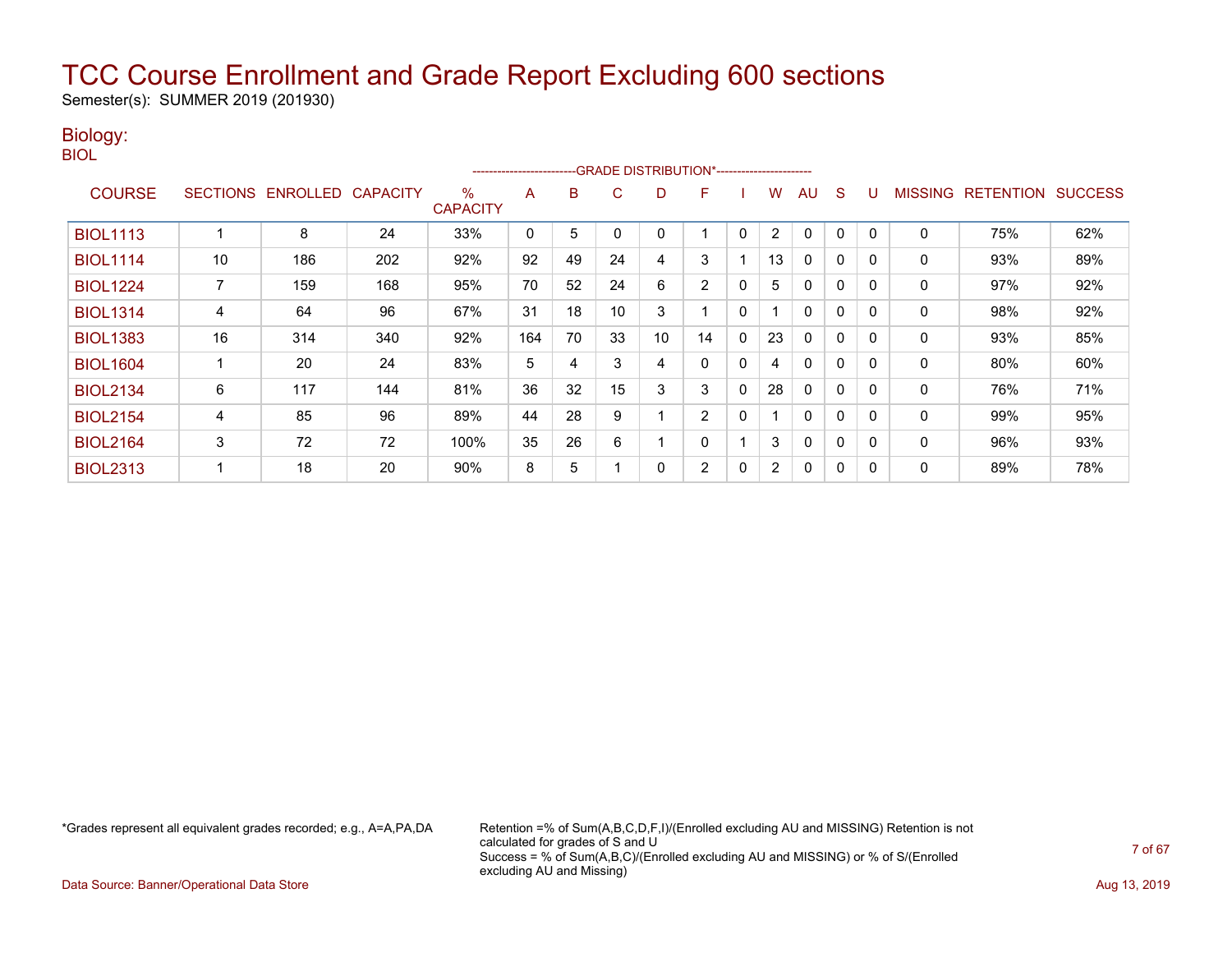Semester(s): SUMMER 2019 (201930)

#### Biotechnology: **BIOT**

| י טוש           |                            |                      |       | ------------------------GRADE DISTRIBUTION*----------------------- |     |              |             |  |                           |      |
|-----------------|----------------------------|----------------------|-------|--------------------------------------------------------------------|-----|--------------|-------------|--|---------------------------|------|
| <b>COURSE</b>   | SECTIONS ENROLLED CAPACITY | %<br><b>CAPACITY</b> | A B C |                                                                    | D F |              | WAUS U      |  | MISSING RETENTION SUCCESS |      |
| <b>BIOT2202</b> |                            | 50%                  |       |                                                                    | 0   | $\mathbf{0}$ | $\mathbf 0$ |  | 100%                      | 100% |

\*Grades represent all equivalent grades recorded; e.g., A=A,PA,DA Retention =% of Sum(A,B,C,D,F,I)/(Enrolled excluding AU and MISSING) Retention is not calculated for grades of S and U Success = % of Sum(A,B,C)/(Enrolled excluding AU and MISSING) or % of S/(Enrolled excluding AU and Missing)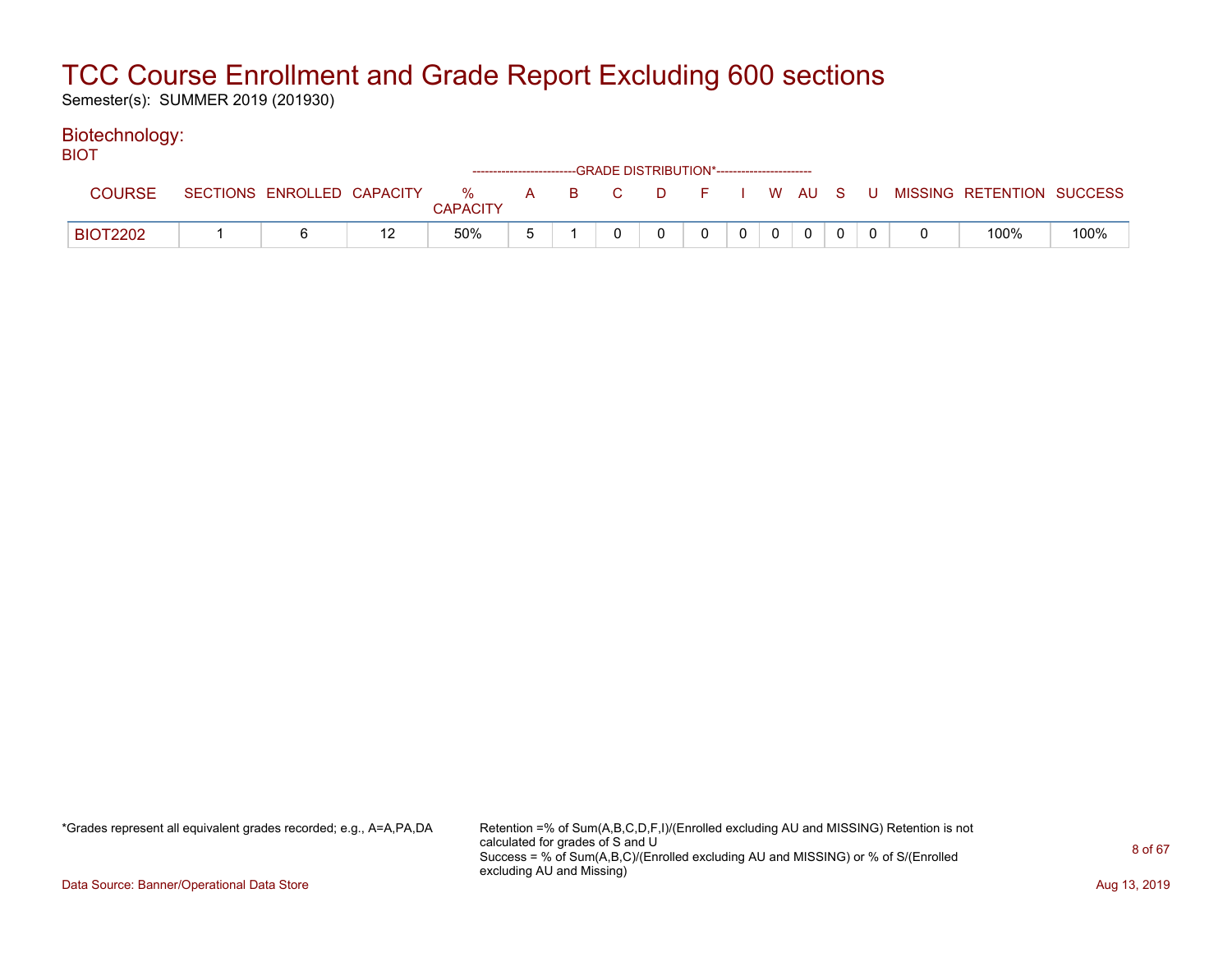Semester(s): SUMMER 2019 (201930)

#### Biomedical Equipment Technolog: BMET

| -------         |                            |                      |  | ------------------------GRADE                DISTRIBUTION*---------------------- |  |  |          |  |                                                |      |
|-----------------|----------------------------|----------------------|--|----------------------------------------------------------------------------------|--|--|----------|--|------------------------------------------------|------|
| COURSE          | SECTIONS ENROLLED CAPACITY | %<br><b>CAPACITY</b> |  |                                                                                  |  |  |          |  | A B C D F I W AU S U MISSING RETENTION SUCCESS |      |
| <b>BMET2373</b> |                            | 20%                  |  |                                                                                  |  |  | $\Omega$ |  | 100%                                           | 100% |

\*Grades represent all equivalent grades recorded; e.g., A=A,PA,DA Retention =% of Sum(A,B,C,D,F,I)/(Enrolled excluding AU and MISSING) Retention is not calculated for grades of S and U Success = % of Sum(A,B,C)/(Enrolled excluding AU and MISSING) or % of S/(Enrolled excluding AU and Missing)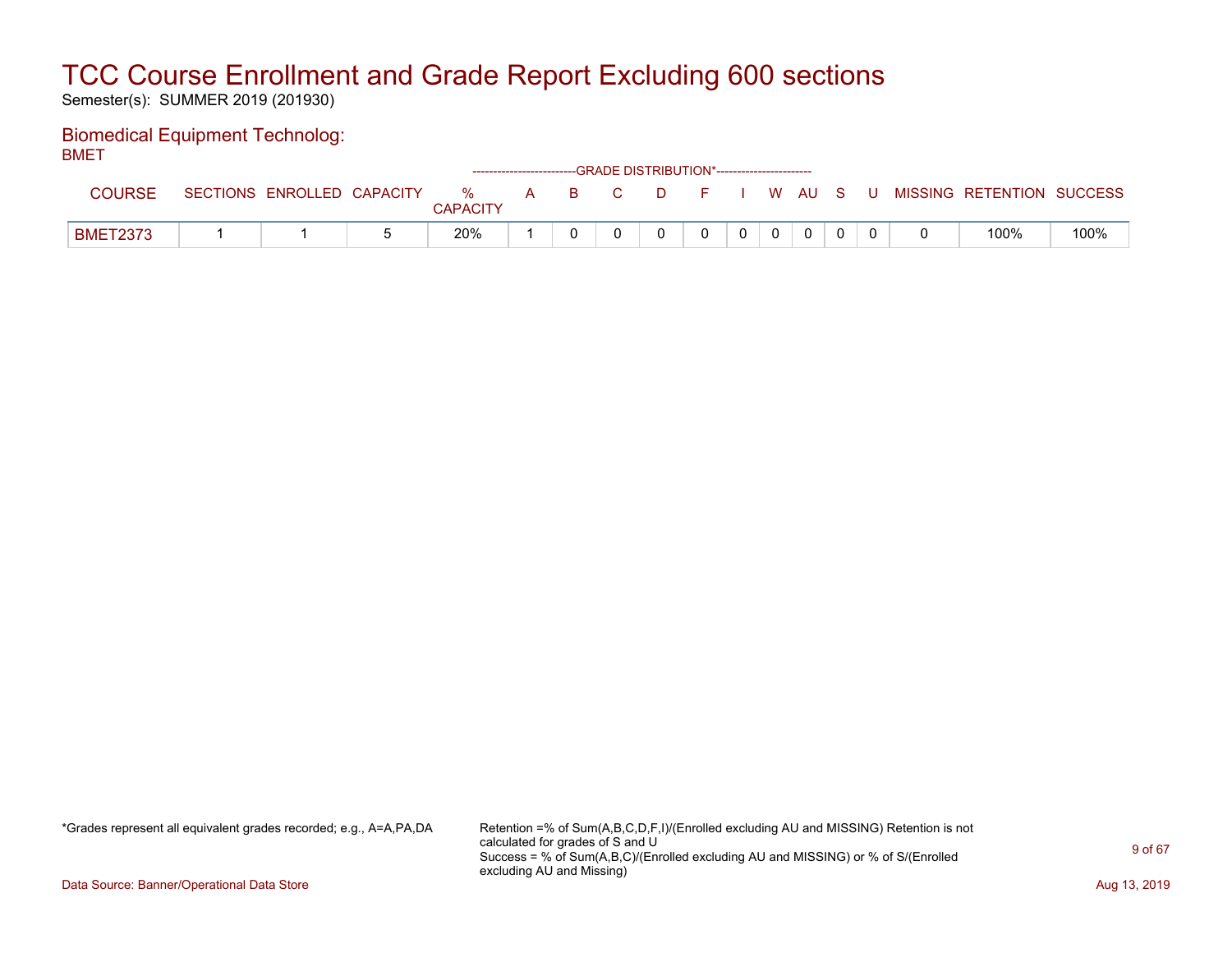Semester(s): SUMMER 2019 (201930)

#### Business: **BUSN**

|                 |                 |          |                 |                         | ----------------------- |    |   | --GRADE DISTRIBUTION*----------------------- |    |   |   |              |              |          |          |                  |                |
|-----------------|-----------------|----------|-----------------|-------------------------|-------------------------|----|---|----------------------------------------------|----|---|---|--------------|--------------|----------|----------|------------------|----------------|
| <b>COURSE</b>   | <b>SECTIONS</b> | ENROLLED | <b>CAPACITY</b> | $\%$<br><b>CAPACITY</b> | A                       | B  |   |                                              | F. |   | w | AU           | S            |          | MISSING  | <b>RETENTION</b> | <b>SUCCESS</b> |
| <b>BUSN1053</b> | 5               | 70       | 80              | 88%                     | 37                      | 13 | 5 | 6                                            |    | 0 | 8 | 0            | 0            | $\Omega$ | $\Omega$ | 89%              | 79%            |
| <b>BUSN1123</b> |                 | 15       | 20              | 75%                     | 8                       | 2  |   |                                              | 4  | 0 |   | 0            | 0            | 0        | 0        | 93%              | 67%            |
| <b>BUSN1353</b> |                 | 17       | 22              | 77%                     | 11                      | 3  | 0 |                                              |    | 0 | 3 | 0            | $\mathbf{0}$ | 0        | 0        | 82%              | 82%            |
| <b>BUSN2053</b> | $\overline{2}$  | 21       | 40              | 52%                     | 12                      | 3  |   |                                              |    | 0 | 4 | $\mathbf{0}$ | 0            | 0        | 0        | 81%              | 76%            |
| <b>BUSN2313</b> |                 | 18       | 20              | 90%                     | 10                      | 6  | 2 |                                              |    | 0 | 0 | 0            | 0            | 0        | 0        | 100%             | 100%           |
| <b>BUSN2433</b> | $\overline{2}$  | 34       | 40              | 85%                     | 17                      | 6  | າ | C                                            |    | 0 | 6 | 0            | 0            | 0        | 0        | 82%              | 74%            |

\*Grades represent all equivalent grades recorded; e.g., A=A,PA,DA Retention =% of Sum(A,B,C,D,F,I)/(Enrolled excluding AU and MISSING) Retention is not calculated for grades of S and U Success = % of Sum(A,B,C)/(Enrolled excluding AU and MISSING) or % of S/(Enrolled excluding AU and Missing)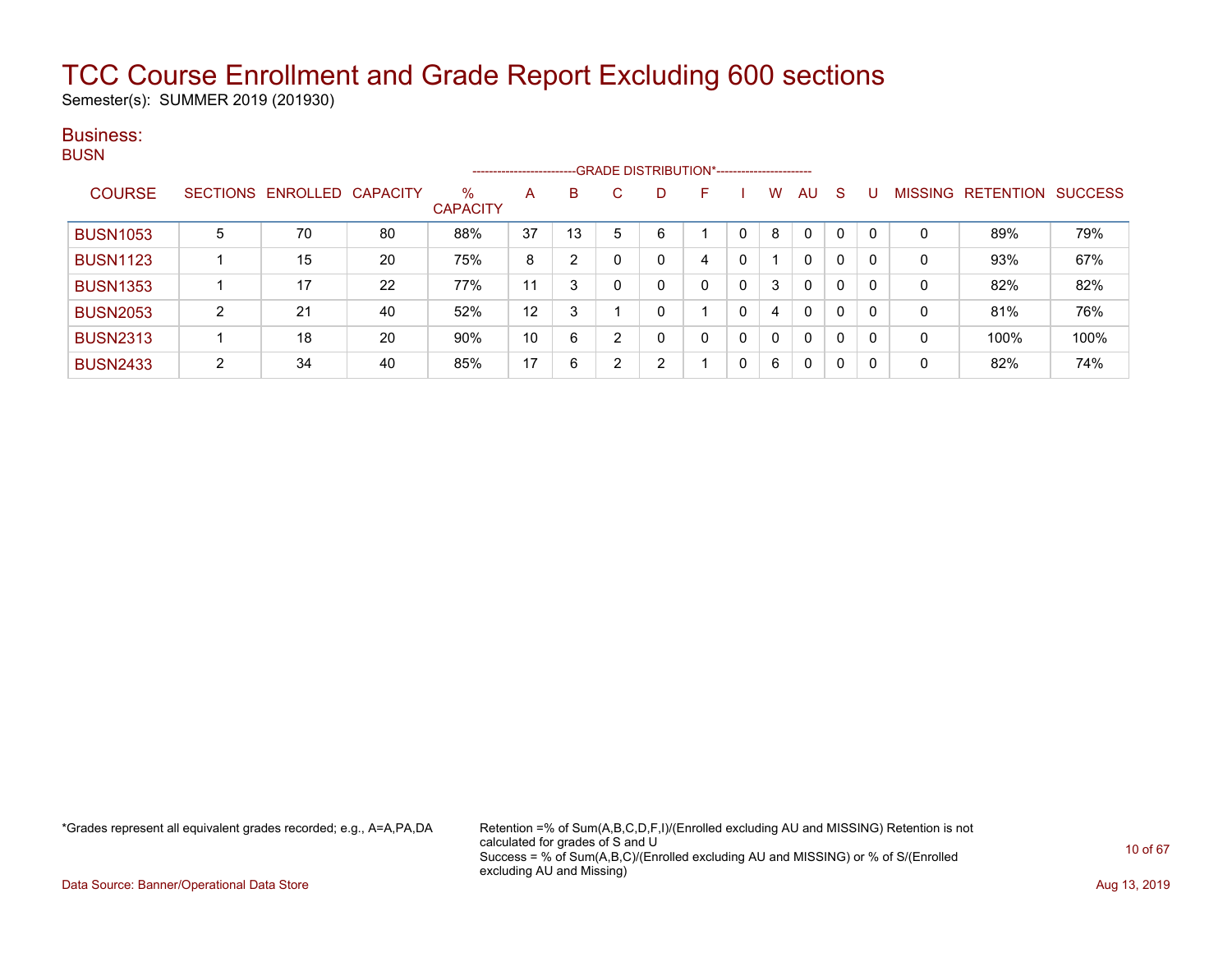Semester(s): SUMMER 2019 (201930)

#### Chemistry: **CHEM**

|                 |   |                   |                 |                         | --------------------- |    |              |   | -- GRADE DISTRIBUTION*------------------------ |              |                |              |              |              |                |                  |                |
|-----------------|---|-------------------|-----------------|-------------------------|-----------------------|----|--------------|---|------------------------------------------------|--------------|----------------|--------------|--------------|--------------|----------------|------------------|----------------|
| <b>COURSE</b>   |   | SECTIONS ENROLLED | <b>CAPACITY</b> | $\%$<br><b>CAPACITY</b> | A                     | B  | $\mathbf{C}$ |   | F                                              |              | w              | AU           | <sub>S</sub> | U            | <b>MISSING</b> | <b>RETENTION</b> | <b>SUCCESS</b> |
| <b>CHEM1114</b> | 5 | 100               | 108             | 93%                     | 19                    | 36 | 17           | 5 | 13                                             | $\Omega$     | 10             | 0            | $\mathbf 0$  | $\mathbf{0}$ | 0              | $90\%$           | 72%            |
| <b>CHEM1134</b> |   | 12                | 24              | 50%                     | 6                     | 0  | 4            |   |                                                | $\mathbf{0}$ | $\overline{2}$ | $\mathbf{0}$ | $\mathbf 0$  | 0            | 0              | 83%              | 83%            |
| <b>CHEM1315</b> | 5 | 118               | 120             | 98%                     | 46                    | 36 | 17           | 5 | 3                                              | 0            | 10             |              | $\mathbf 0$  | 0            | 0              | 91%              | 85%            |
| <b>CHEM1415</b> | 4 | 92                | 96              | 96%                     | 38                    | 41 | 9            |   |                                                | $\Omega$     |                | $\mathbf{0}$ | $\mathbf 0$  | 0            | 0              | 97%              | 96%            |
| <b>CHEM2145</b> | 2 | 21                | 24              | 88%                     | 9                     | 11 |              |   |                                                | $\mathbf 0$  | $\Omega$       | $\mathbf{0}$ | $\mathbf 0$  | 0            | 0              | 100%             | 100%           |
| <b>CHEM2245</b> |   | 9                 | 12              | 75%                     | 2                     | 3  | 3            |   | n                                              | $\mathbf 0$  |                | 0            | 0            | 0            | 0              | 89%              | 89%            |

\*Grades represent all equivalent grades recorded; e.g., A=A,PA,DA Retention =% of Sum(A,B,C,D,F,I)/(Enrolled excluding AU and MISSING) Retention is not calculated for grades of S and U Success = % of Sum(A,B,C)/(Enrolled excluding AU and MISSING) or % of S/(Enrolled excluding AU and Missing)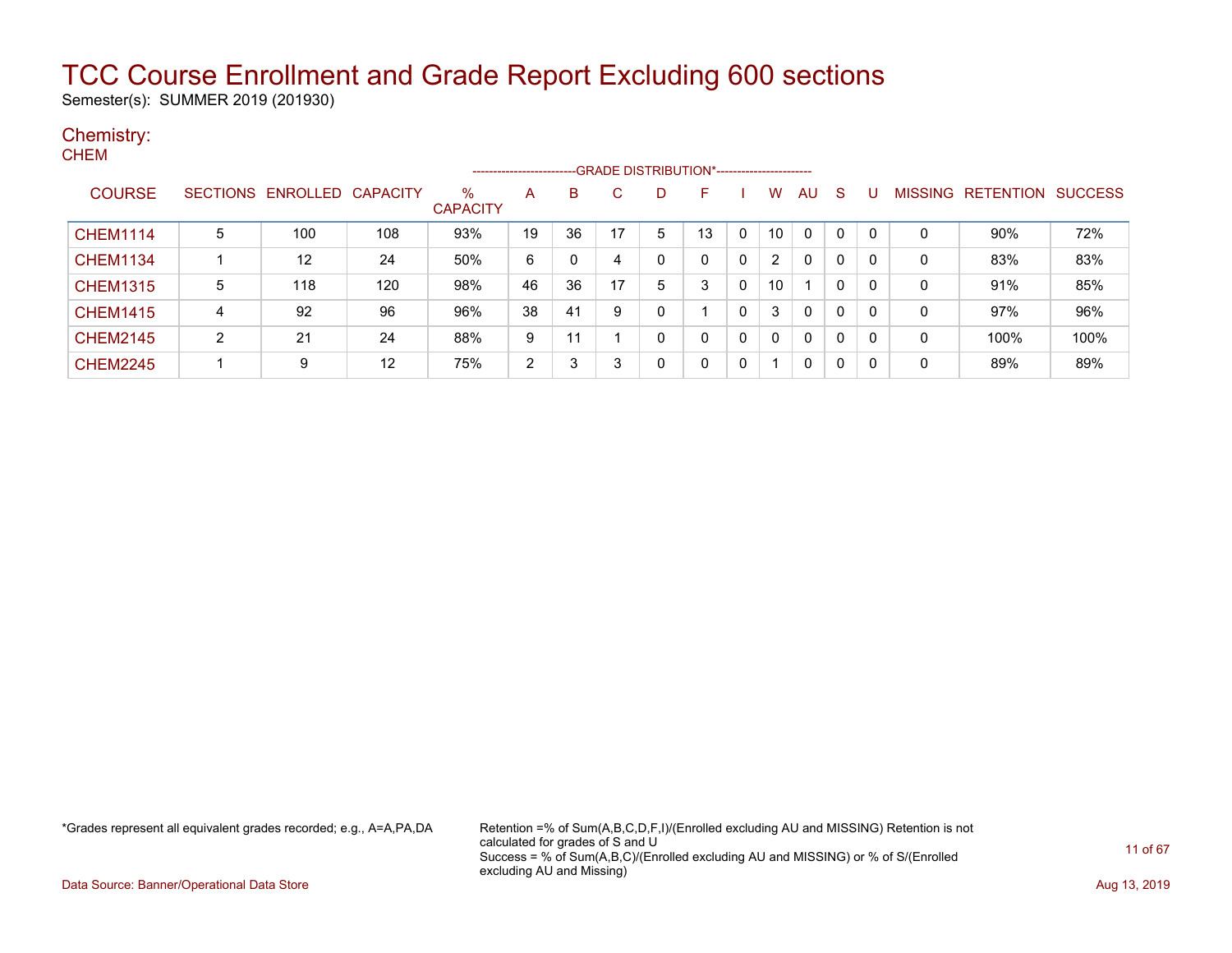Semester(s): SUMMER 2019 (201930)

### Child Development:

**CHLD** 

|                 |                 |          |                 |                         | ----------------------- |                |                | --- GRADE DISTRIBUTION*----------------------- |   |             |                |          |             |              |                |                  |                |
|-----------------|-----------------|----------|-----------------|-------------------------|-------------------------|----------------|----------------|------------------------------------------------|---|-------------|----------------|----------|-------------|--------------|----------------|------------------|----------------|
| <b>COURSE</b>   | <b>SECTIONS</b> | ENROLLED | <b>CAPACITY</b> | $\%$<br><b>CAPACITY</b> | A                       | B              | C              | D                                              | F |             | W              | AU       | S           |              | <b>MISSING</b> | <b>RETENTION</b> | <b>SUCCESS</b> |
| <b>CHLD2003</b> | 2               | 25       | 40              | 62%                     | 8                       | 9              | 3              |                                                | 2 | $\mathbf 0$ | $\overline{2}$ | 0        | 0           | $\Omega$     | 0              | 92%              | 80%            |
| <b>CHLD2023</b> |                 | 6        | 20              | 30%                     | 3                       |                |                | 0                                              | 0 | 0           |                | 0        | 0           | $\Omega$     | 0              | 83%              | 83%            |
| <b>CHLD2103</b> | 3               | 32       | 60              | 53%                     | 12                      | 12             | 2              | 2                                              | 2 | $\Omega$    | $\overline{2}$ | $\Omega$ | $\mathbf 0$ | $\Omega$     | 0              | 94%              | 81%            |
| <b>CHLD2203</b> | $\overline{2}$  | 21       | 40              | 52%                     | 11                      | 5              | 3              | 2                                              | 0 | 0           | 0              | 0        | $\mathbf 0$ | $\Omega$     | 0              | 100%             | 90%            |
| <b>CHLD2213</b> |                 | 13       | 20              | 65%                     | 6                       | 5              | $\overline{2}$ | 0                                              | 0 | 0           | $\mathbf{0}$   | 0        | 0           |              | 0              | 100%             | 100%           |
| <b>CHLD2233</b> | $\overline{2}$  | 20       | 40              | 50%                     | 10                      | $\overline{ }$ | 2              | 0                                              | 0 | $\Omega$    |                | 0        | 0           | 0            | 0              | 95%              | 95%            |
| <b>CHLD2413</b> |                 | 10       | 20              | 50%                     | ⇁                       | 2              |                | 0                                              | 0 | 0           | $\mathbf{0}$   | 0        | $\mathbf 0$ | $\Omega$     | 0              | 100%             | 100%           |
| <b>CHLD2513</b> | 2               | 16       | 24              | 67%                     | 12                      | 3              |                | 0                                              | 0 | 0           | $\mathbf{0}$   | 0        | 0           | <sup>0</sup> | 0              | 100%             | 100%           |
| <b>CHLD2613</b> |                 | 12       | 20              | 60%                     | 7                       | 5              |                | 0                                              | 0 | $\mathbf 0$ | 0              | 0        | 0           | ſ            | 0              | 100%             | 100%           |

\*Grades represent all equivalent grades recorded; e.g., A=A,PA,DA Retention =% of Sum(A,B,C,D,F,I)/(Enrolled excluding AU and MISSING) Retention is not calculated for grades of S and U Success = % of Sum(A,B,C)/(Enrolled excluding AU and MISSING) or % of S/(Enrolled excluding AU and Missing)

Data Source: Banner/Operational Data Store **Aug 13, 2019 Aug 13, 2019 Aug 13, 2019**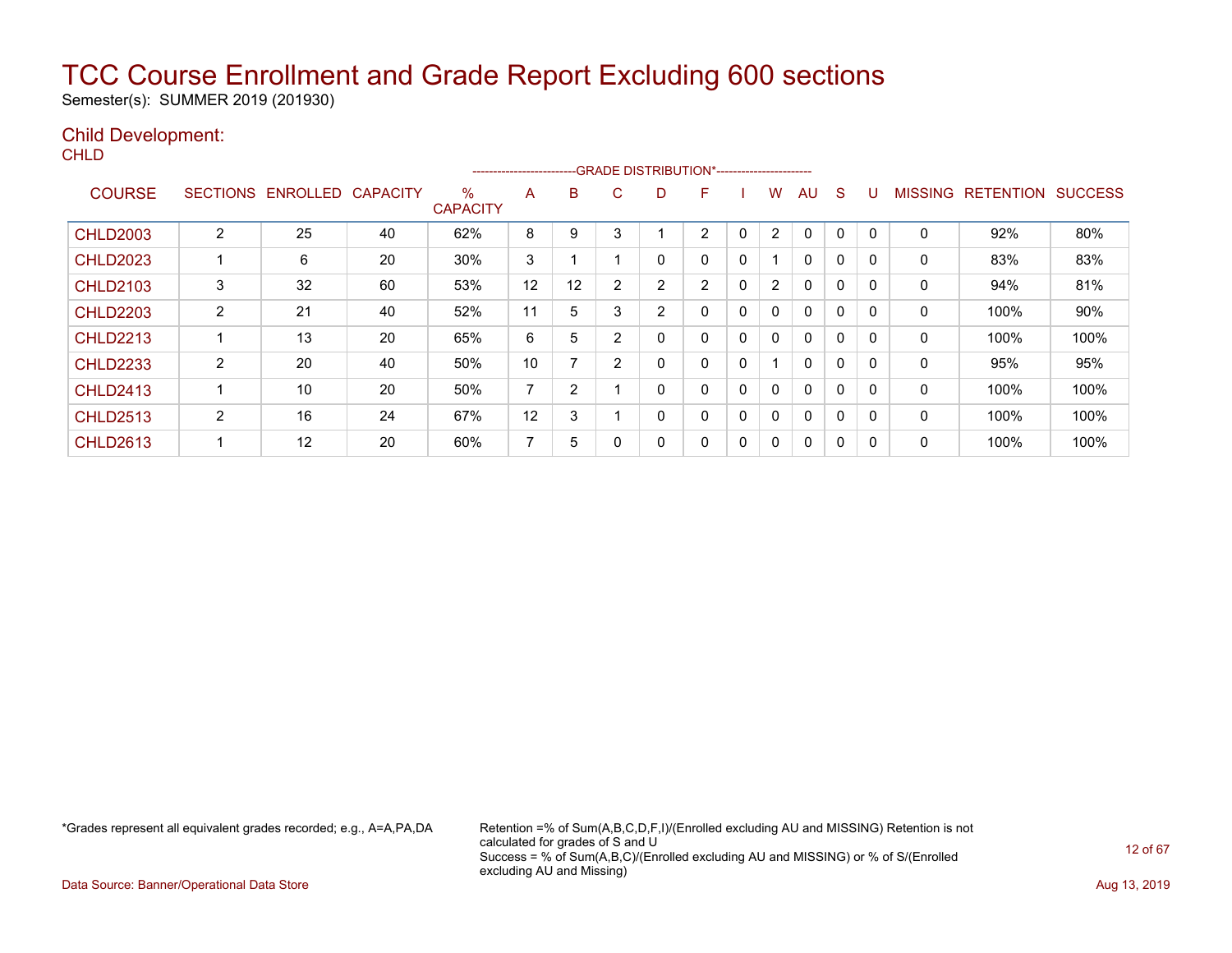Semester(s): SUMMER 2019 (201930)

#### College Experience: COLL

| ◡◡∟∟            |                 |                   |     |                      |    |      |    |    | ------------------------GRADE DISTRIBUTION*----------------------- |          |   |             |  |                           |     |
|-----------------|-----------------|-------------------|-----|----------------------|----|------|----|----|--------------------------------------------------------------------|----------|---|-------------|--|---------------------------|-----|
| <b>COURSE</b>   | <b>SECTIONS</b> | ENROLLED CAPACITY |     | %<br><b>CAPACITY</b> | A  | BC C |    | D. | E.                                                                 |          |   | I WAUS      |  | MISSING RETENTION SUCCESS |     |
| <b>COLL1002</b> |                 | 128               | 160 | 80%                  | 74 | 15   | 14 | 8. | 9                                                                  | $\Omega$ | 8 | $\mathbf 0$ |  | 94%                       | 80% |

\*Grades represent all equivalent grades recorded; e.g., A=A,PA,DA Retention =% of Sum(A,B,C,D,F,I)/(Enrolled excluding AU and MISSING) Retention is not calculated for grades of S and U Success = % of Sum(A,B,C)/(Enrolled excluding AU and MISSING) or % of S/(Enrolled excluding AU and Missing)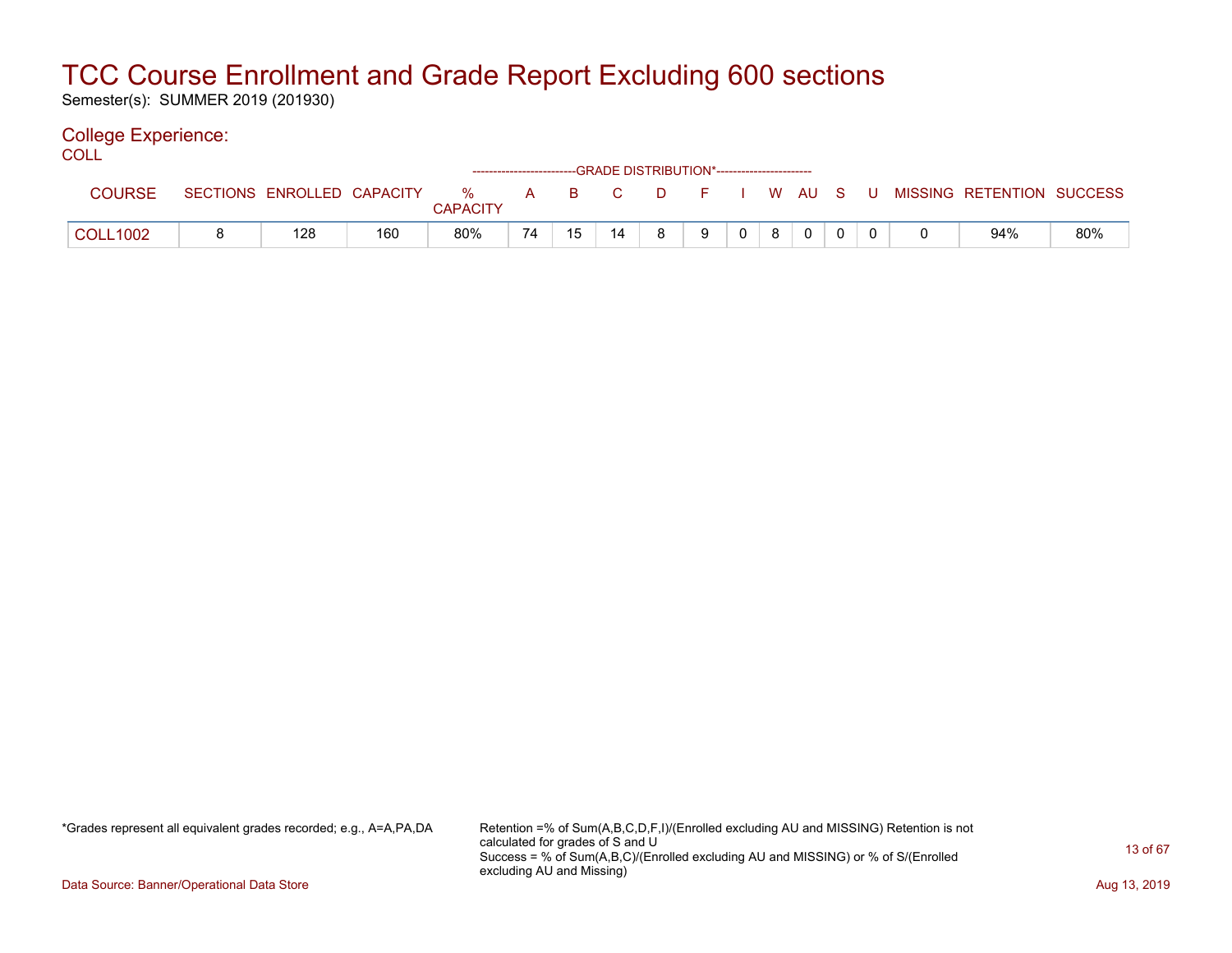Semester(s): SUMMER 2019 (201930)

#### Communication: COMM

| UUIVIIVI        |    |                            |     |                      | ------------------- |    | --GRADE DISTRIBUTION*----------------------- |   |    |    |     |     |    |                           |     |
|-----------------|----|----------------------------|-----|----------------------|---------------------|----|----------------------------------------------|---|----|----|-----|-----|----|---------------------------|-----|
| <b>COURSE</b>   |    | SECTIONS ENROLLED CAPACITY |     | %<br><b>CAPACITY</b> | A                   | B. |                                              |   |    | W  | AU. | - S | -U | MISSING RETENTION SUCCESS |     |
| <b>COMM1113</b> | 26 | 395                        | 515 | 77%                  | 214                 | 94 | 22                                           | 8 | 14 | 40 | 0   |     |    | 90%                       | 84% |
| <b>COMM2053</b> |    |                            | 40  | 38%                  |                     |    |                                              |   |    |    | 0   |     |    | 73%                       | 67% |

\*Grades represent all equivalent grades recorded; e.g., A=A,PA,DA Retention =% of Sum(A,B,C,D,F,I)/(Enrolled excluding AU and MISSING) Retention is not calculated for grades of S and U Success = % of Sum(A,B,C)/(Enrolled excluding AU and MISSING) or % of S/(Enrolled excluding AU and Missing)

Data Source: Banner/Operational Data Store **Aug 13, 2019 Aug 13, 2019 Aug 13, 2019**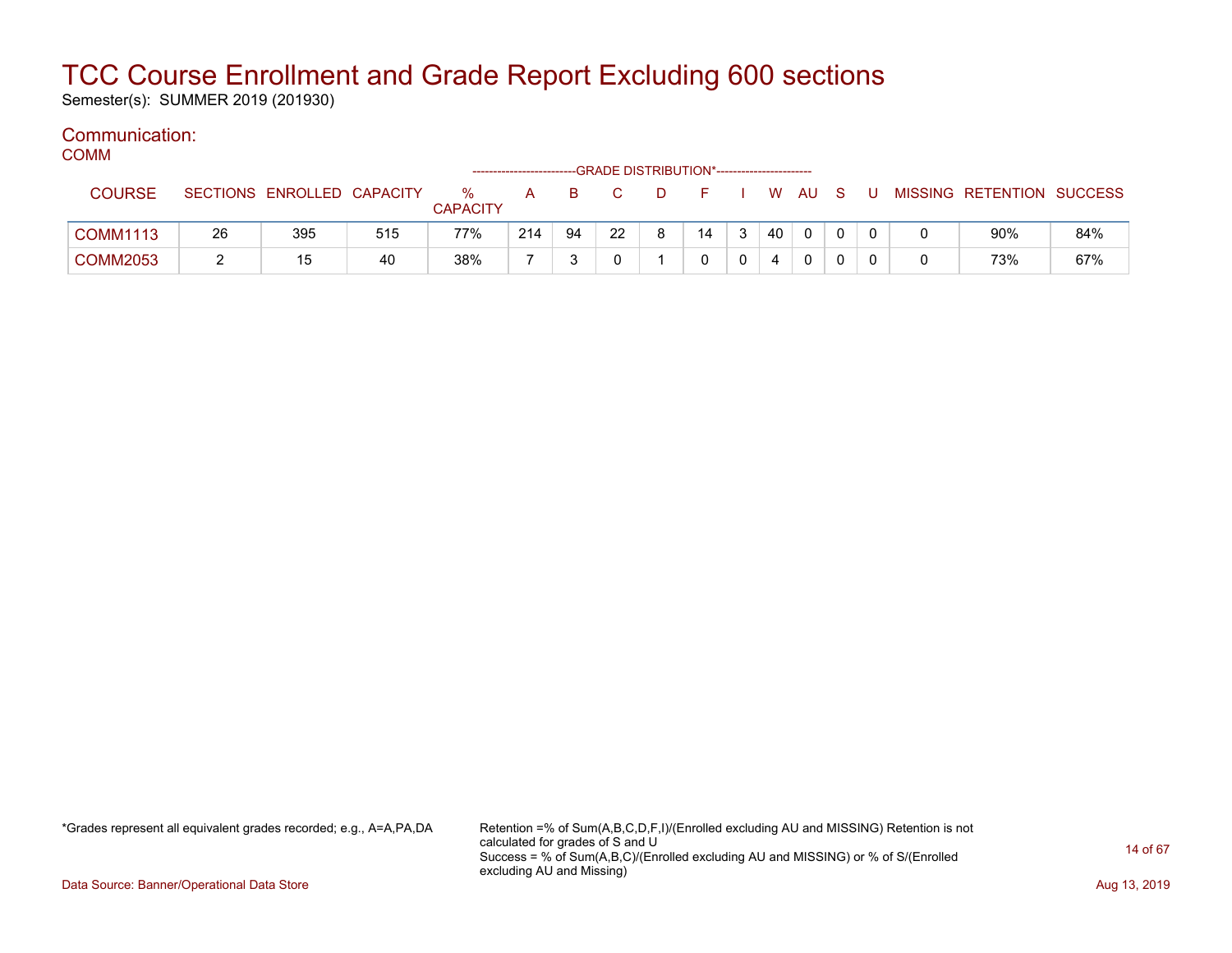Semester(s): SUMMER 2019 (201930)

#### CSCI Computer Info Systems:  $\sim$   $\sim$   $\sim$

| CSCI            |   |                            |     |                         | -------------------- |    |    |    |                |   |    |              |          |   |   |                                  |     |
|-----------------|---|----------------------------|-----|-------------------------|----------------------|----|----|----|----------------|---|----|--------------|----------|---|---|----------------------------------|-----|
| <b>COURSE</b>   |   | SECTIONS ENROLLED CAPACITY |     | $\%$<br><b>CAPACITY</b> | A                    | B  | C  | D  | ь              |   | W  | <b>AU</b>    | -S       | U |   | <b>MISSING RETENTION SUCCESS</b> |     |
| <b>CSCI1203</b> |   | 210                        | 221 | 95%                     | 95                   | 37 | 19 | 10 | 22             |   | 26 | $\Omega$     | 0        |   | 0 | 88%                              | 72% |
| <b>CSCI1263</b> |   | 17                         | 20  | 85%                     | 13                   |    |    | 0  | $\overline{2}$ | 0 | 0  | $\mathbf{0}$ | $\Omega$ |   | 0 | 100%                             | 88% |
| <b>CSCI1483</b> |   | 15                         | 20  | 75%                     |                      | 5  | ົ  | 0  | 0              | 0 |    | $\Omega$     | 0        |   | 0 | 93%                              | 93% |
| <b>CSCI2033</b> | ົ | 35                         | 40  | 88%                     | 17                   |    |    | 0  | 6              | 0 | 4  | $\Omega$     | $\Omega$ |   | 0 | 89%                              | 71% |
| <b>CSCI2133</b> |   | 13                         | 15  | 87%                     |                      | 4  |    | 0  | $\overline{ }$ | 0 |    | 0            | $\Omega$ | 0 | 0 | 92%                              | 85% |
| <b>CSCI2473</b> | າ | 29                         | 35  | 83%                     | 21                   | 5  |    | 0  | 2              | 0 |    | 0            | 0        |   | 0 | 97%                              | 90% |

CSCI2843 | 1 | 14 | 15 | 93% | 7 | 2 | 0 | 0 | 1 | 1 | 2 | 1 | 0 | 0 | 0 | 85% | 69%

\*Grades represent all equivalent grades recorded; e.g., A=A,PA,DA Retention =% of Sum(A,B,C,D,F,I)/(Enrolled excluding AU and MISSING) Retention is not calculated for grades of S and U Success = % of Sum(A,B,C)/(Enrolled excluding AU and MISSING) or % of S/(Enrolled excluding AU and Missing)

Data Source: Banner/Operational Data Store **Aug 13, 2019 Contract Store Aug 13, 2019** Aug 13, 2019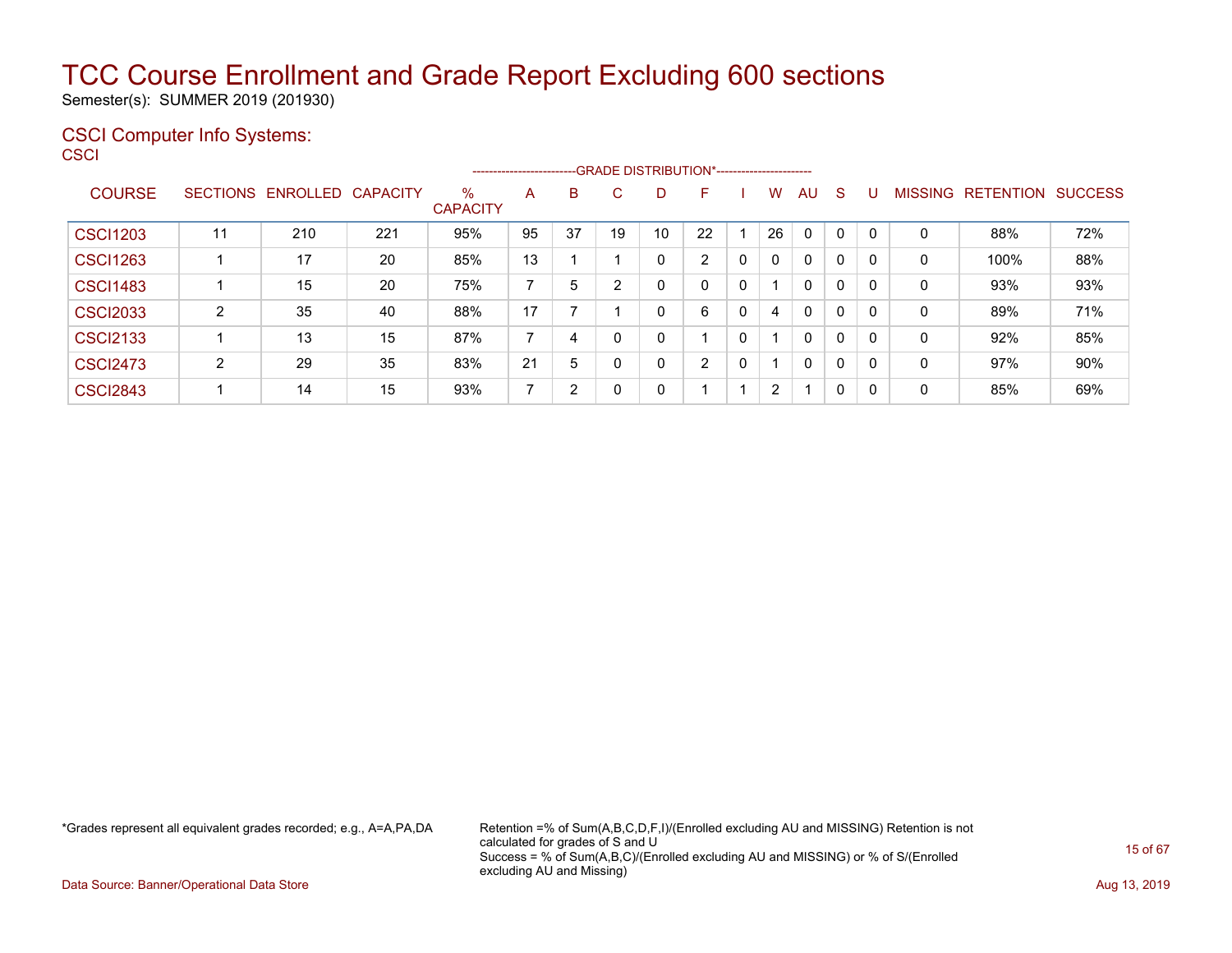Semester(s): SUMMER 2019 (201930)

### CSYS Computer Info Systems:

**CSYS** 

|                 |                 |                   |    |                      | ------------------------ |    |   | --GRADE DISTRIBUTION*----------------------- |   |              |          |              |              |    |         |                  |                |
|-----------------|-----------------|-------------------|----|----------------------|--------------------------|----|---|----------------------------------------------|---|--------------|----------|--------------|--------------|----|---------|------------------|----------------|
| <b>COURSE</b>   | <b>SECTIONS</b> | ENROLLED CAPACITY |    | %<br><b>CAPACITY</b> | A                        | B  |   | D                                            |   |              | W        | <b>AU</b>    | <sub>S</sub> |    | MISSING | <b>RETENTION</b> | <b>SUCCESS</b> |
| <b>CSYS1013</b> |                 | 18                | 20 | 90%                  | 8                        |    |   | 0                                            |   |              | 8        | $\mathbf{0}$ | 0            | 0  | 0       | 56%              | 50%            |
| <b>CSYS1203</b> | 3               | 52                | 55 | 95%                  | 24                       | 13 | ົ |                                              | 8 |              | 4        | 0            | 0            |    | 0       | 92%              | 75%            |
| <b>CSYS2073</b> | 5               | 57                | 80 | 71%                  | 29                       | 9  | 6 |                                              | ົ |              | 9        | $\mathbf{0}$ | 0            |    | 0       | 84%              | 77%            |
| <b>CSYS2293</b> |                 | 8                 | 20 | 40%                  | 4                        |    |   | 0                                            | 0 | $\mathbf{0}$ | $\Omega$ | 0            | 0            | 0  | 0       | 100%             | 100%           |
| <b>CSYS2613</b> |                 | 10                | 15 | 67%                  | 4                        |    |   | 0                                            | 0 |              | 2        | 0            | 0            | -0 | 0       | 80%              | 70%            |

\*Grades represent all equivalent grades recorded; e.g., A=A,PA,DA Retention =% of Sum(A,B,C,D,F,I)/(Enrolled excluding AU and MISSING) Retention is not calculated for grades of S and U Success = % of Sum(A,B,C)/(Enrolled excluding AU and MISSING) or % of S/(Enrolled excluding AU and Missing)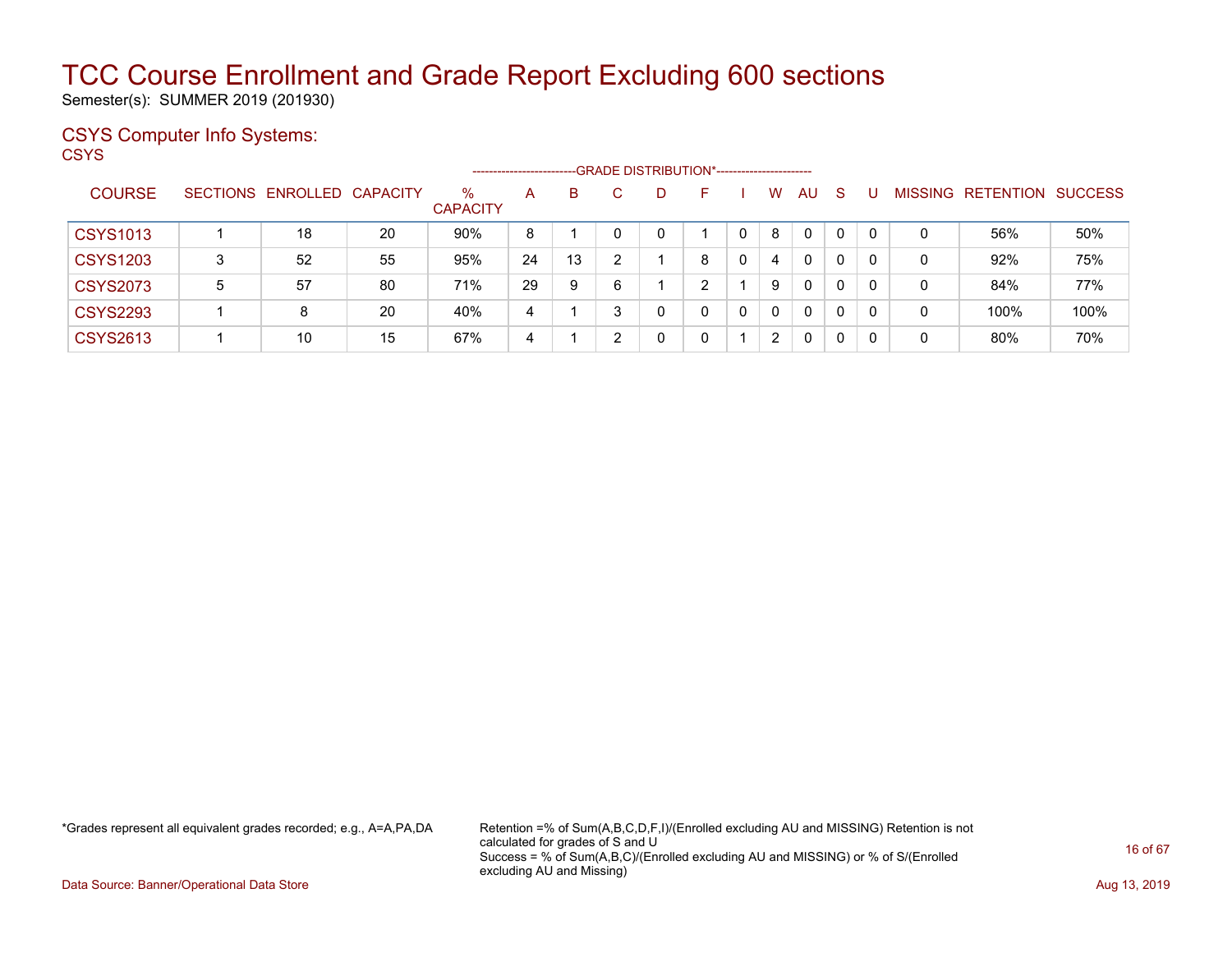Semester(s): SUMMER 2019 (201930)

### Cardiovascular Technology:

**CVTC** 

|                 |                            |                 |    | ------------------------GRADE DISTRIBUTION*----------------------- |     |              |    |  |        |       |                           |     |
|-----------------|----------------------------|-----------------|----|--------------------------------------------------------------------|-----|--------------|----|--|--------|-------|---------------------------|-----|
| COURSE          | SECTIONS ENROLLED CAPACITY | %               | A  |                                                                    | BC. | $\mathbf{D}$ | F. |  | I WAUS | - U - | MISSING RETENTION SUCCESS |     |
|                 |                            | <b>CAPACITY</b> |    |                                                                    |     |              |    |  |        |       |                           |     |
| <b>CVTC1063</b> |                            | 100%            | 12 |                                                                    |     |              |    |  | 0      |       | 92%                       | 92% |

\*Grades represent all equivalent grades recorded; e.g., A=A,PA,DA Retention =% of Sum(A,B,C,D,F,I)/(Enrolled excluding AU and MISSING) Retention is not calculated for grades of S and U Success = % of Sum(A,B,C)/(Enrolled excluding AU and MISSING) or % of S/(Enrolled excluding AU and Missing)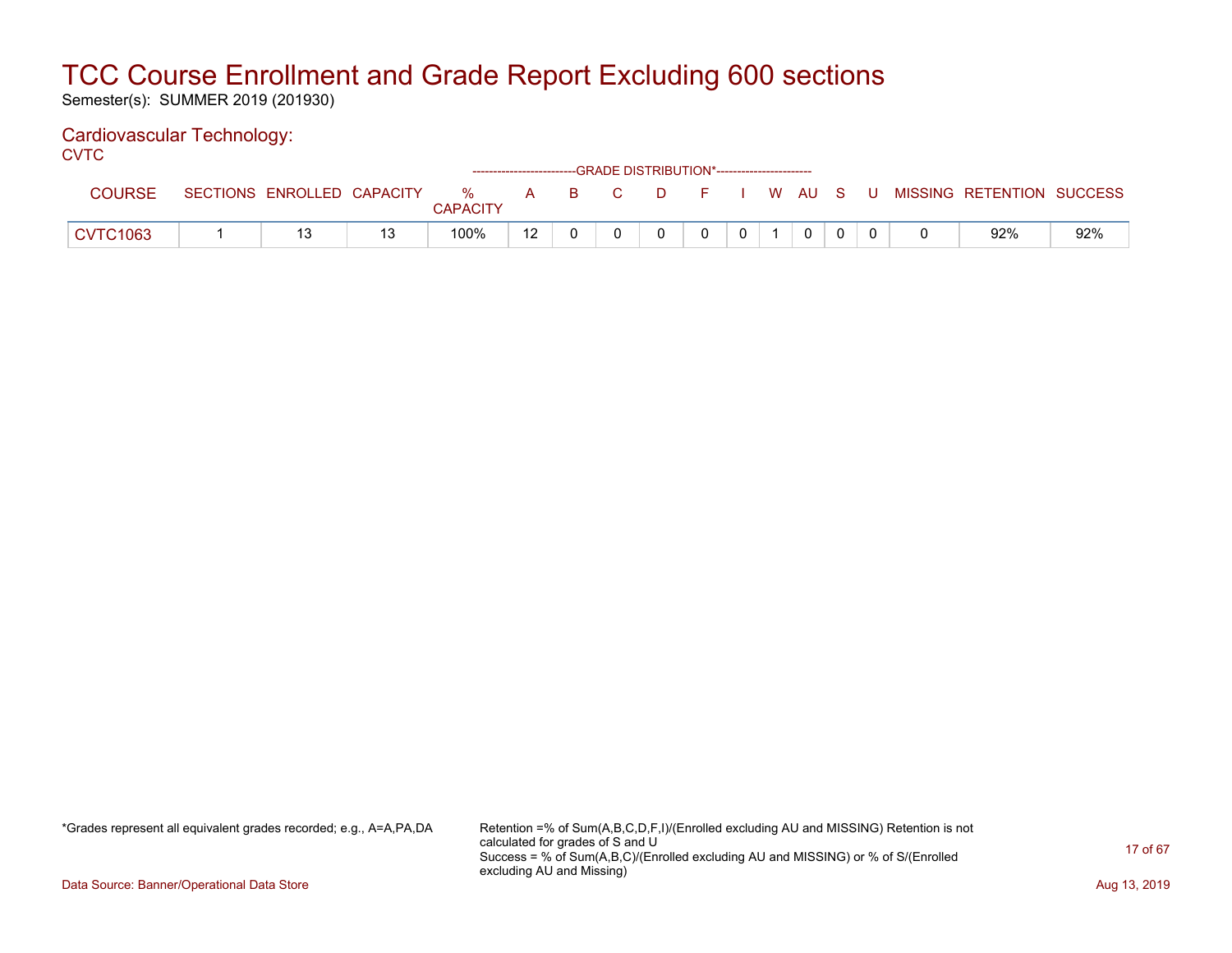Semester(s): SUMMER 2019 (201930)

#### Diagnostic Medical Sonography: DMS

|                |                            |    |                         | --------------------- |   | -GRADE DISTRIBUTION*----------------------- |  |      |  |                           |      |
|----------------|----------------------------|----|-------------------------|-----------------------|---|---------------------------------------------|--|------|--|---------------------------|------|
| <b>COURSE</b>  | SECTIONS ENROLLED CAPACITY |    | $\%$<br><b>CAPACITY</b> | A                     | B | $\Box$                                      |  | W AU |  | MISSING RETENTION SUCCESS |      |
| <b>DMS1252</b> |                            | 15 | 60%                     |                       |   |                                             |  | 0    |  | 100%                      | 100% |
| <b>DMS1263</b> |                            | 30 | 30%                     |                       |   |                                             |  | 0    |  | 100%                      | 100% |

\*Grades represent all equivalent grades recorded; e.g., A=A,PA,DA Retention =% of Sum(A,B,C,D,F,I)/(Enrolled excluding AU and MISSING) Retention is not calculated for grades of S and U Success = % of Sum(A,B,C)/(Enrolled excluding AU and MISSING) or % of S/(Enrolled excluding AU and Missing)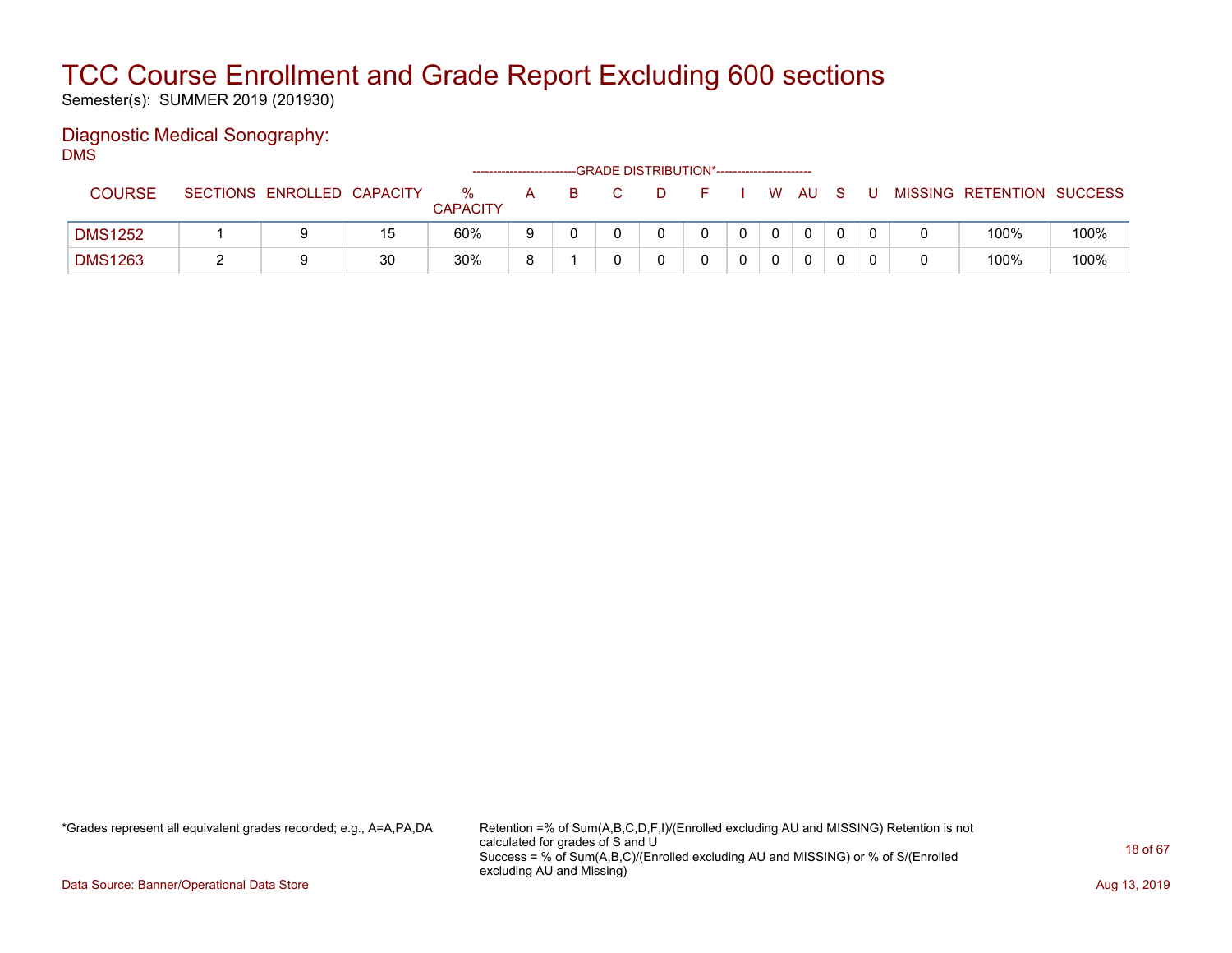Semester(s): SUMMER 2019 (201930)

#### Drafting/Computer-Aided Design: DRFT

| ----            |                            |                         |       | ------------------------GRADE DISTRIBUTION*----------------------- |            |                |          |              |       |                           |      |
|-----------------|----------------------------|-------------------------|-------|--------------------------------------------------------------------|------------|----------------|----------|--------------|-------|---------------------------|------|
| <b>COURSE</b>   | SECTIONS ENROLLED CAPACITY | $\%$<br><b>CAPACITY</b> | A B C |                                                                    | F I W AU S |                |          |              | - U - | MISSING RETENTION SUCCESS |      |
| <b>DRFT2053</b> |                            | 100%                    |       |                                                                    | $\Omega$   | 0 <sup>1</sup> | $\Omega$ | $\mathbf{0}$ |       | 100%                      | 100% |

\*Grades represent all equivalent grades recorded; e.g., A=A,PA,DA Retention =% of Sum(A,B,C,D,F,I)/(Enrolled excluding AU and MISSING) Retention is not calculated for grades of S and U Success = % of Sum(A,B,C)/(Enrolled excluding AU and MISSING) or % of S/(Enrolled excluding AU and Missing)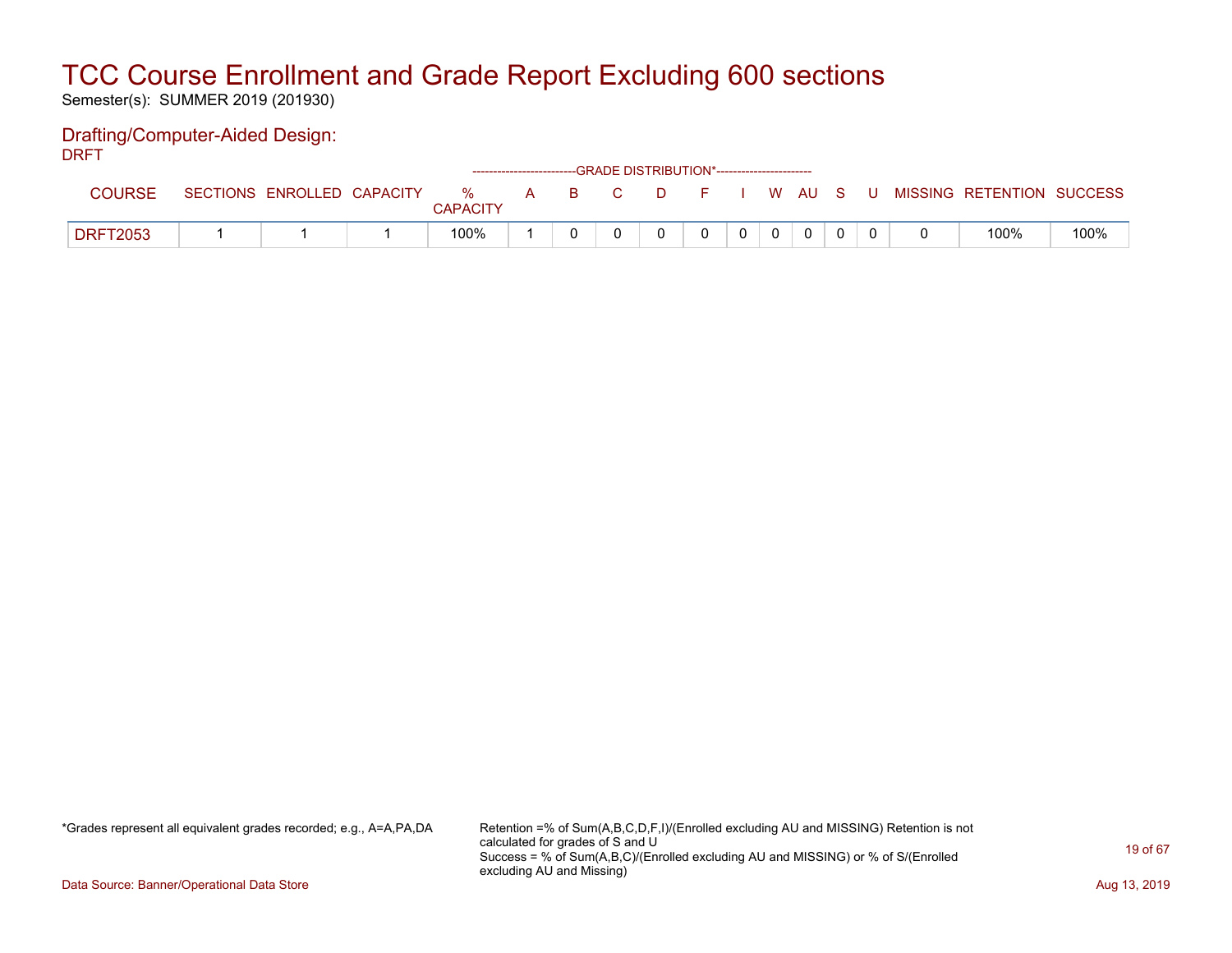Semester(s): SUMMER 2019 (201930)

#### Economics: **ECON**

| ----            |   |                            |     | ------------------      |    |    |    |   | -GRADE DISTRIBUTION*----------------------- |   |    |              |              |  |                           |     |
|-----------------|---|----------------------------|-----|-------------------------|----|----|----|---|---------------------------------------------|---|----|--------------|--------------|--|---------------------------|-----|
| <b>COURSE</b>   |   | SECTIONS ENROLLED CAPACITY |     | $\%$<br><b>CAPACITY</b> | A  | B. |    | D |                                             |   | W. | AU           | <sub>S</sub> |  | MISSING RETENTION SUCCESS |     |
| <b>ECON1353</b> |   | 15                         | 20  | 75%                     | 4  |    |    |   | 6                                           |   |    | $\mathbf{0}$ |              |  | 93%                       | 53% |
| <b>ECON2013</b> |   | 141                        | 152 | 93%                     | 77 | 36 | 11 |   |                                             |   | 6  | 0            |              |  | 96%                       | 88% |
| <b>ECON2023</b> | 9 | 158                        | 202 | 78%                     | 83 | 27 | 21 | 6 | 14                                          | າ | 5  | 0            |              |  | 97%                       | 83% |

\*Grades represent all equivalent grades recorded; e.g., A=A,PA,DA Retention =% of Sum(A,B,C,D,F,I)/(Enrolled excluding AU and MISSING) Retention is not calculated for grades of S and U Success = % of Sum(A,B,C)/(Enrolled excluding AU and MISSING) or % of S/(Enrolled excluding AU and Missing)

Data Source: Banner/Operational Data Store **Aug 13, 2019 Aug 13, 2019 Aug 13, 2019**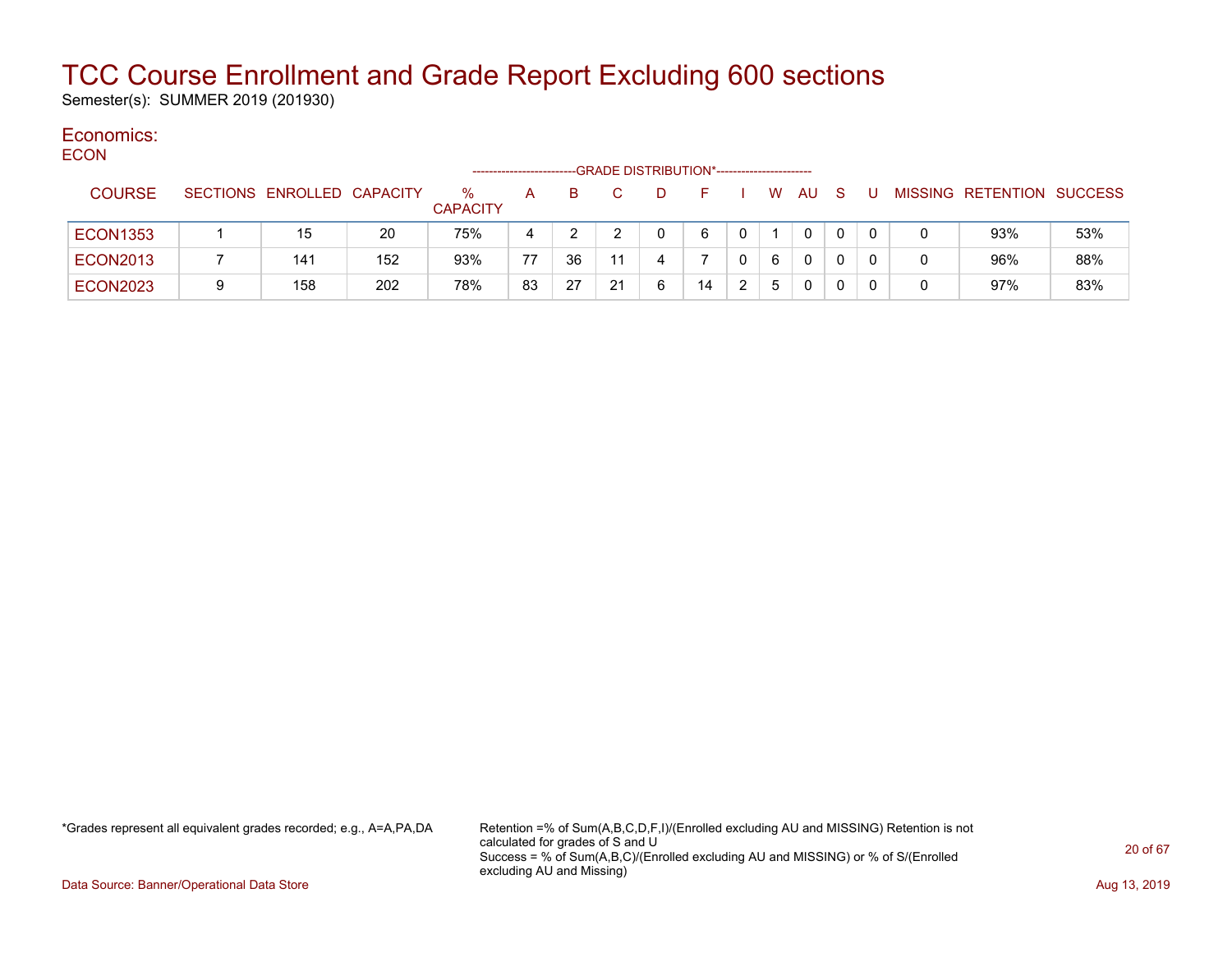Semester(s): SUMMER 2019 (201930)

### Electronics Technology:

ELET

|                 |                            |    |                         |   |    | -GRADE DISTRIBUTION*----------------------- |   |   |   |              |  |                           |      |
|-----------------|----------------------------|----|-------------------------|---|----|---------------------------------------------|---|---|---|--------------|--|---------------------------|------|
| <b>COURSE</b>   | SECTIONS ENROLLED CAPACITY |    | $\%$<br><b>CAPACITY</b> | A | B. |                                             |   |   | W | AU           |  | MISSING RETENTION SUCCESS |      |
| <b>ELET1223</b> |                            | 12 | 75%                     | 8 |    |                                             | 0 | 0 |   | $\mathbf{0}$ |  | 89%                       | 89%  |
| <b>ELET1443</b> | 9                          | 12 | 75%                     |   |    |                                             |   |   | 0 | $\Omega$     |  | 100%                      | 100% |
| <b>ELET2172</b> |                            | 12 | 58%                     |   |    |                                             |   |   | 0 | $\mathbf{0}$ |  | 100%                      | 100% |

\*Grades represent all equivalent grades recorded; e.g., A=A,PA,DA Retention =% of Sum(A,B,C,D,F,I)/(Enrolled excluding AU and MISSING) Retention is not calculated for grades of S and U Success = % of Sum(A,B,C)/(Enrolled excluding AU and MISSING) or % of S/(Enrolled excluding AU and Missing)

Data Source: Banner/Operational Data Store **Aug 13, 2019 Aug 13, 2019 Aug 13, 2019**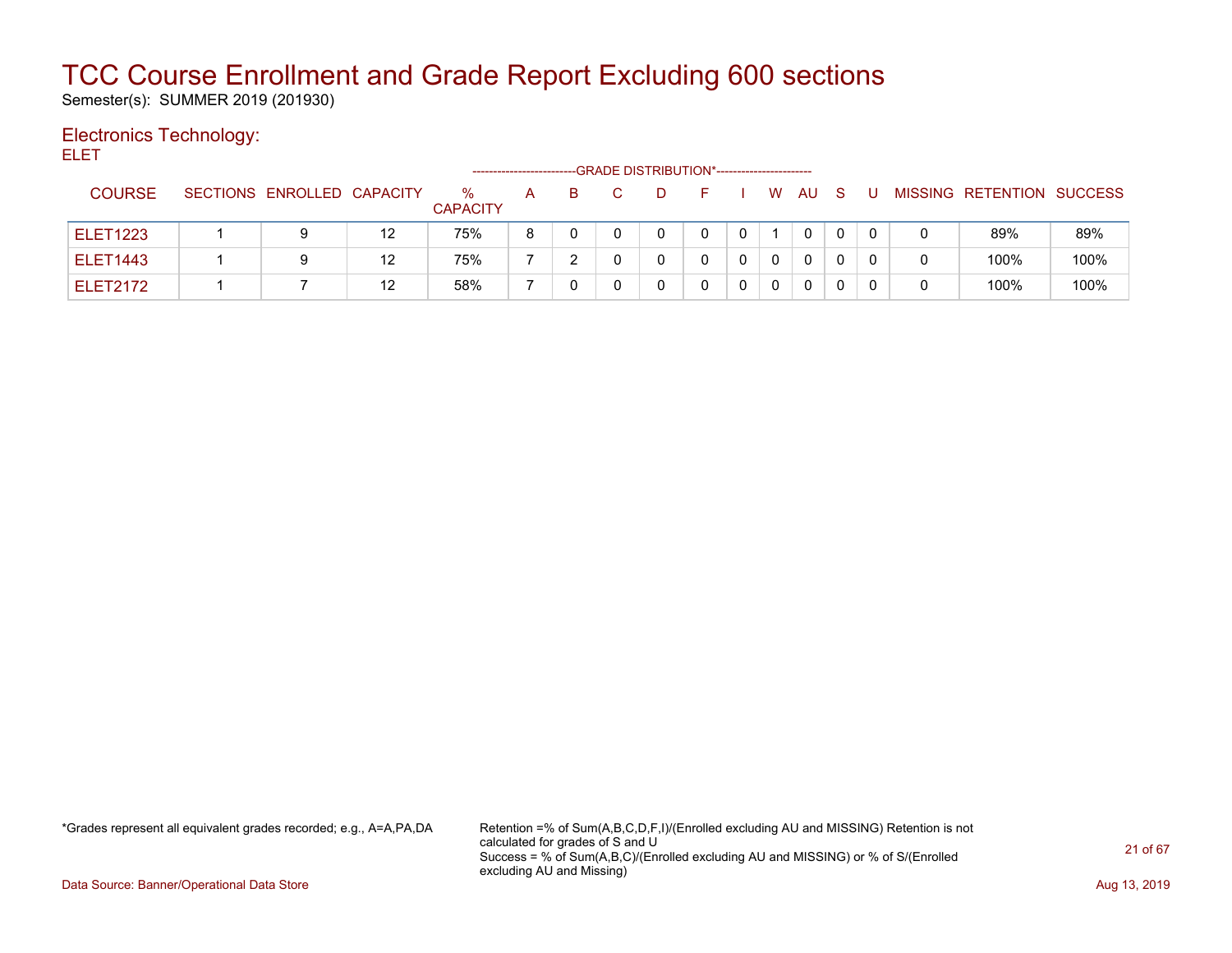Semester(s): SUMMER 2019 (201930)

#### Emergency Medical Services Pro: EMSP

|                 |                            |    |                         | ---------------------- |   |   | -GRADE DISTRIBUTION*----------------------- |   |   |              |   |  |                           |      |
|-----------------|----------------------------|----|-------------------------|------------------------|---|---|---------------------------------------------|---|---|--------------|---|--|---------------------------|------|
| <b>COURSE</b>   | SECTIONS ENROLLED CAPACITY |    | $\%$<br><b>CAPACITY</b> | A                      | B |   |                                             |   | W | AU           | S |  | MISSING RETENTION SUCCESS |      |
| <b>EMSP1119</b> | 27                         | 42 | 64%                     | 8                      | 5 | 4 |                                             | 3 | 6 | $\mathbf{0}$ |   |  | 78%                       | 63%  |
| <b>EMSP2314</b> | 10                         | 14 | 71%                     |                        |   |   |                                             |   |   | $\mathbf{0}$ |   |  | 100%                      | 100% |
| <b>EMSP2325</b> | 10                         | 14 | 71%                     |                        |   | 8 |                                             |   |   | $\mathbf{0}$ |   |  | 100%                      | 100% |

\*Grades represent all equivalent grades recorded; e.g., A=A,PA,DA Retention =% of Sum(A,B,C,D,F,I)/(Enrolled excluding AU and MISSING) Retention is not calculated for grades of S and U Success = % of Sum(A,B,C)/(Enrolled excluding AU and MISSING) or % of S/(Enrolled excluding AU and Missing)

Data Source: Banner/Operational Data Store **Aug 13, 2019 Aug 13, 2019 Aug 13, 2019**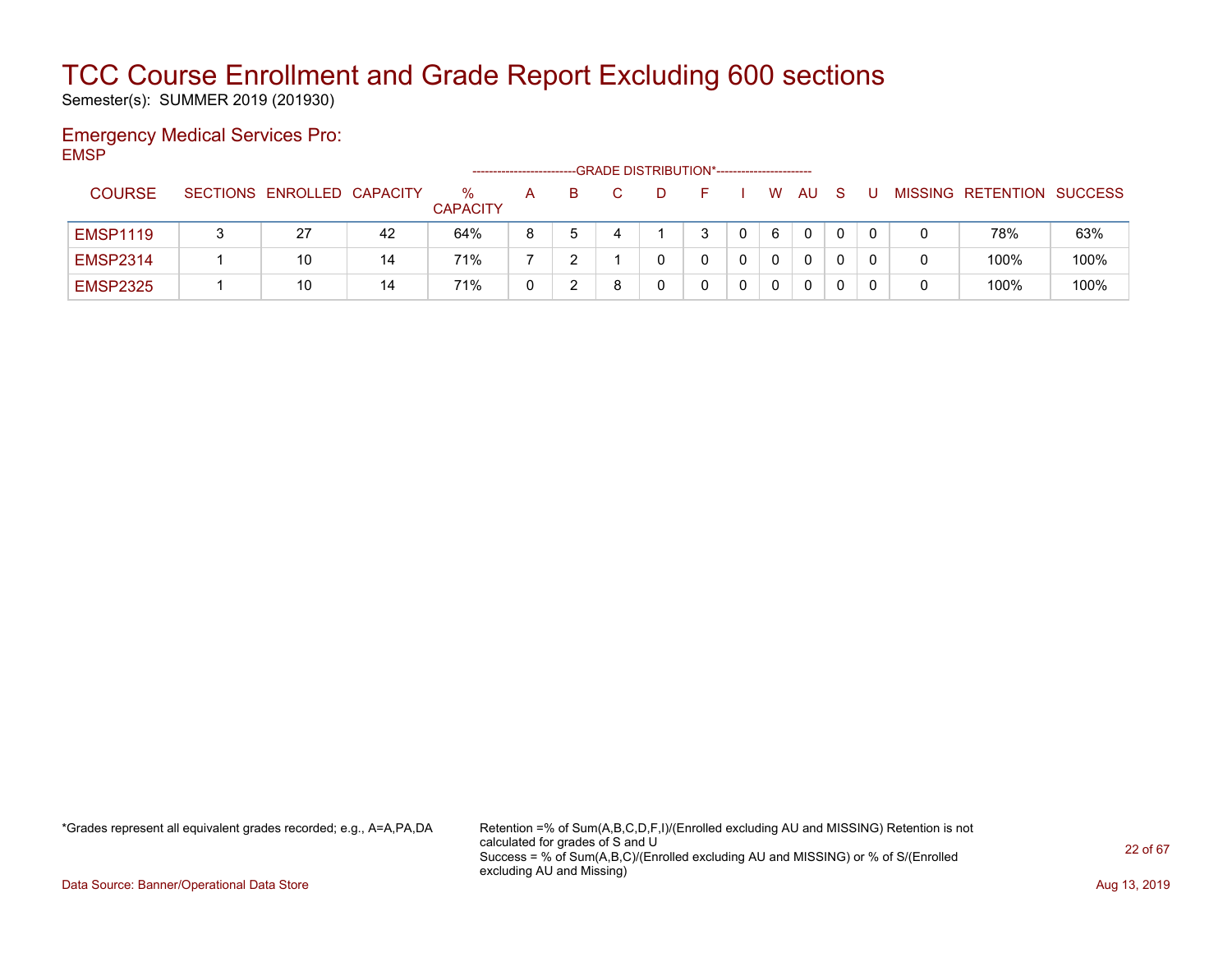Semester(s): SUMMER 2019 (201930)

#### English: **ENGL**

|                 |                 |          |                 |                         |                |              |                |                | --GRADE DISTRIBUTION*----------------------- |              |                       |              |              |              |                |                  |                |
|-----------------|-----------------|----------|-----------------|-------------------------|----------------|--------------|----------------|----------------|----------------------------------------------|--------------|-----------------------|--------------|--------------|--------------|----------------|------------------|----------------|
| <b>COURSE</b>   | <b>SECTIONS</b> | ENROLLED | <b>CAPACITY</b> | $\%$<br><b>CAPACITY</b> | A              | B            | C              | D              | F                                            |              | w                     | AU           | S            |              | <b>MISSING</b> | <b>RETENTION</b> | <b>SUCCESS</b> |
| <b>ENGL0611</b> | 1               | 3        | 5               | 60%                     | $\mathbf 0$    | $\mathbf{0}$ | $\mathbf{0}$   | 0              | 0                                            | $\mathbf{0}$ | 3                     | $\mathbf{0}$ | $\mathbf{0}$ | $\mathbf{0}$ | $\mathbf 0$    | 0%               | 0%             |
| <b>ENGL0621</b> | 1               | 2        | 5               | 40%                     | $\mathbf 0$    |              | $\mathbf{0}$   | 0              | 0                                            | $\Omega$     |                       | $\mathbf{0}$ | 0            | $\Omega$     | $\mathbf 0$    | 50%              | 50%            |
| <b>ENGL0913</b> | 4               | 59       | 80              | 74%                     | 25             | 12           | 5              | $\overline{2}$ | 3                                            | 0            | 12                    | $\mathbf{0}$ | 0            | 0            | 0              | 80%              | 71%            |
| <b>ENGL0923</b> | $\mathbf 1$     | 4        | 20              | 20%                     | $\overline{2}$ | $\mathbf{0}$ | $\mathbf{0}$   |                | 0                                            | 0            |                       | $\mathbf{0}$ | $\mathbf{0}$ | 0            | 0              | 75%              | 50%            |
| <b>ENGL0933</b> | 3               | 35       | 60              | 58%                     | 13             | 5            | 8              | 2              | 2                                            | $\mathbf{0}$ | 5                     | $\Omega$     | 0            | $\Omega$     | 0              | 86%              | 74%            |
| <b>ENGL1113</b> | 18              | 320      | 360             | 89%                     | 90             | 110          | 49             | 8              | 20                                           |              | 42                    | $\mathbf{0}$ | 0            | 0            | 0              | 87%              | 78%            |
| <b>ENGL1213</b> | 24              | 425      | 477             | 89%                     | 157            | 127          | 57             | 12             | 26                                           | 3            | 43                    | 0            | $\mathbf{0}$ | 0            | 0              | 90%              | 80%            |
| <b>ENGL2343</b> | 1               | 18       | 20              | 90%                     | 8              | 4            |                | $\mathbf{0}$   | $\overline{2}$                               | $\Omega$     | 3                     | $\mathbf 0$  | $\mathbf{0}$ | 0            | 0              | 83%              | 72%            |
| <b>ENGL2383</b> | 1               | 15       | 20              | 75%                     | 4              | 5            | 4              | 0              | 0                                            | 0            | $\overline{2}$        | $\mathbf{0}$ | 0            | 0            | 0              | 87%              | 87%            |
| <b>ENGL2413</b> | $\overline{c}$  | 22       | 31              | 71%                     | 4              | 8            | 5              |                | $\overline{2}$                               | 0            | $\overline{2}$        | $\mathbf 0$  | 0            | 0            | 0              | 91%              | 77%            |
| <b>ENGL2443</b> | 1               | 13       | 20              | 65%                     | 6              |              | $\overline{2}$ |                |                                              | 0            | $\overline{2}$        | $\mathbf{0}$ | $\mathbf{0}$ | 0            | 0              | 85%              | 69%            |
| <b>ENGL2473</b> | -1              | 10       | 20              | 50%                     | 3              | 3            | 3              | 0              | 0                                            | 0            | 0                     |              | $\mathbf{0}$ | 0            | 0              | 100%             | 100%           |
| <b>ENGL2493</b> | 1               | 20       | 20              | 100%                    | 8              | 10           |                | 0              |                                              | $\Omega$     | 0                     | 0            | 0            | 0            | 0              | 100%             | 95%            |
| <b>ENGL2883</b> | 1               | 18       | 20              | 90%                     | 7              | 8            |                | 0              | 0                                            | 0            | $\mathbf{2}^{\prime}$ | $\mathbf{0}$ | 0            | 0            | 0              | 89%              | 89%            |

\*Grades represent all equivalent grades recorded; e.g., A=A,PA,DA Retention =% of Sum(A,B,C,D,F,I)/(Enrolled excluding AU and MISSING) Retention is not calculated for grades of S and U Success = % of Sum(A,B,C)/(Enrolled excluding AU and MISSING) or % of S/(Enrolled excluding AU and Missing)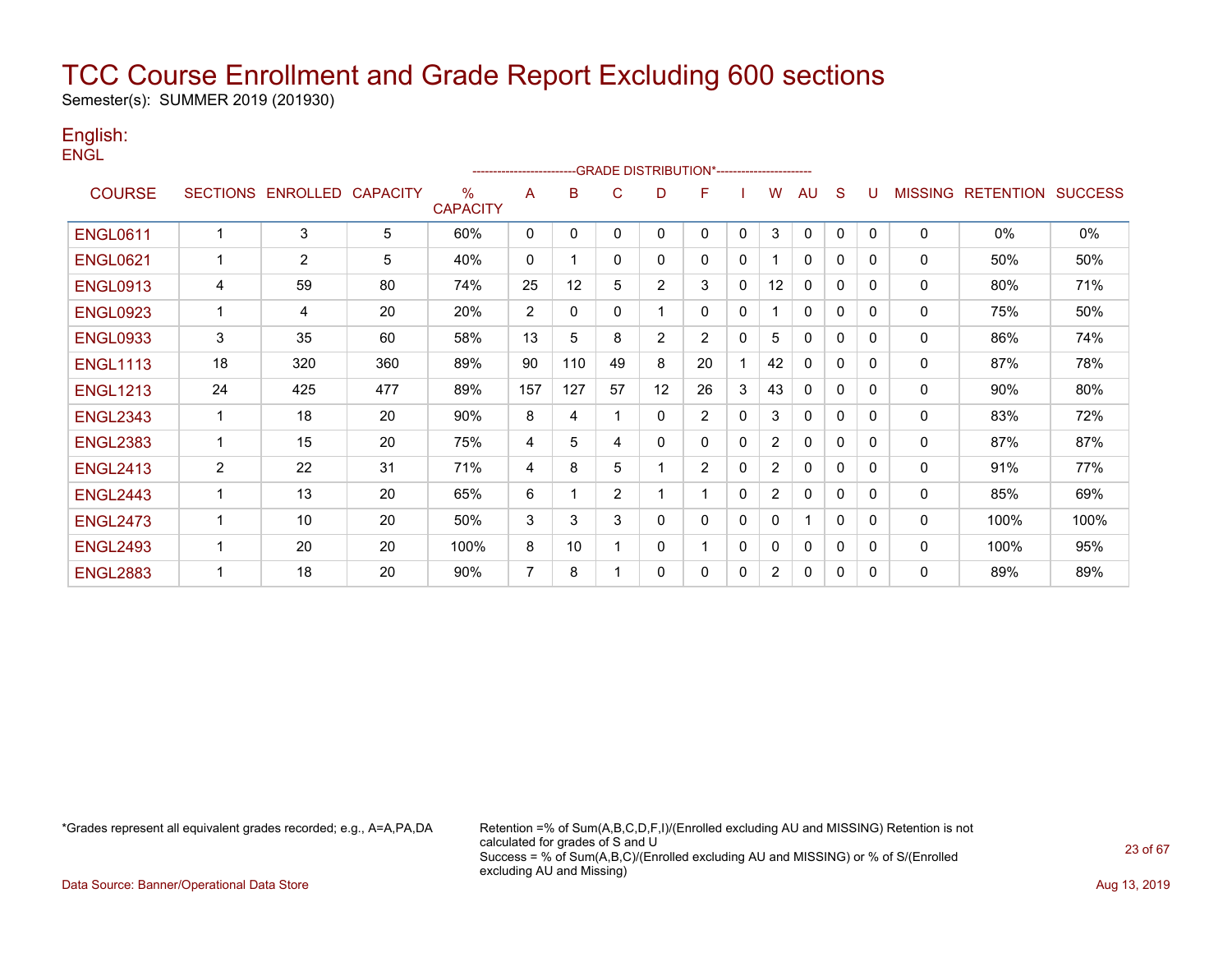Semester(s): SUMMER 2019 (201930)

#### Engineering: ENGR

| <b>ENGR</b>     |   |                            |    |                         |    |   | -GRADE: |
|-----------------|---|----------------------------|----|-------------------------|----|---|---------|
| <b>COURSE</b>   |   | SECTIONS ENROLLED CAPACITY |    | $\%$<br><b>CAPACITY</b> | А  | в | C.      |
| <b>ENGR1111</b> | 2 | 18                         | 50 | 36%                     | 18 | 0 | 0       |
| <b>ENGR1132</b> | 2 | 33                         | 38 | 87%                     | 25 | 5 | 0       |
| <b>ENGR1242</b> |   | 16                         | 18 | 89%                     | 11 | 4 | 0       |

DISTRIBUTION\*------------------------D F I W AU S U MISSING RETENTION SUCCESS ENGR1111 2 18 50 36% 18 0 0 0 0 0 0 0 0 0 0 100% 100% ENGR1132 | 2 | 33 | 38 | 87% |25 | 5 | 0 | 0 | 0 | 3 | 0 | 0 | 0 | 0 | 91% | 91% ENGR1242 1 16 18 89% 11 4 0 1 0 0 0 0 0 0 0 100% 94% ENGR2103 2 14 44 32% 3 5 3 1 0 0 2 0 0 0 0 86% 79% ENGR2143 1 22 22 100% 10 8 1 1 0 0 2 0 0 0 0 91% 86% ENGR2213 1 20 28 71% 4 9 6 0 0 0 1 0 0 0 0 95% 95% ENGR2523 1 15 20 75% 1 5 6 2 0 0 1 0 0 0 0 93% 80% ENGR2613 | 2 | 27 | 37 | 73% |18 | 6 | 3 | 0 | 0 | 0 | 0 | 0 | 0 | 0 | 100% | 100%

\*Grades represent all equivalent grades recorded; e.g., A=A,PA,DA Retention =% of Sum(A,B,C,D,F,I)/(Enrolled excluding AU and MISSING) Retention is not calculated for grades of S and U Success = % of Sum(A,B,C)/(Enrolled excluding AU and MISSING) or % of S/(Enrolled excluding AU and Missing)

Data Source: Banner/Operational Data Store **Aug 13, 2019** Aug 13, 2019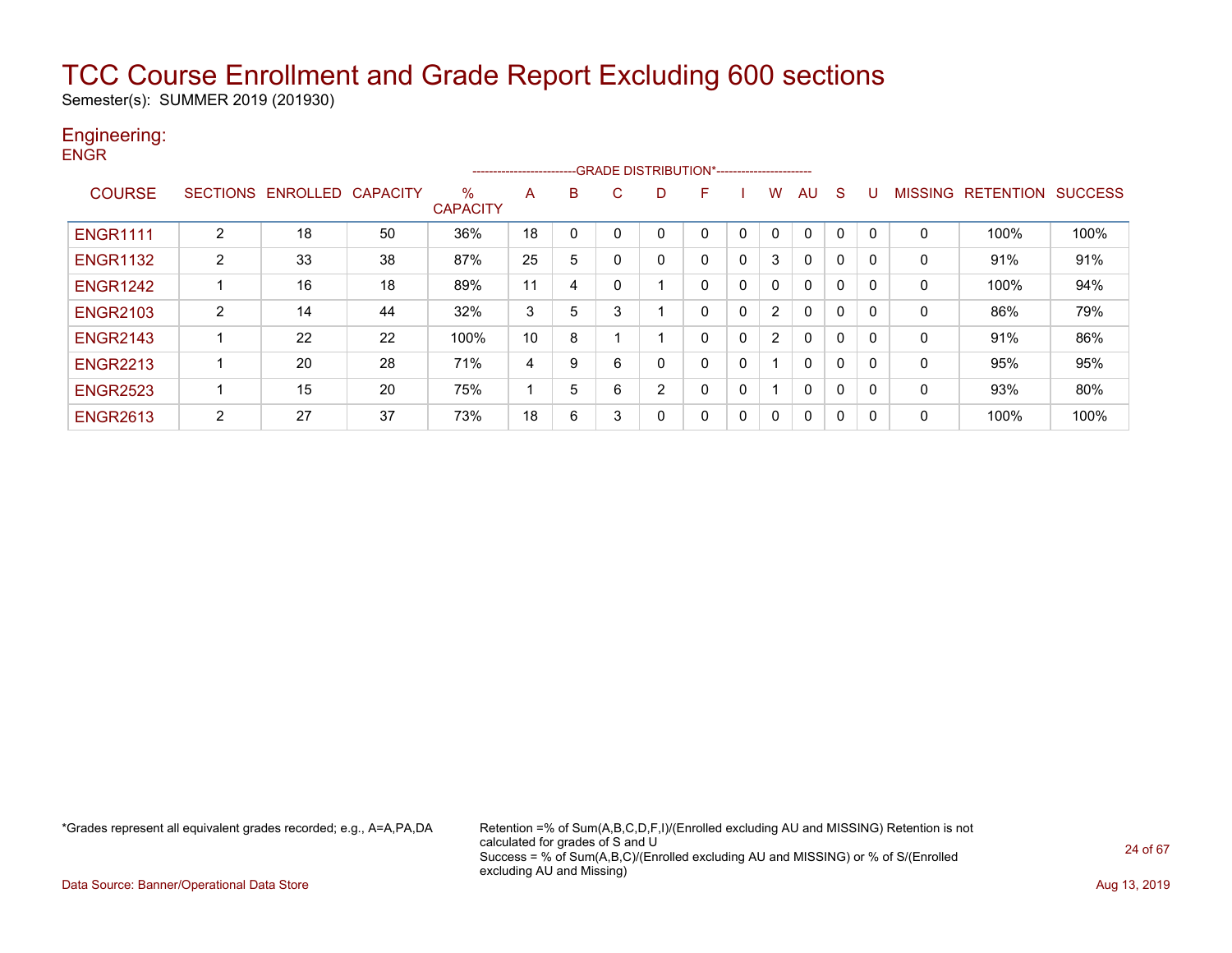Semester(s): SUMMER 2019 (201930)

#### Engineering Technology: **ENGT**

|                 |                            |    |                      | -------------------- |  | --GRADE DISTRIBUTION*----------------------- |              |          |              |    |   |                           |      |
|-----------------|----------------------------|----|----------------------|----------------------|--|----------------------------------------------|--------------|----------|--------------|----|---|---------------------------|------|
| <b>COURSE</b>   | SECTIONS ENROLLED CAPACITY |    | ℅<br><b>CAPACITY</b> | А                    |  |                                              |              | W        | AU           | -S |   | MISSING RETENTION SUCCESS |      |
| <b>ENGT1212</b> |                            |    | 100%                 |                      |  |                                              | $\mathbf{0}$ | 0        | $\mathbf{0}$ |    |   | 100%                      | 100% |
| <b>ENGT1223</b> | 8                          | 15 | 53%                  | 8                    |  |                                              |              | $\Omega$ | 0            |    | 0 | 100%                      | 100% |
| <b>ENGT1313</b> |                            |    | 100%                 |                      |  |                                              |              |          | 0            |    | 0 | 100%                      | 100% |

\*Grades represent all equivalent grades recorded; e.g., A=A,PA,DA Retention =% of Sum(A,B,C,D,F,I)/(Enrolled excluding AU and MISSING) Retention is not calculated for grades of S and U Success = % of Sum(A,B,C)/(Enrolled excluding AU and MISSING) or % of S/(Enrolled excluding AU and Missing)

Data Source: Banner/Operational Data Store **Aug 13, 2019 Aug 13, 2019 Aug 13, 2019**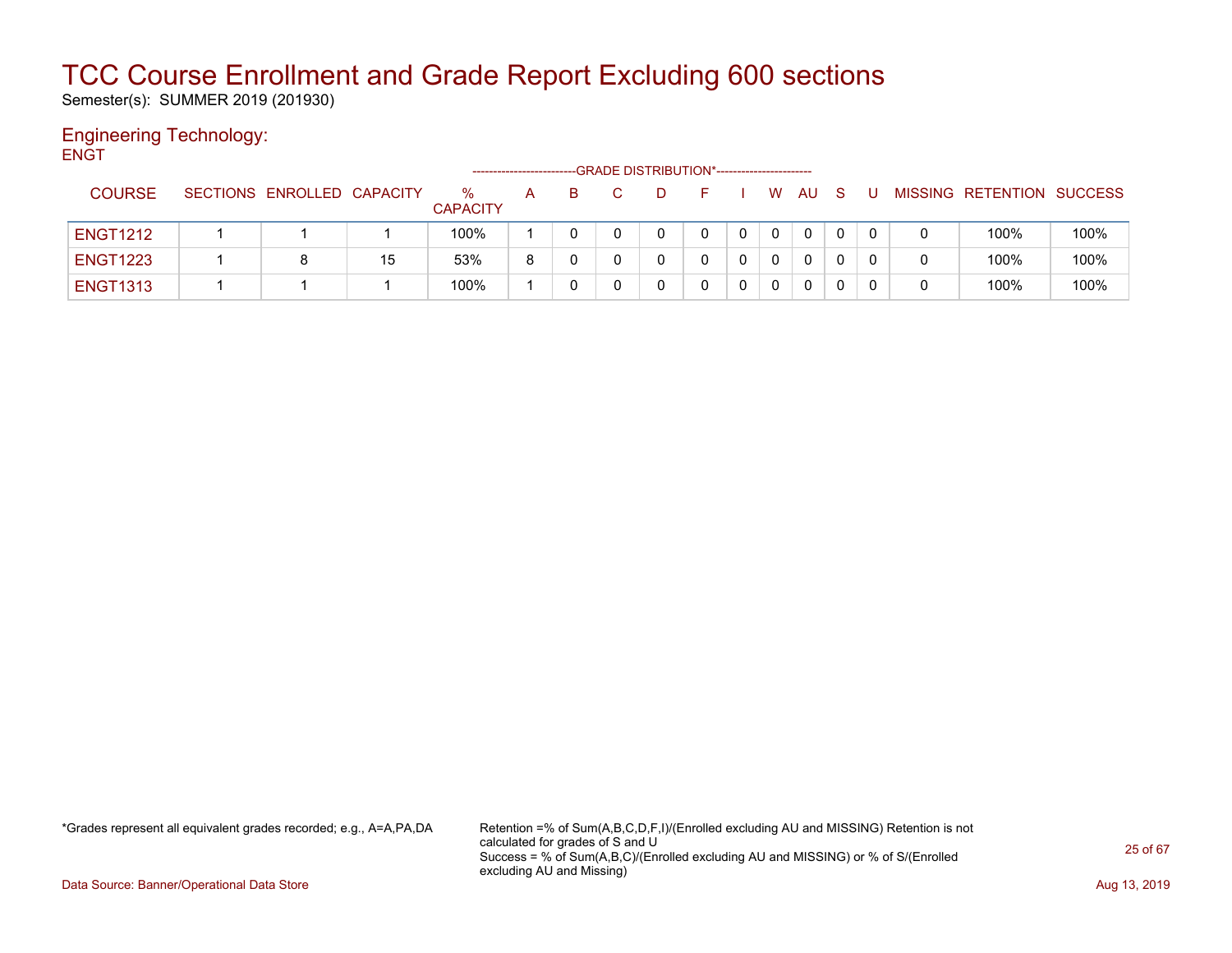Semester(s): SUMMER 2019 (201930)

#### ESLA English as a Second Lang: ESLA

| ___             |   |                            |    |                      |       | ------------------------GRADE DISTRIBUTION*----------------------- |        |  |  |  |                                          |     |
|-----------------|---|----------------------------|----|----------------------|-------|--------------------------------------------------------------------|--------|--|--|--|------------------------------------------|-----|
| COURSE          |   | SECTIONS ENROLLED CAPACITY |    | %<br><b>CAPACITY</b> | A B C |                                                                    |        |  |  |  | D F I W AU S U MISSING RETENTION SUCCESS |     |
| <b>ESLA0993</b> | 4 |                            | 40 | 25%                  |       |                                                                    | $\sim$ |  |  |  | 100%                                     | 67% |

\*Grades represent all equivalent grades recorded; e.g., A=A,PA,DA Retention =% of Sum(A,B,C,D,F,I)/(Enrolled excluding AU and MISSING) Retention is not calculated for grades of S and U Success = % of Sum(A,B,C)/(Enrolled excluding AU and MISSING) or % of S/(Enrolled excluding AU and Missing)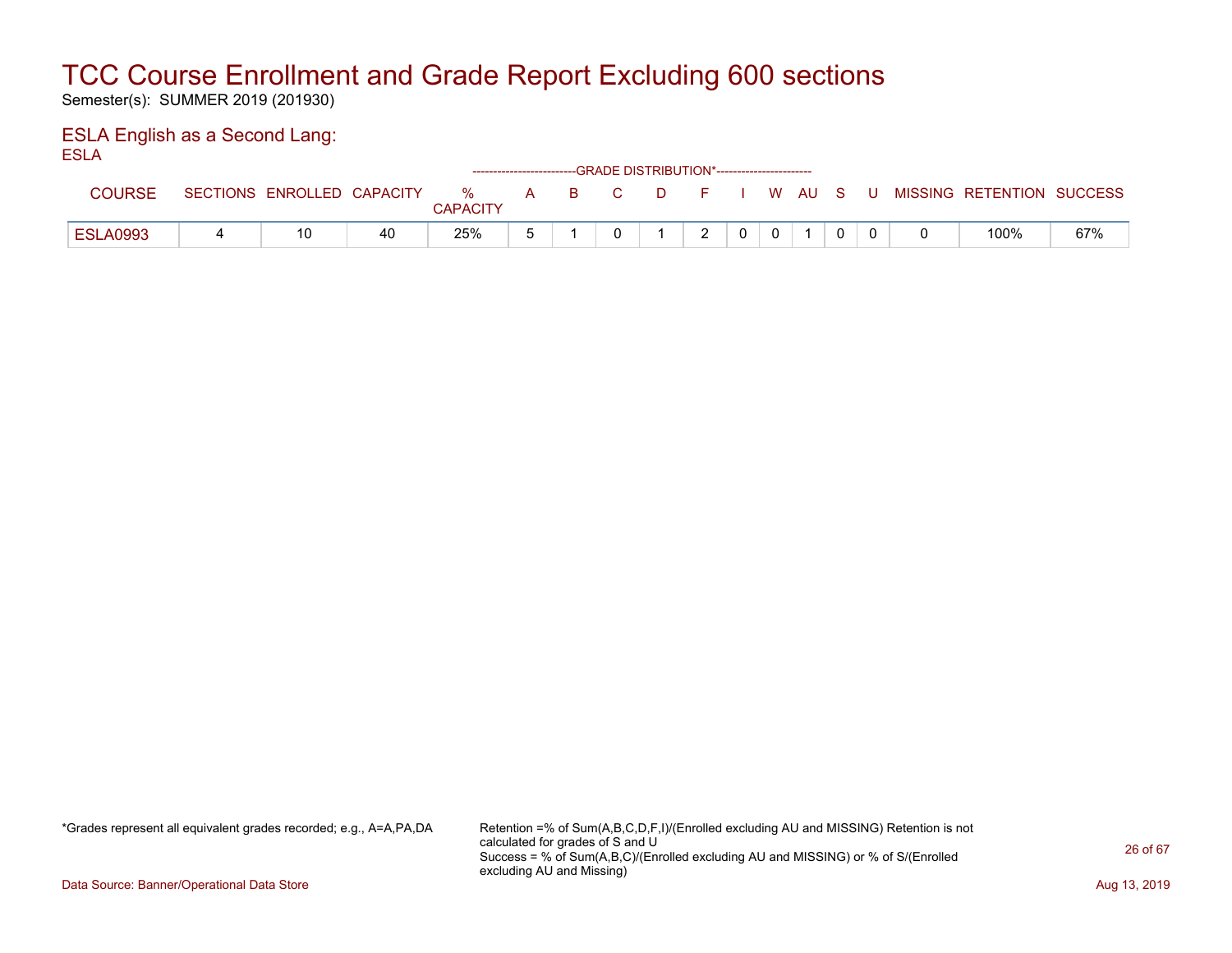Semester(s): SUMMER 2019 (201930)

#### ESLN English as a Second Lang: ESLN

|                 |          |                   |    |                         |              |              |    | ------------------------GRADE DISTRIBUTION*----------------------- |          |  |          |     |                           |     |
|-----------------|----------|-------------------|----|-------------------------|--------------|--------------|----|--------------------------------------------------------------------|----------|--|----------|-----|---------------------------|-----|
| <b>COURSE</b>   | SECTIONS | ENROLLED CAPACITY |    | $\%$<br><b>CAPACITY</b> | $\mathsf{A}$ | $\mathbf{B}$ | C. | . מ                                                                | $\vdash$ |  | I WAUS   | - U | MISSING RETENTION SUCCESS |     |
| <b>ESLN0992</b> |          |                   | 20 | 10%                     |              |              |    |                                                                    |          |  | $\Omega$ |     | 50%                       | 50% |

\*Grades represent all equivalent grades recorded; e.g., A=A,PA,DA Retention =% of Sum(A,B,C,D,F,I)/(Enrolled excluding AU and MISSING) Retention is not calculated for grades of S and U Success = % of Sum(A,B,C)/(Enrolled excluding AU and MISSING) or % of S/(Enrolled excluding AU and Missing)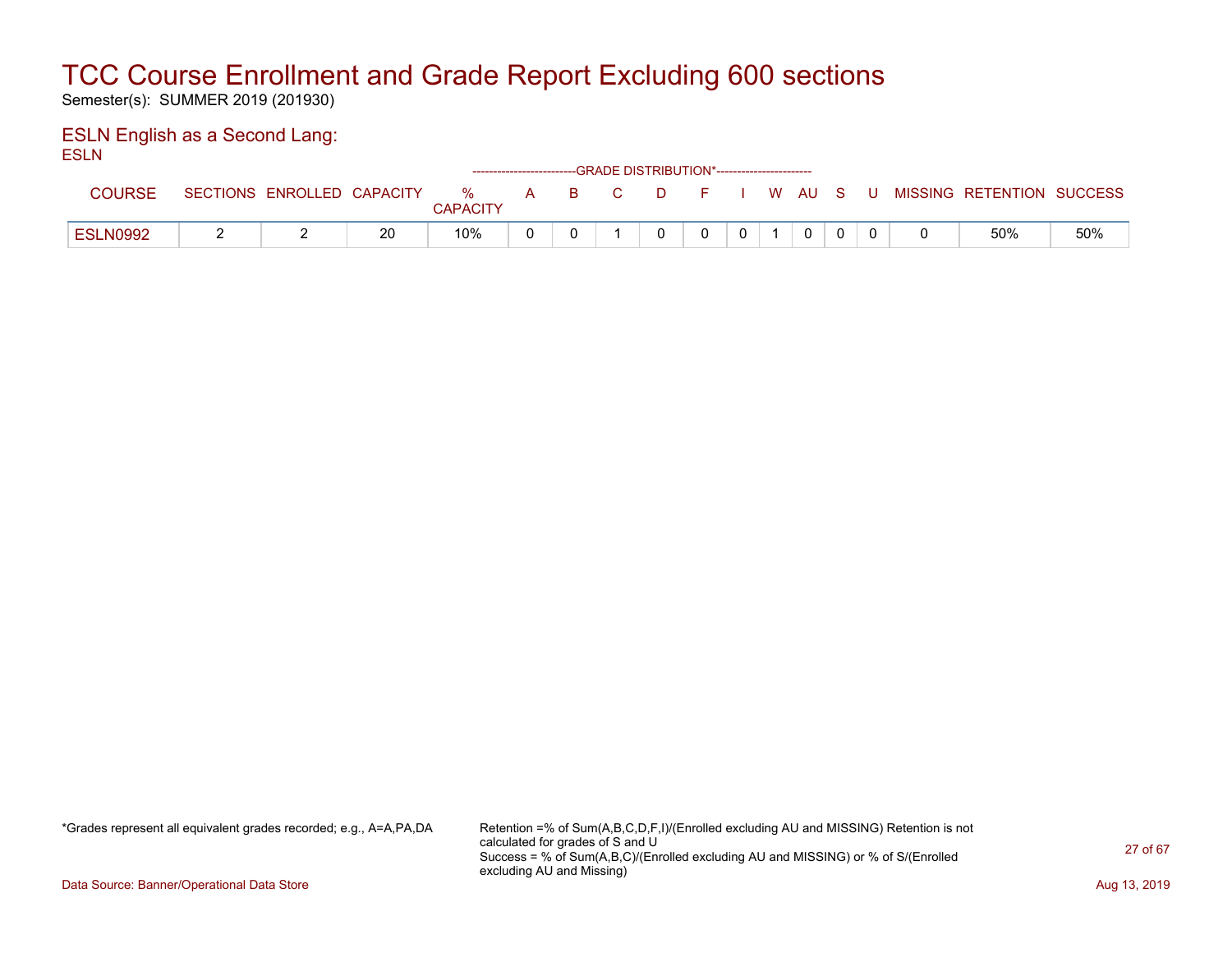Semester(s): SUMMER 2019 (201930)

#### Fire & Emergency Medical Svcs: **FEMS**

| ____            |                            |    |                      |    | --GRADE DISTRIBUTION*----------------------- |  |              |              |              |     |                           |      |
|-----------------|----------------------------|----|----------------------|----|----------------------------------------------|--|--------------|--------------|--------------|-----|---------------------------|------|
| <b>COURSE</b>   | SECTIONS ENROLLED CAPACITY |    | %<br><b>CAPACITY</b> | A  |                                              |  | W.           | AU.          | <sub>S</sub> | U   | MISSING RETENTION SUCCESS |      |
| <b>FEMS1224</b> | 9                          | 10 | 90%                  |    |                                              |  | $\mathbf{0}$ | $\mathbf{0}$ |              | - 0 | 100%                      | 89%  |
| <b>FEMS2213</b> |                            | 15 | 73%                  | 11 |                                              |  |              | 0            |              |     | 100%                      | 100% |

\*Grades represent all equivalent grades recorded; e.g., A=A,PA,DA Retention =% of Sum(A,B,C,D,F,I)/(Enrolled excluding AU and MISSING) Retention is not calculated for grades of S and U Success = % of Sum(A,B,C)/(Enrolled excluding AU and MISSING) or % of S/(Enrolled excluding AU and Missing)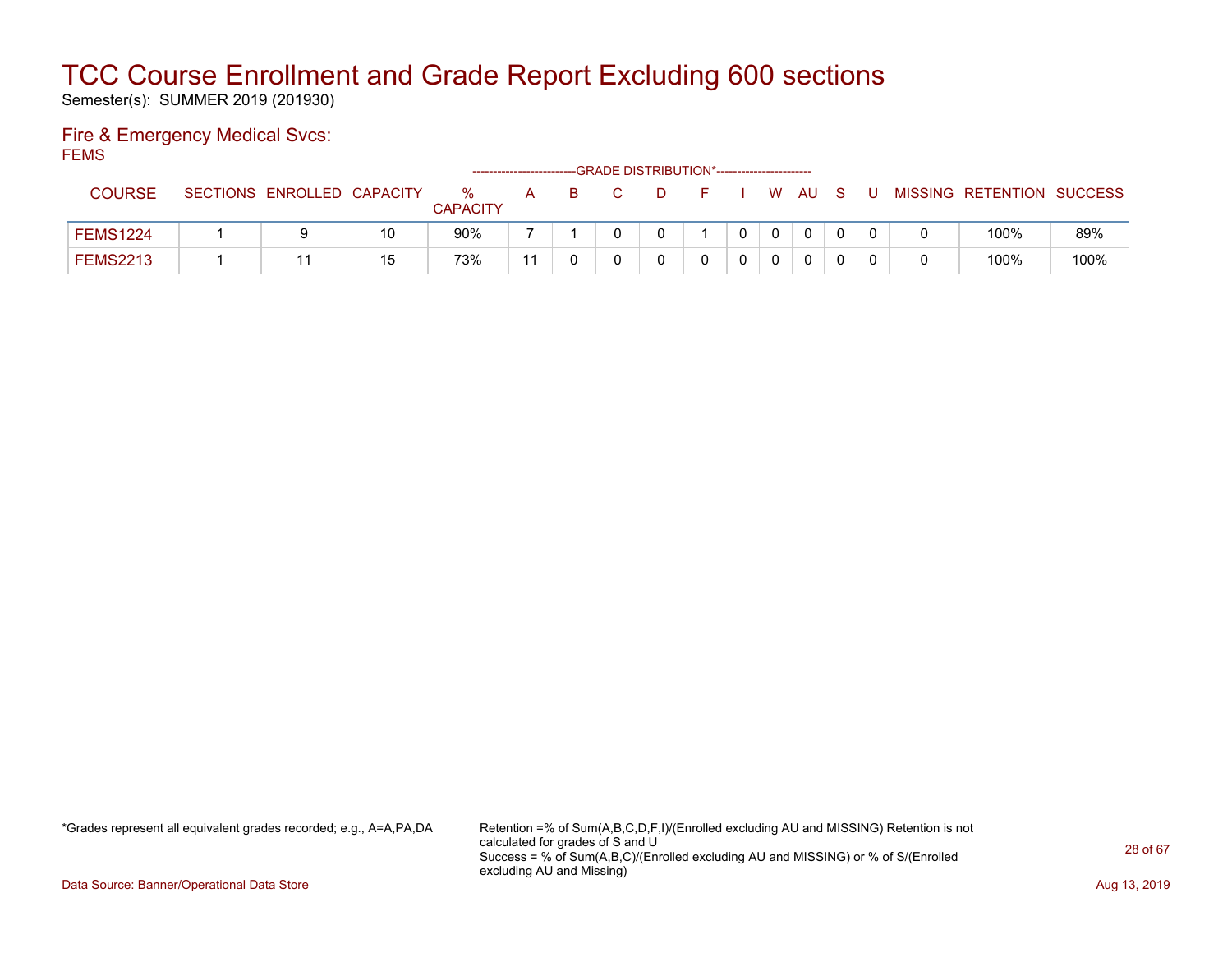Semester(s): SUMMER 2019 (201930)

#### French: **EDEN**

| 1. IN LIV |                 |                            |    |                         | ----------------------- |    | -GRADE DISTRIBUTION*----------------------- |       |               |     |              |       |                           |     |
|-----------|-----------------|----------------------------|----|-------------------------|-------------------------|----|---------------------------------------------|-------|---------------|-----|--------------|-------|---------------------------|-----|
|           | <b>COURSE</b>   | SECTIONS ENROLLED CAPACITY |    | $\%$<br><b>CAPACITY</b> | $\mathsf{A}$            | B. |                                             | - D - | F I W AU S    |     |              | . U . | MISSING RETENTION SUCCESS |     |
|           | <b>FREN1103</b> | 31                         | 39 | 79%                     |                         |    |                                             |       | $\mathcal{D}$ | 15  | $\mathbf{0}$ |       | 52%                       | 45% |
|           | <b>FREN1213</b> |                            | 20 | 50%                     |                         |    |                                             |       | <sup>n</sup>  | - 2 | 0            |       | 80%                       | 70% |

\*Grades represent all equivalent grades recorded; e.g., A=A,PA,DA Retention =% of Sum(A,B,C,D,F,I)/(Enrolled excluding AU and MISSING) Retention is not calculated for grades of S and U Success = % of Sum(A,B,C)/(Enrolled excluding AU and MISSING) or % of S/(Enrolled excluding AU and Missing)

Data Source: Banner/Operational Data Store **Aug 13, 2019 Aug 13, 2019 Aug 13, 2019**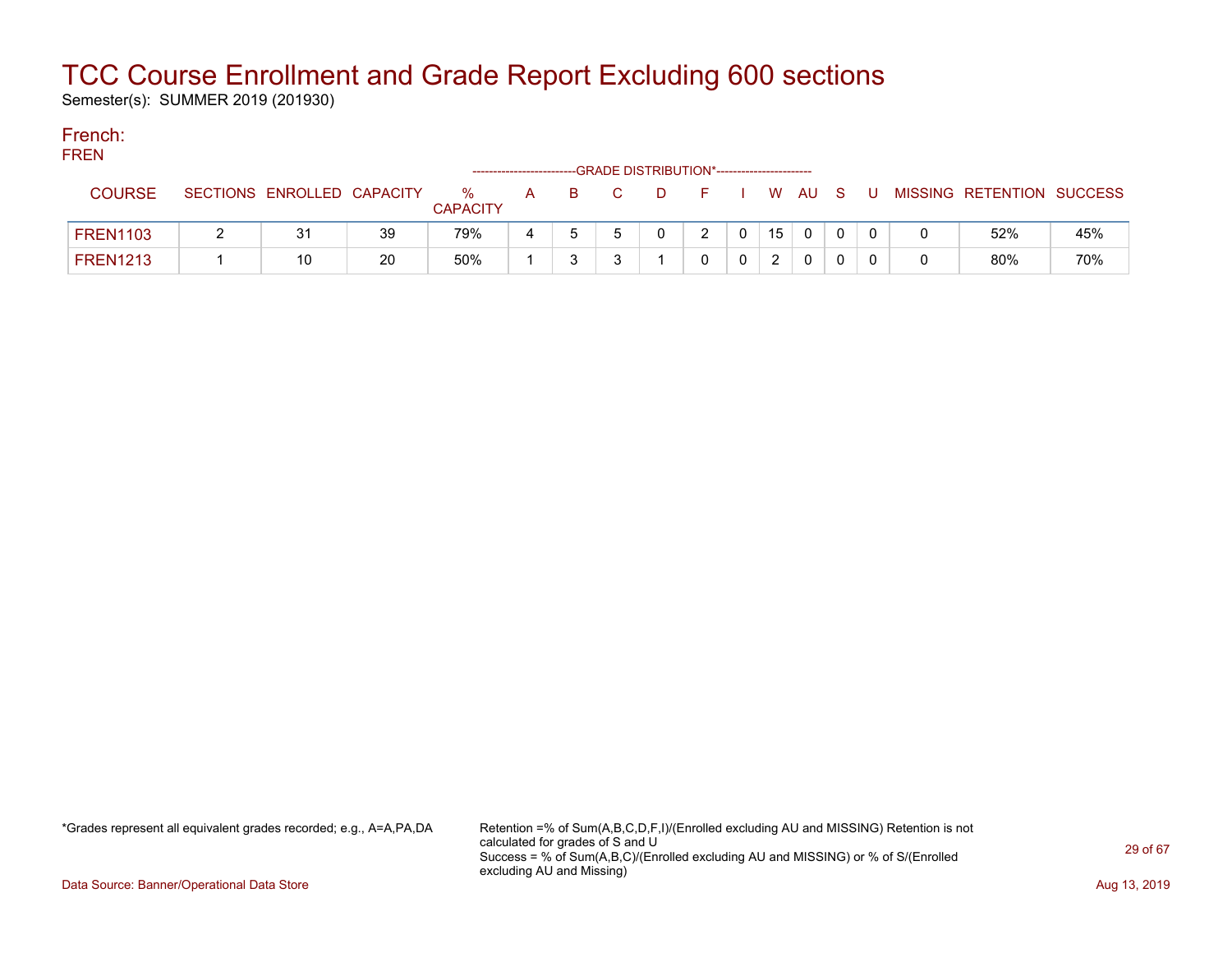Semester(s): SUMMER 2019 (201930)

#### Geography: GEOG

|                 |   |                            |    |                         |    |    |   | -GRADE DISTRIBUTION*----------------------- |   |    |              |          |   |                           |     |
|-----------------|---|----------------------------|----|-------------------------|----|----|---|---------------------------------------------|---|----|--------------|----------|---|---------------------------|-----|
| <b>COURSE</b>   |   | SECTIONS ENROLLED CAPACITY |    | $\%$<br><b>CAPACITY</b> | A  | B. |   | н.                                          | W | AU | S            |          |   | MISSING RETENTION SUCCESS |     |
| GEOG1014        | 2 | 31                         | 40 | 78%                     |    | 8  | 8 | 3                                           | 4 | 0  | $\mathbf{0}$ | $\Omega$ |   | 87%                       | 52% |
| GEOG1023        |   |                            | 15 | 7%                      |    | 0  |   |                                             |   | 0  | 0            | 0        |   | 100%                      | 0%  |
| <b>GEOG1043</b> | 4 | 61                         | 72 | 85%                     | 32 | 16 |   | ົ                                           | 2 |    | 0            | 0        | 0 | 97%                       | 92% |
| GEOG2033        |   | 20                         | 20 | 100%                    | 9  |    |   |                                             |   | 0  | 0            |          |   | 100%                      | 90% |

\*Grades represent all equivalent grades recorded; e.g., A=A,PA,DA Retention =% of Sum(A,B,C,D,F,I)/(Enrolled excluding AU and MISSING) Retention is not calculated for grades of S and U Success = % of Sum(A,B,C)/(Enrolled excluding AU and MISSING) or % of S/(Enrolled excluding AU and Missing)

Data Source: Banner/Operational Data Store **Aug 13, 2019 Aug 13, 2019 Aug 13, 2019**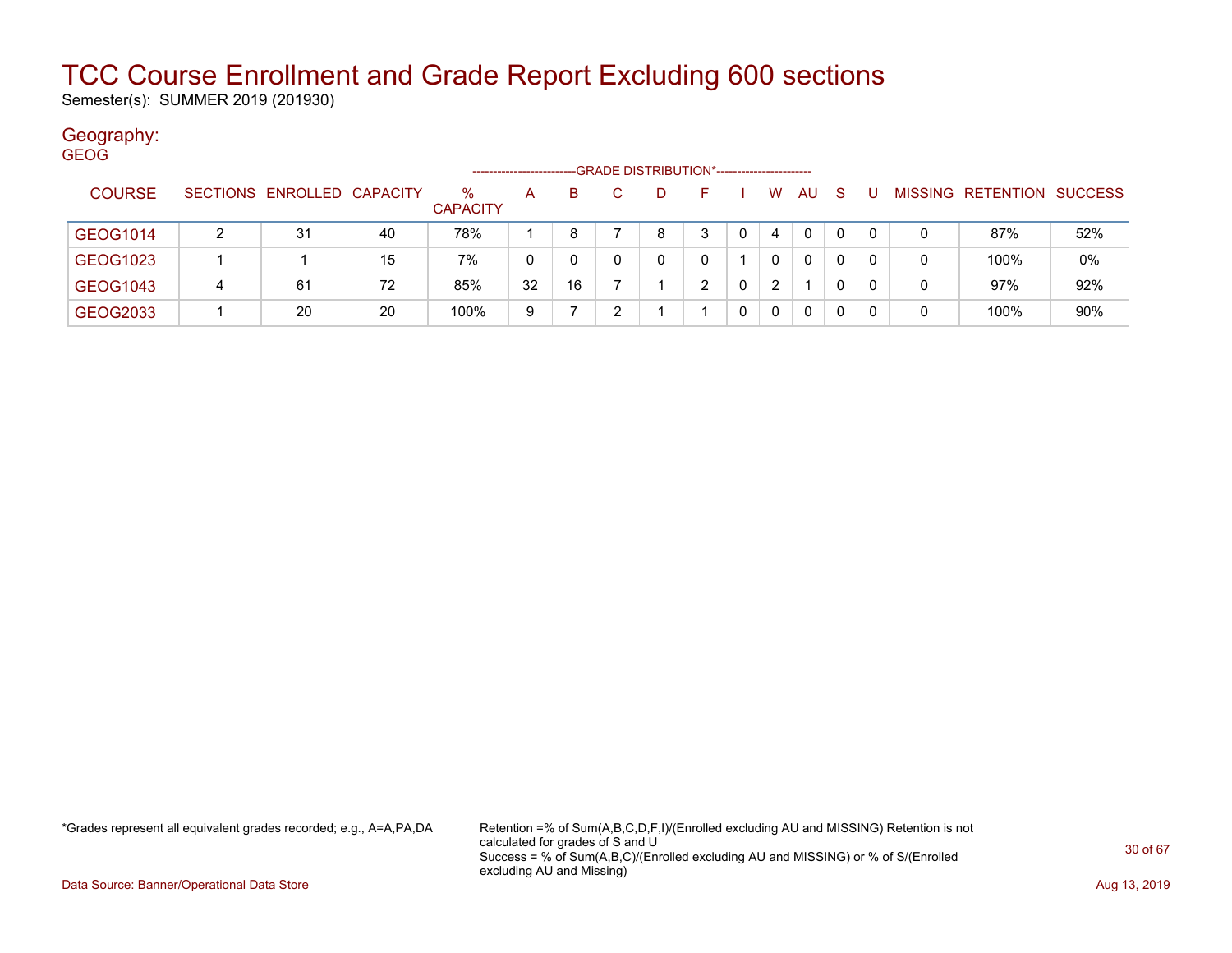Semester(s): SUMMER 2019 (201930)

### Geology:

| <b>GEOL</b>     |  |    |                 |   |  | ------------------------GRADE DISTRIBUTION*----------------------- |              |                 |                |  |                                                                               |     |
|-----------------|--|----|-----------------|---|--|--------------------------------------------------------------------|--------------|-----------------|----------------|--|-------------------------------------------------------------------------------|-----|
| <b>COURSE</b>   |  |    | <b>CAPACITY</b> |   |  |                                                                    |              |                 |                |  | SECTIONS ENROLLED CAPACITY 3 % A B C D F I W AU S U MISSING RETENTION SUCCESS |     |
| <b>GEOL1014</b> |  | 24 | 54%             | 6 |  |                                                                    | $\mathbf{0}$ | $0 \mid 2 \mid$ | $\overline{0}$ |  | 85%                                                                           | 85% |

\*Grades represent all equivalent grades recorded; e.g., A=A,PA,DA Retention =% of Sum(A,B,C,D,F,I)/(Enrolled excluding AU and MISSING) Retention is not calculated for grades of S and U Success = % of Sum(A,B,C)/(Enrolled excluding AU and MISSING) or % of S/(Enrolled excluding AU and Missing)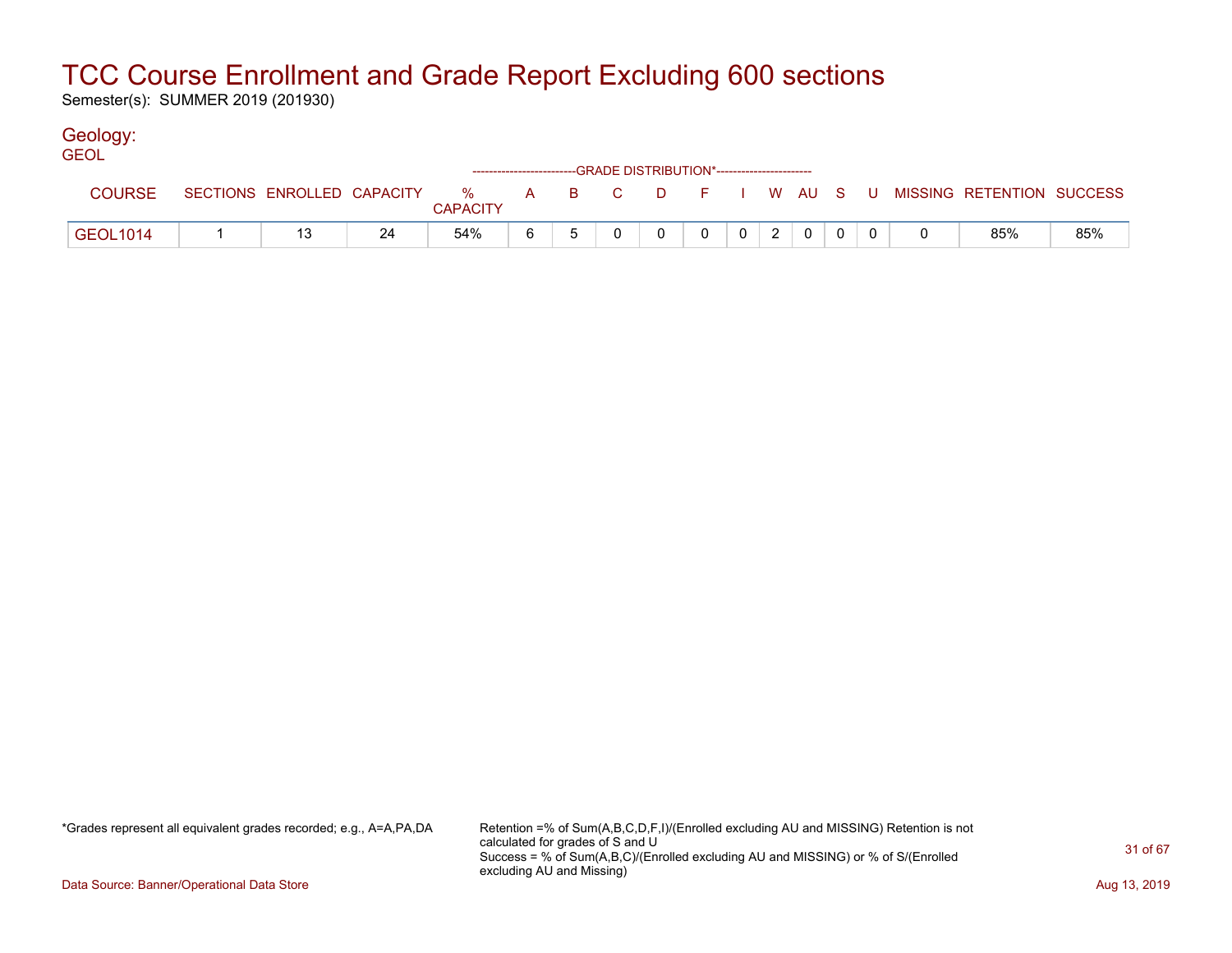Semester(s): SUMMER 2019 (201930)

#### Geographic Information Systems: GIS

| ---           |                 |                   |    |                         |              | ------------------------GRADE DISTRIBUTION*----------------------- |    |    |          |          |      |    |  |                           |      |
|---------------|-----------------|-------------------|----|-------------------------|--------------|--------------------------------------------------------------------|----|----|----------|----------|------|----|--|---------------------------|------|
| <b>COURSE</b> | <b>SECTIONS</b> | ENROLLED CAPACITY |    | $\%$<br><b>CAPACITY</b> | $\mathsf{A}$ | <b>B</b>                                                           | C. | D. |          |          | W AU | S. |  | MISSING RETENTION SUCCESS |      |
| GIS2393       |                 |                   | 20 | 15%                     |              |                                                                    |    |    | $\Omega$ | $\Omega$ | 0    |    |  | 100%                      | 100% |

\*Grades represent all equivalent grades recorded; e.g., A=A,PA,DA Retention =% of Sum(A,B,C,D,F,I)/(Enrolled excluding AU and MISSING) Retention is not calculated for grades of S and U Success = % of Sum(A,B,C)/(Enrolled excluding AU and MISSING) or % of S/(Enrolled excluding AU and Missing)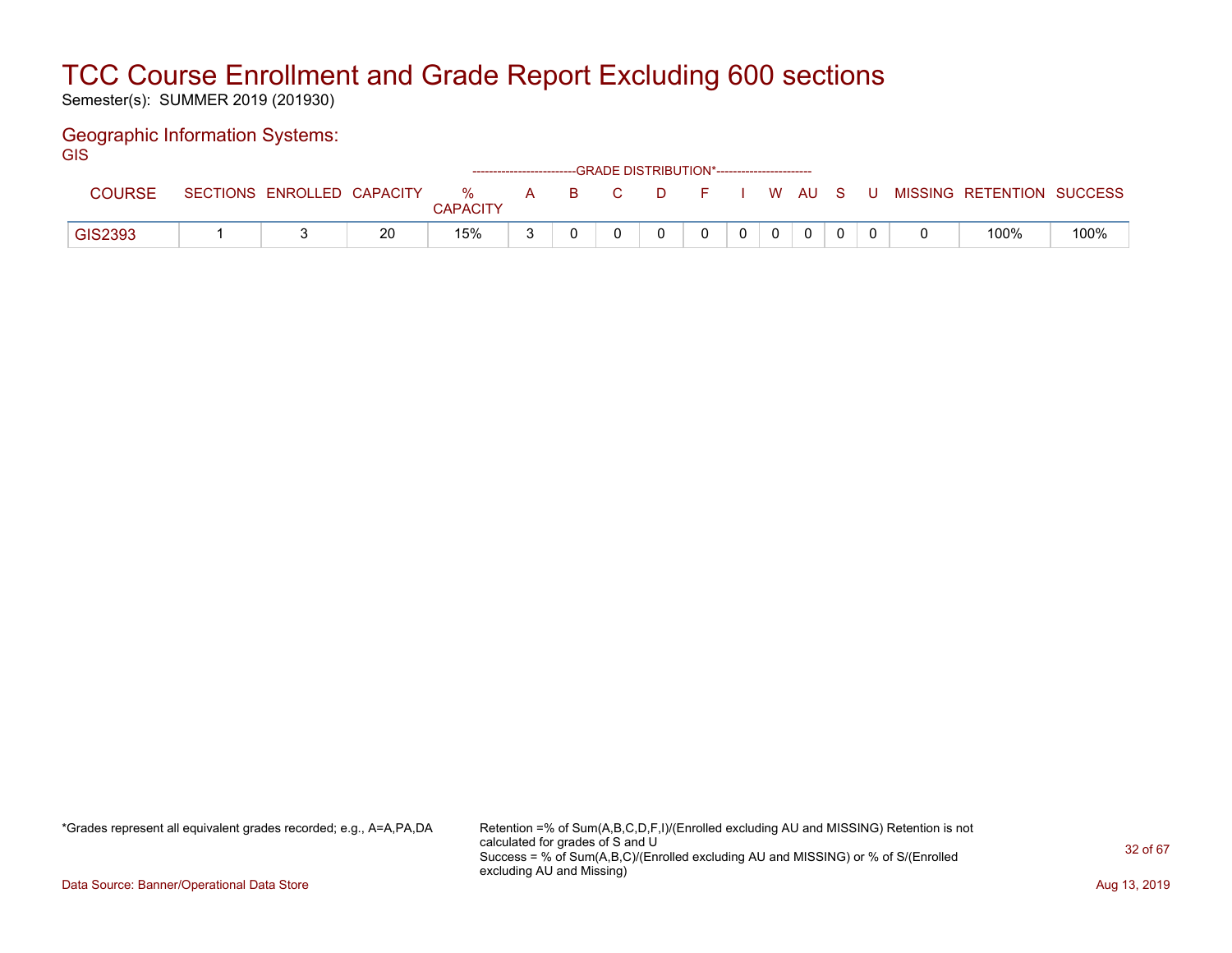Semester(s): SUMMER 2019 (201930)

#### Health, Human Perf & Phys Ed: HHPE

|                 |                            |    |                         |    |   | -GRADE DISTRIBUTION*----------------------- |  |   |              |   |  |                   |                |
|-----------------|----------------------------|----|-------------------------|----|---|---------------------------------------------|--|---|--------------|---|--|-------------------|----------------|
| <b>COURSE</b>   | SECTIONS ENROLLED CAPACITY |    | $\%$<br><b>CAPACITY</b> | A  | B |                                             |  | W | AU           | S |  | MISSING RETENTION | <b>SUCCESS</b> |
| <b>HHPE2212</b> | 33                         | 40 | 82%                     | 26 |   |                                             |  |   | 0            |   |  | 94%               | 88%            |
| <b>HHPE2603</b> | 36                         | 40 | 90%                     |    |   |                                             |  |   | $\mathbf{0}$ |   |  | 89%               | 69%            |
| <b>HHPE2662</b> | 9                          | 20 | 45%                     | 8  |   |                                             |  |   | 0            |   |  | 89%               | 89%            |

\*Grades represent all equivalent grades recorded; e.g., A=A,PA,DA Retention =% of Sum(A,B,C,D,F,I)/(Enrolled excluding AU and MISSING) Retention is not calculated for grades of S and U Success = % of Sum(A,B,C)/(Enrolled excluding AU and MISSING) or % of S/(Enrolled excluding AU and Missing)

Data Source: Banner/Operational Data Store **Aug 13, 2019 Aug 13, 2019 Aug 13, 2019**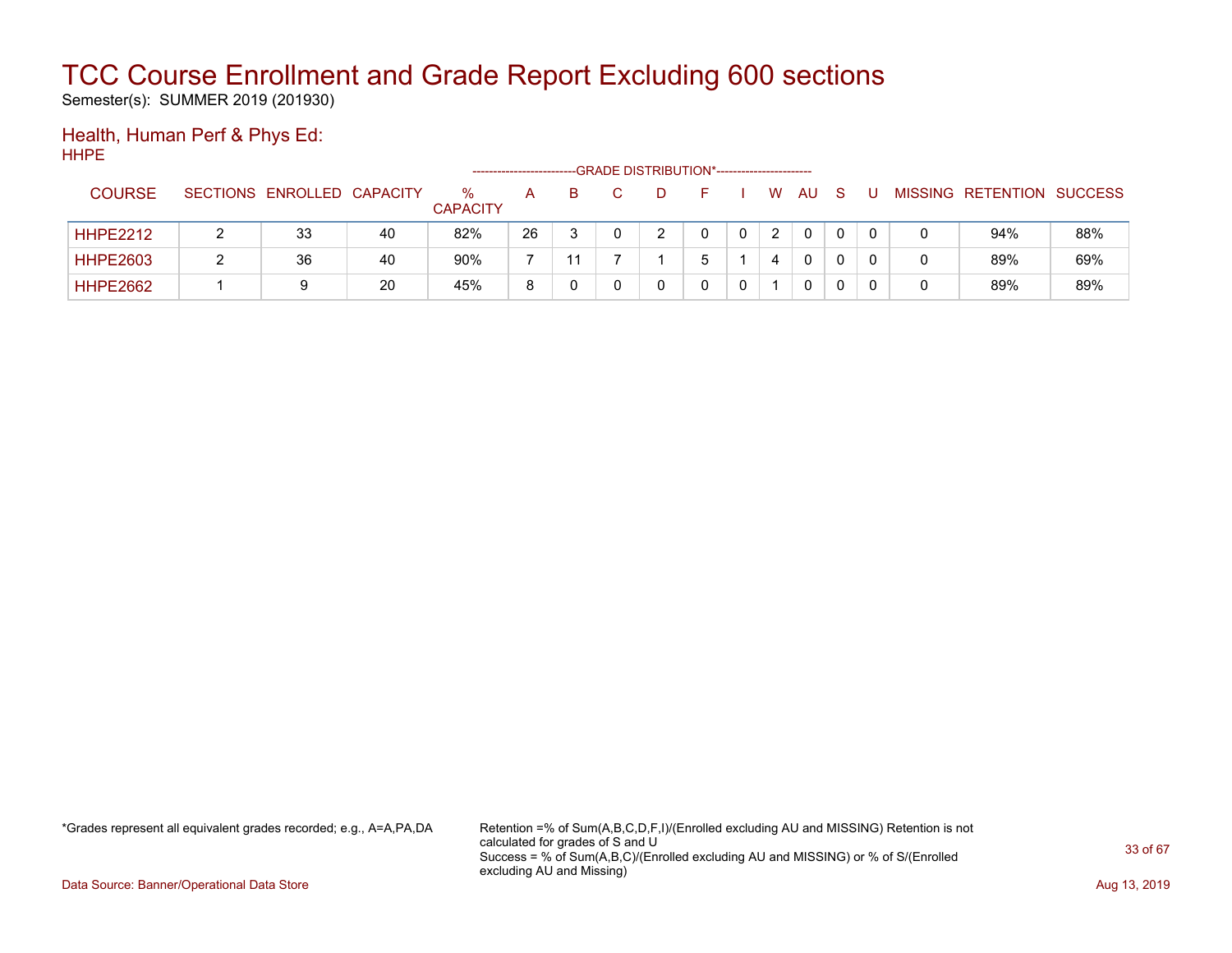Semester(s): SUMMER 2019 (201930)

#### History: **HIST**

|                 |    |                            |     |                         | ----------------------- |    | --GRADE DISTRIBUTION*------------------------ |    |    |          |    |    |    |          |   |                                  |     |
|-----------------|----|----------------------------|-----|-------------------------|-------------------------|----|-----------------------------------------------|----|----|----------|----|----|----|----------|---|----------------------------------|-----|
| <b>COURSE</b>   |    | SECTIONS ENROLLED CAPACITY |     | $\%$<br><b>CAPACITY</b> | A                       | B  |                                               |    | ⊢  |          | w  | AU | -S | U        |   | <b>MISSING RETENTION SUCCESS</b> |     |
| <b>HIST1053</b> |    | 19                         | 20  | 95%                     | 11                      |    |                                               |    |    |          |    | 0  | 0  | 0        | 0 | 84%                              | 74% |
| <b>HIST1063</b> |    | 20                         | 20  | 100%                    | 13                      | 3  |                                               |    |    | 0        |    | 0  | 0  | 0        | 0 | 90%                              | 85% |
| <b>HIST1483</b> | 11 | 193                        | 250 | 77%                     | 103                     | 42 | 22                                            | 4  | 12 | $\Omega$ | 10 | 0  | 0  | 0        | 0 | 95%                              | 87% |
| <b>HIST1493</b> | 20 | 333                        | 495 | 67%                     | 169                     | 62 | 26                                            | 17 | 27 |          | 30 |    | 0  | $\Omega$ | 0 | 91%                              | 77% |
| <b>HIST2523</b> |    | 20                         | 20  | 100%                    |                         | 6  |                                               |    |    | 0        |    | 0  | 0  | 0        | 0 | 90%                              | 75% |

\*Grades represent all equivalent grades recorded; e.g., A=A,PA,DA Retention =% of Sum(A,B,C,D,F,I)/(Enrolled excluding AU and MISSING) Retention is not calculated for grades of S and U Success = % of Sum(A,B,C)/(Enrolled excluding AU and MISSING) or % of S/(Enrolled excluding AU and Missing)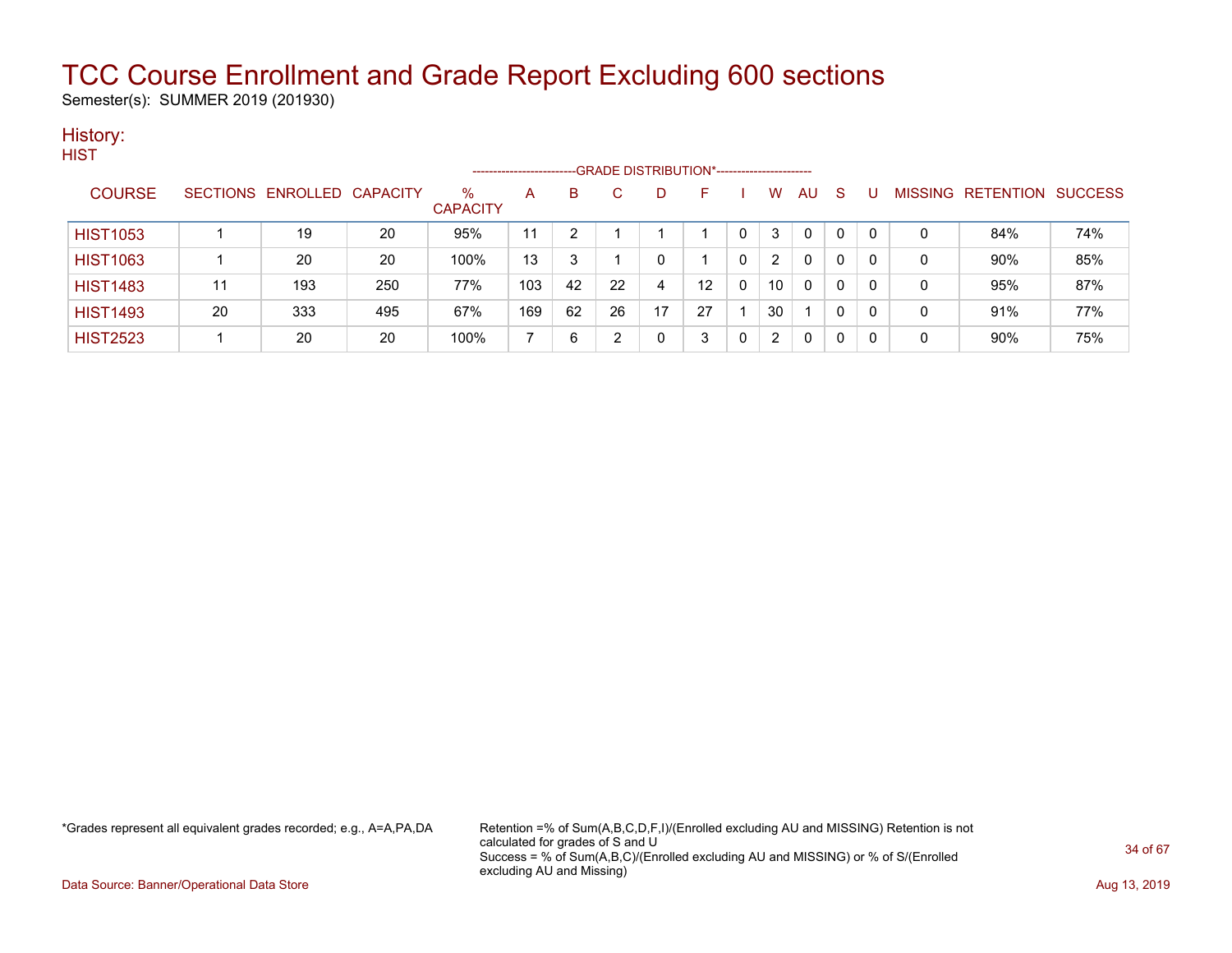Semester(s): SUMMER 2019 (201930)

#### Health Information Technology: **HITC**

|                 |                            |    | ------------------      |    |         |  |  |    |    |   |  |                           |      |
|-----------------|----------------------------|----|-------------------------|----|---------|--|--|----|----|---|--|---------------------------|------|
| <b>COURSE</b>   | SECTIONS ENROLLED CAPACITY |    | $\%$<br><b>CAPACITY</b> | A  | B.      |  |  | W. | AU | S |  | MISSING RETENTION SUCCESS |      |
| <b>HITC1412</b> | 11                         | 18 | 61%                     | 10 |         |  |  |    | 0  |   |  | 91%                       | 91%  |
| <b>HITC2342</b> |                            | 18 | 94%                     | 4  | $12 \,$ |  |  |    | 0  |   |  | 100%                      | 100% |
| <b>HITC2512</b> | 13                         | 15 | 87%                     | 6  |         |  |  |    | 0  |   |  | 100%                      | 100% |

\*Grades represent all equivalent grades recorded; e.g., A=A,PA,DA Retention =% of Sum(A,B,C,D,F,I)/(Enrolled excluding AU and MISSING) Retention is not calculated for grades of S and U Success = % of Sum(A,B,C)/(Enrolled excluding AU and MISSING) or % of S/(Enrolled excluding AU and Missing)

Data Source: Banner/Operational Data Store **Aug 13, 2019 Aug 13, 2019 Aug 13, 2019**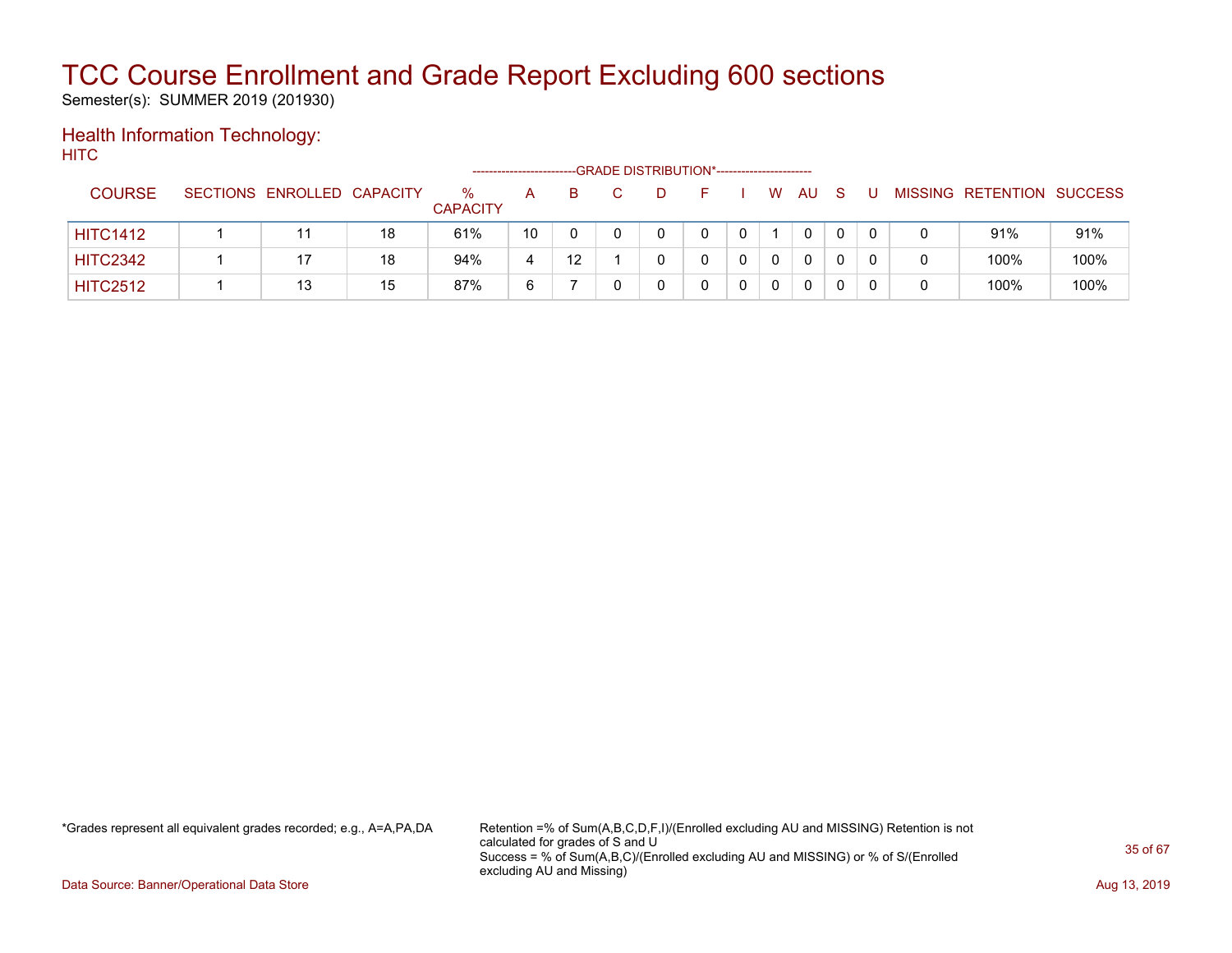Semester(s): SUMMER 2019 (201930)

#### Horticulture Technology: HORT

| .               |                            |    |                      |   |    | -GRADE DISTRIBUTION*---------------------- |  |    |    |              |  |                           |      |
|-----------------|----------------------------|----|----------------------|---|----|--------------------------------------------|--|----|----|--------------|--|---------------------------|------|
| <b>COURSE</b>   | SECTIONS ENROLLED CAPACITY |    | %<br><b>CAPACITY</b> | A | B. |                                            |  | W. | AU | <sub>S</sub> |  | MISSING RETENTION SUCCESS |      |
| <b>HORT1231</b> |                            | 10 | 70%                  | 4 |    |                                            |  |    | 0  |              |  | 100%                      | 86%  |
| <b>HORT2251</b> |                            | 10 | 70%                  | 6 |    |                                            |  |    | 0  |              |  | 100%                      | 100% |
| <b>HORT2401</b> |                            | 10 | 70%                  | 5 |    |                                            |  | 0  | 0  | $\mathbf{0}$ |  | 100%                      | 100% |

\*Grades represent all equivalent grades recorded; e.g., A=A,PA,DA Retention =% of Sum(A,B,C,D,F,I)/(Enrolled excluding AU and MISSING) Retention is not calculated for grades of S and U Success = % of Sum(A,B,C)/(Enrolled excluding AU and MISSING) or % of S/(Enrolled excluding AU and Missing)

Data Source: Banner/Operational Data Store **Aug 13, 2019 Aug 13, 2019 Aug 13, 2019**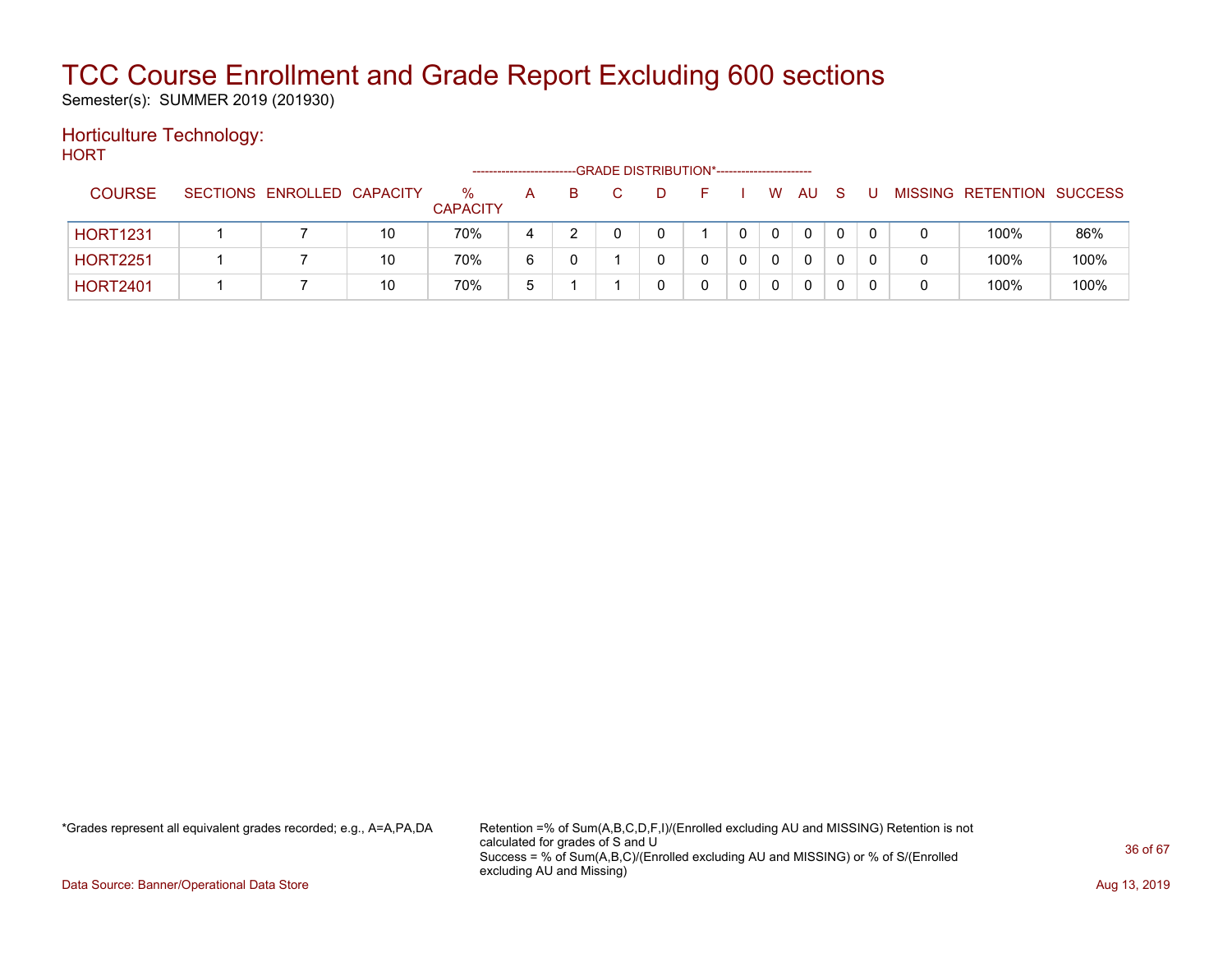Semester(s): SUMMER 2019 (201930)

#### Human Resources: **HRES**

| .               |                            |    |                         |    |     | --GRADE DISTRIBUTION*----------------------- |    |  |      |     |    |                           |      |
|-----------------|----------------------------|----|-------------------------|----|-----|----------------------------------------------|----|--|------|-----|----|---------------------------|------|
| <b>COURSE</b>   | SECTIONS ENROLLED CAPACITY |    | $\%$<br><b>CAPACITY</b> | A  | - B | $\Box$ D                                     | F. |  | W AU | - S | -U | MISSING RETENTION SUCCESS |      |
| <b>HRES2113</b> | 18                         | 20 | 90%                     | 13 |     |                                              |    |  | 0    |     |    | 94%                       | 89%  |
| <b>HRES2373</b> | 28                         | 28 | 100%                    | 16 |     |                                              |    |  | 0    |     |    | 100%                      | 100% |

\*Grades represent all equivalent grades recorded; e.g., A=A,PA,DA Retention =% of Sum(A,B,C,D,F,I)/(Enrolled excluding AU and MISSING) Retention is not calculated for grades of S and U Success = % of Sum(A,B,C)/(Enrolled excluding AU and MISSING) or % of S/(Enrolled excluding AU and Missing)

Data Source: Banner/Operational Data Store **Aug 13, 2019 Aug 13, 2019 Aug 13, 2019**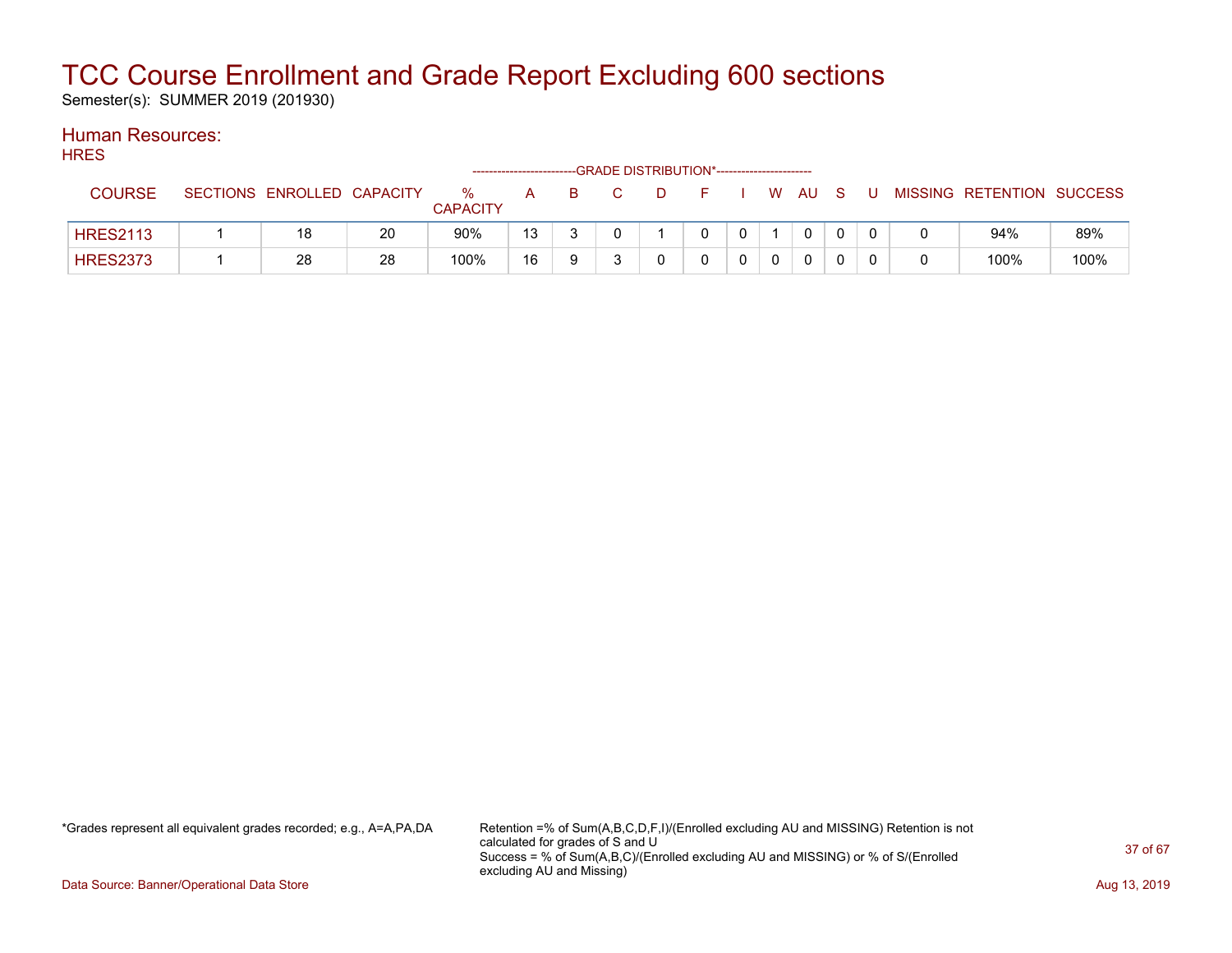Semester(s): SUMMER 2019 (201930)

#### Human Services: HSVC

| .               |                            |    |                         |    |    | -GRADE DISTRIBUTION*----------------------- |      |    |                |    |              |              |   |   |                           |     |
|-----------------|----------------------------|----|-------------------------|----|----|---------------------------------------------|------|----|----------------|----|--------------|--------------|---|---|---------------------------|-----|
| <b>COURSE</b>   | SECTIONS ENROLLED CAPACITY |    | $\%$<br><b>CAPACITY</b> | A  | B. |                                             | - D- | F. |                | W. | AU.          | <sub>S</sub> | U |   | MISSING RETENTION SUCCESS |     |
| <b>HSVC1113</b> | 9                          | 20 | 45%                     |    |    |                                             | 0    | 0  | $\overline{0}$ | 3  | $\mathbf{0}$ |              |   |   | 67%                       | 67% |
| <b>HSVC1413</b> | 11                         | 20 | 55%                     | 3  |    |                                             |      |    | $\Omega$       | 2  | $\mathbf{0}$ |              |   | 0 | 82%                       | 82% |
| <b>HSVC2993</b> | 13                         | 13 | 100%                    | 12 |    |                                             |      |    |                |    | $\mathbf{0}$ |              |   |   | 92%                       | 92% |

\*Grades represent all equivalent grades recorded; e.g., A=A,PA,DA Retention =% of Sum(A,B,C,D,F,I)/(Enrolled excluding AU and MISSING) Retention is not calculated for grades of S and U Success = % of Sum(A,B,C)/(Enrolled excluding AU and MISSING) or % of S/(Enrolled excluding AU and Missing)

Data Source: Banner/Operational Data Store **Aug 13, 2019 Aug 13, 2019 Aug 13, 2019**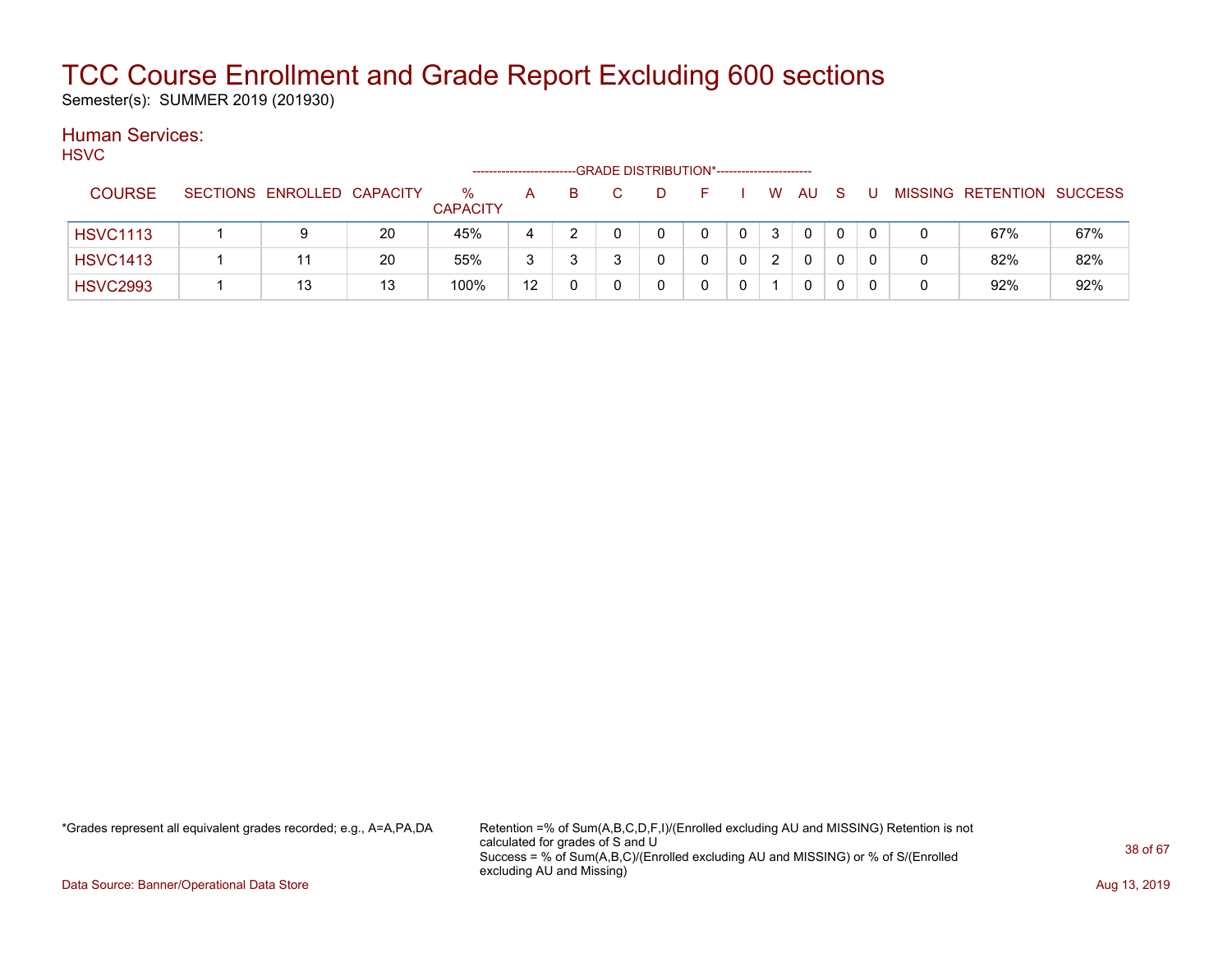Semester(s): SUMMER 2019 (201930)

#### Humanities: **HUMN**

|                 |                 |          |                 |                         | -------------------- |    |    | --GRADE DISTRIBUTION*----------------------- |    |   |    |              |              |    |                |                  |                |
|-----------------|-----------------|----------|-----------------|-------------------------|----------------------|----|----|----------------------------------------------|----|---|----|--------------|--------------|----|----------------|------------------|----------------|
| <b>COURSE</b>   | <b>SECTIONS</b> | ENROLLED | <b>CAPACITY</b> | $\%$<br><b>CAPACITY</b> | A                    | B  |    | D                                            | ⊢  |   | W  | AU           | <sub>S</sub> |    | <b>MISSING</b> | <b>RETENTION</b> | <b>SUCCESS</b> |
| <b>HUMN2113</b> | 11              | 213      | 240             | 89%                     | 117                  | 41 | 21 | 6                                            | 10 |   | 18 | 0            | 0            |    | 0              | 92%              | 84%            |
| <b>HUMN2223</b> |                 | 115      | 148             | 78%                     | 56                   | 22 | 13 | 4                                            | 6  |   | 14 | 0            | 0            |    | 0              | 88%              | 79%            |
| <b>HUMN2323</b> |                 | 6        | 15              | 40%                     | 4                    |    |    | 0                                            | 0  | 0 | 0  | 2            | 0            |    | 0              | 100%             | 100%           |
| <b>HUMN2443</b> |                 | 20       | 20              | 100%                    | 11                   | 6  |    |                                              | 0  |   |    | $\mathbf{0}$ | 0            | -0 | 0              | 95%              | 90%            |
| <b>HUMN2663</b> | ົ               | 36       | 40              | 90%                     | 8                    | 14 |    | 3                                            | 4  |   | 4  | 0            | 0            |    | 0              | 89%              | 69%            |

\*Grades represent all equivalent grades recorded; e.g., A=A,PA,DA Retention =% of Sum(A,B,C,D,F,I)/(Enrolled excluding AU and MISSING) Retention is not calculated for grades of S and U Success = % of Sum(A,B,C)/(Enrolled excluding AU and MISSING) or % of S/(Enrolled excluding AU and Missing)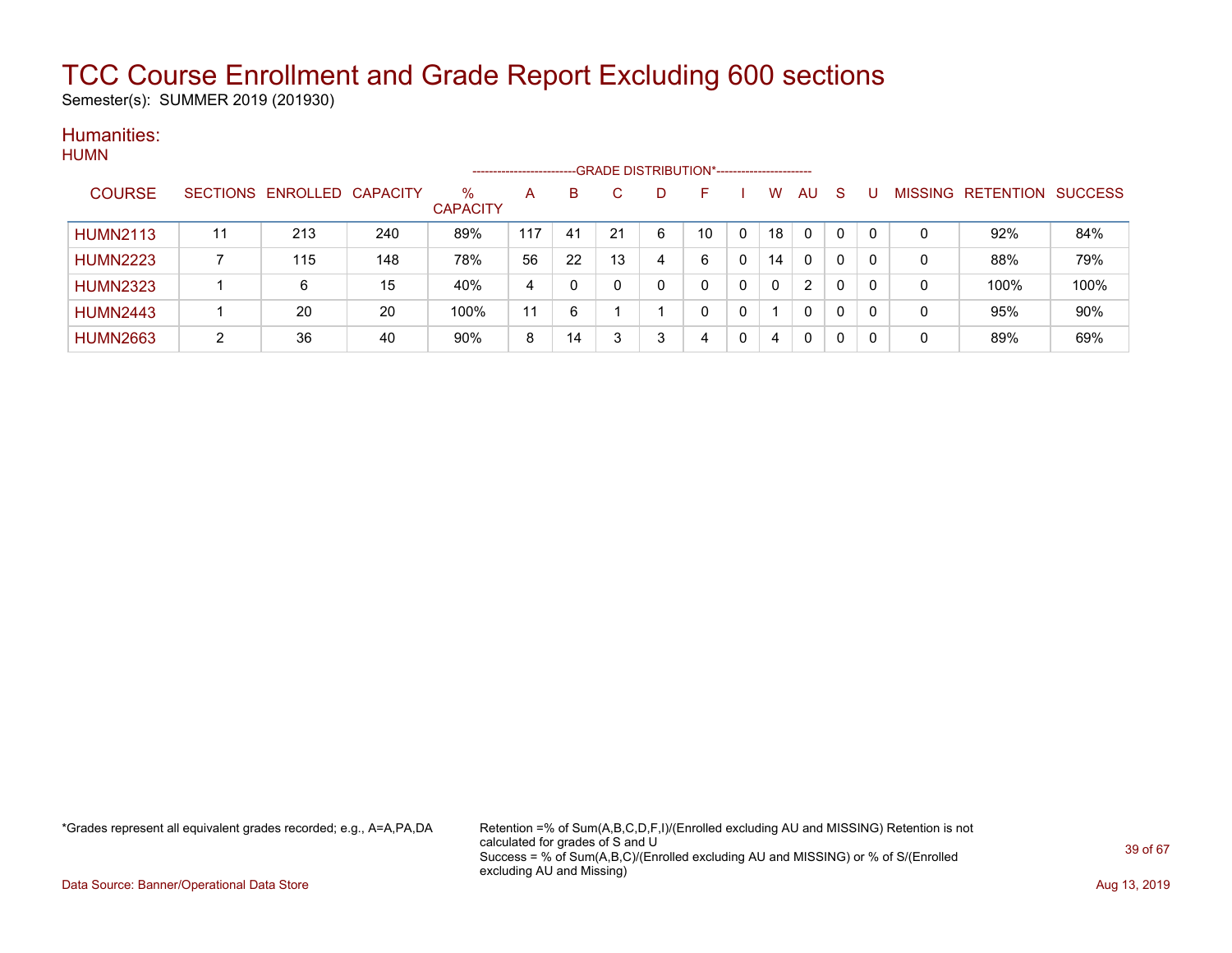Semester(s): SUMMER 2019 (201930)

### Interpreter Education:

| <b>INED</b> |                 |  |    |                 |  | -GRADE DISTRIBUTION*----------------------- |                |  |  |        |                                                                             |     |
|-------------|-----------------|--|----|-----------------|--|---------------------------------------------|----------------|--|--|--------|-----------------------------------------------------------------------------|-----|
|             | <b>COURSE</b>   |  |    | <b>CAPACITY</b> |  |                                             |                |  |  |        | SECTIONS ENROLLED CAPACITY % A B C D F I W AU S U MISSING RETENTION SUCCESS |     |
|             | <b>INED1423</b> |  | 20 | 25%             |  | $\mathbf{0}$                                | $\overline{0}$ |  |  | $\cap$ | 80%                                                                         | 60% |

\*Grades represent all equivalent grades recorded; e.g., A=A,PA,DA Retention =% of Sum(A,B,C,D,F,I)/(Enrolled excluding AU and MISSING) Retention is not calculated for grades of S and U Success = % of Sum(A,B,C)/(Enrolled excluding AU and MISSING) or % of S/(Enrolled excluding AU and Missing)

Data Source: Banner/Operational Data Store **Aug 13, 2019 Aug 13, 2019 Aug 13, 2019**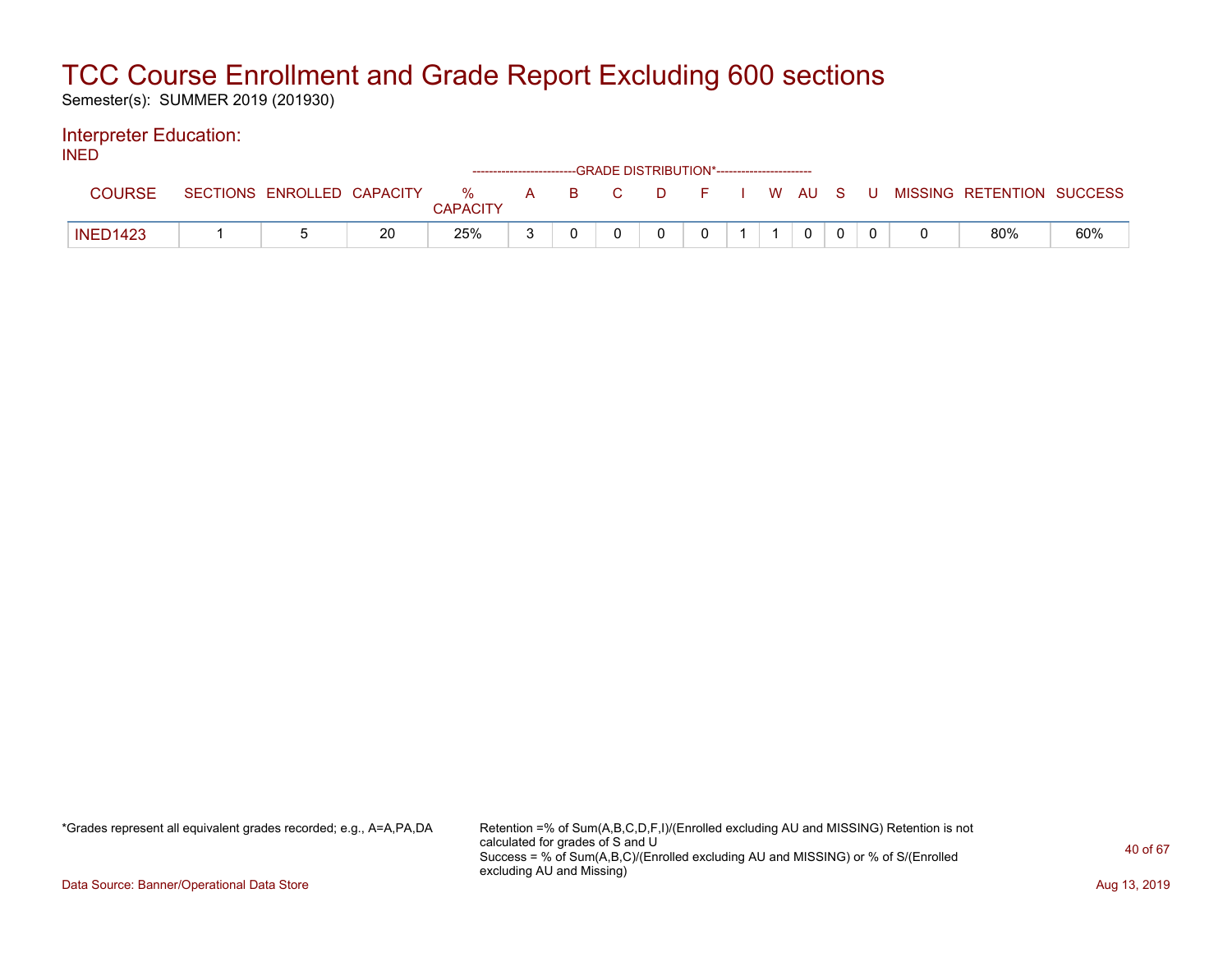Semester(s): SUMMER 2019 (201930)

#### Interior Design: INTD

| .               |                            |    |                      | ----------------------- |  | --GRADE DISTRIBUTION*------------------------ |  |          |      |        |    |                           |      |
|-----------------|----------------------------|----|----------------------|-------------------------|--|-----------------------------------------------|--|----------|------|--------|----|---------------------------|------|
| <b>COURSE</b>   | SECTIONS ENROLLED CAPACITY |    | %<br><b>CAPACITY</b> | A                       |  |                                               |  |          | W AU | - S    | -U | MISSING RETENTION SUCCESS |      |
| <b>INTD2403</b> | 10                         | 15 | 67%                  |                         |  |                                               |  | $\Omega$ | 0    |        |    | 100%                      | 90%  |
| <b>INTD2453</b> |                            | 14 | 79%                  | 10                      |  |                                               |  | $\Omega$ | 0    | $\cap$ |    | 100%                      | 100% |

\*Grades represent all equivalent grades recorded; e.g., A=A,PA,DA Retention =% of Sum(A,B,C,D,F,I)/(Enrolled excluding AU and MISSING) Retention is not calculated for grades of S and U Success = % of Sum(A,B,C)/(Enrolled excluding AU and MISSING) or % of S/(Enrolled excluding AU and Missing)

Data Source: Banner/Operational Data Store **Aug 13, 2019 Aug 13, 2019 Aug 13, 2019**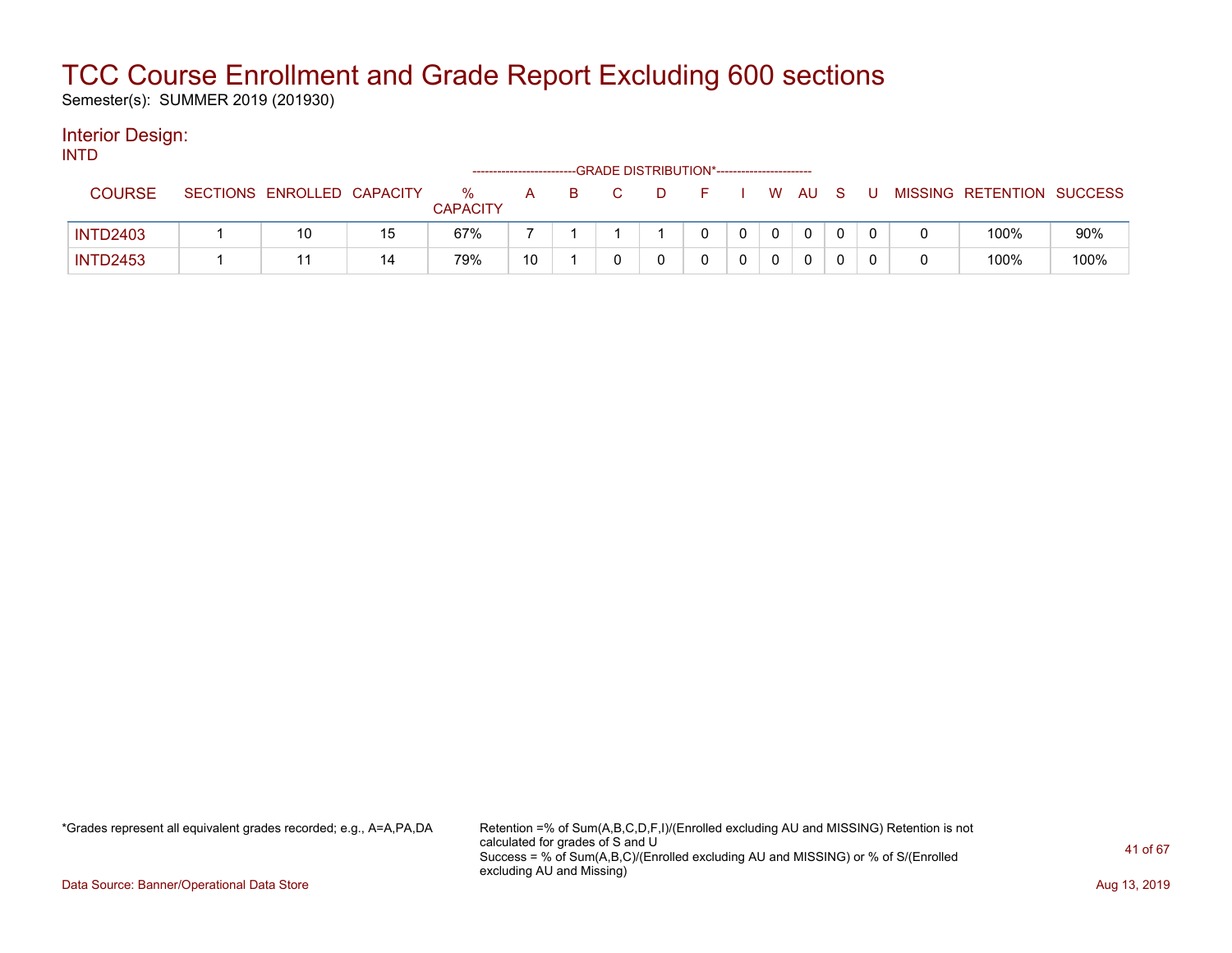Semester(s): SUMMER 2019 (201930)

#### Italian: ITAL

| 11 A L          |                            |                            | ------------------------GRADE DISTRIBUTION*----------------------- |   |              |   |  |                                          |      |
|-----------------|----------------------------|----------------------------|--------------------------------------------------------------------|---|--------------|---|--|------------------------------------------|------|
|                 | SECTIONS ENROLLED CAPACITY | % A B C<br><b>CAPACITY</b> |                                                                    |   |              |   |  | D F I W AU S U MISSING RETENTION SUCCESS |      |
| <b>ITAL1301</b> |                            | 93%                        |                                                                    | 0 | $\mathbf{0}$ | 8 |  | 100%                                     | 100% |

\*Grades represent all equivalent grades recorded; e.g., A=A,PA,DA Retention =% of Sum(A,B,C,D,F,I)/(Enrolled excluding AU and MISSING) Retention is not calculated for grades of S and U Success = % of Sum(A,B,C)/(Enrolled excluding AU and MISSING) or % of S/(Enrolled excluding AU and Missing)

Data Source: Banner/Operational Data Store **Aug 13, 2019 Aug 13, 2019 Aug 13, 2019**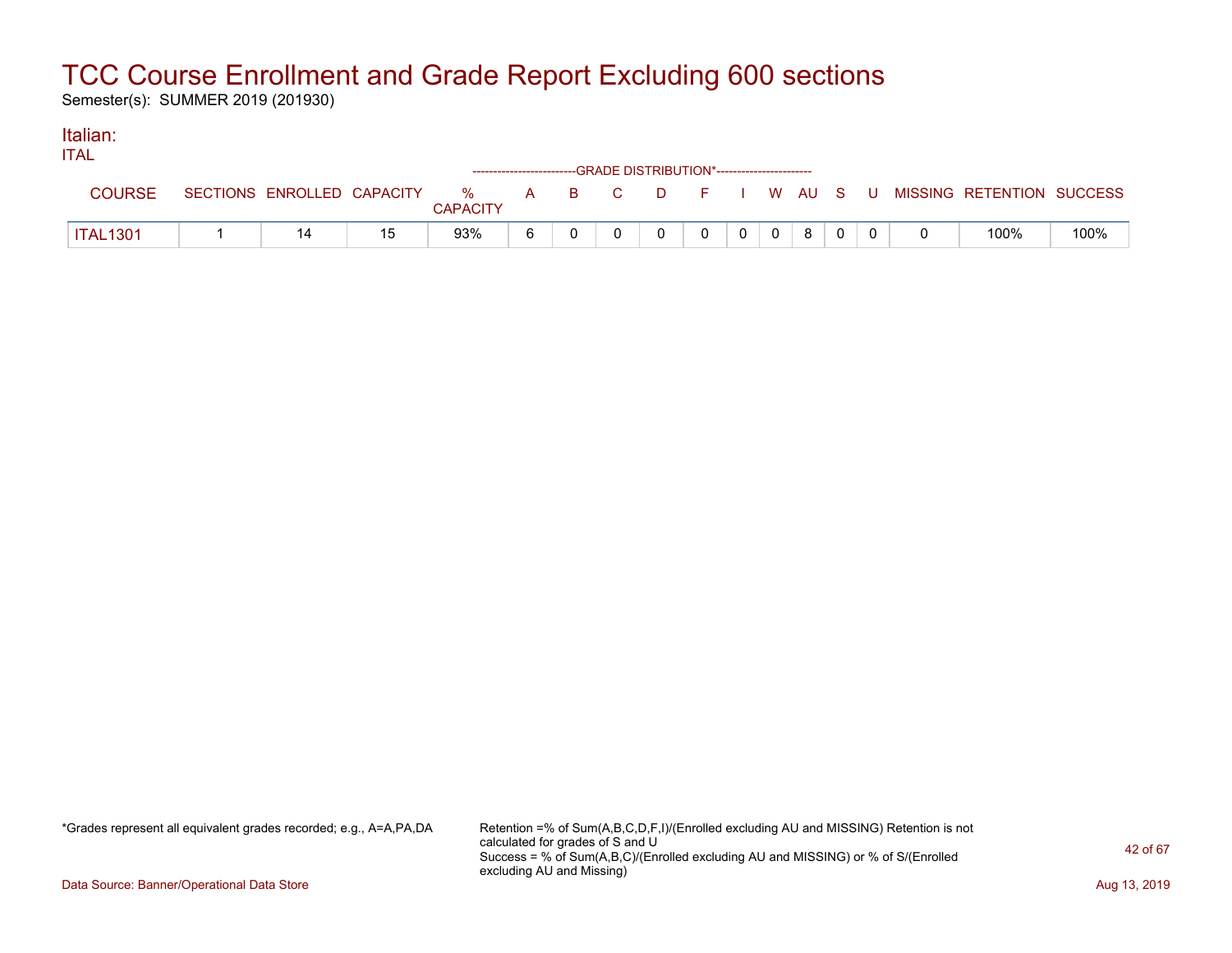Semester(s): SUMMER 2019 (201930)

#### Information Tech Convergence: **ITCV**

| .               |                            |    |                         |       | ------------------------GRADE DISTRIBUTION*----------------------- |  |  |  |                           |     |
|-----------------|----------------------------|----|-------------------------|-------|--------------------------------------------------------------------|--|--|--|---------------------------|-----|
|                 | SECTIONS ENROLLED CAPACITY |    | $\%$<br><b>CAPACITY</b> | A B C | DFIWAUSU                                                           |  |  |  | MISSING RETENTION SUCCESS |     |
| <b>ITCV2203</b> |                            | 20 | 55%                     |       |                                                                    |  |  |  | 91%                       | 91% |

\*Grades represent all equivalent grades recorded; e.g., A=A,PA,DA Retention =% of Sum(A,B,C,D,F,I)/(Enrolled excluding AU and MISSING) Retention is not calculated for grades of S and U Success = % of Sum(A,B,C)/(Enrolled excluding AU and MISSING) or % of S/(Enrolled excluding AU and Missing)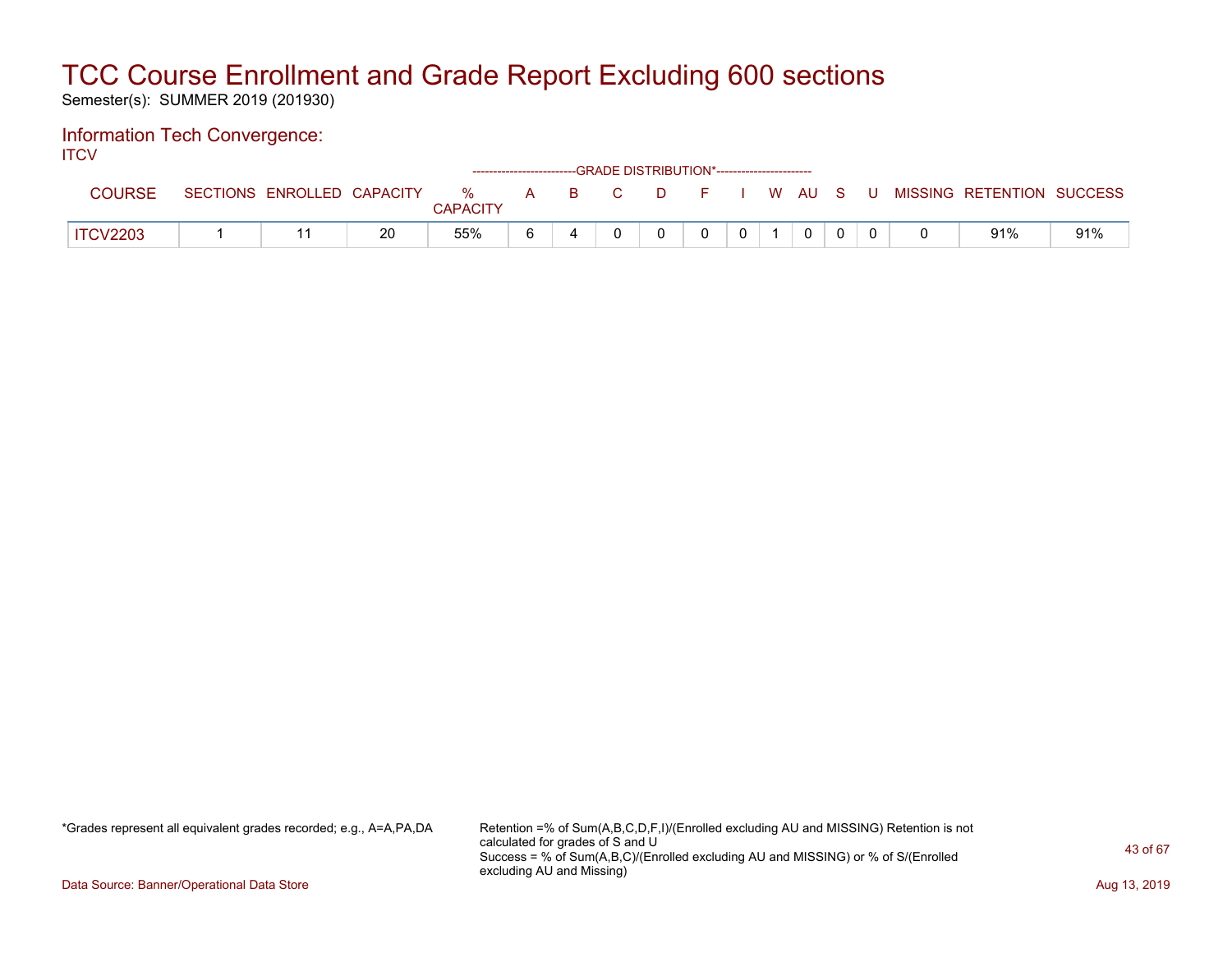Semester(s): SUMMER 2019 (201930)

#### Japanese: JAPN

| ויור ע          |                            |    |                      |   |    | --GRADE DISTRIBUTION*----------------------- |   |          |              |              |  |                           |      |
|-----------------|----------------------------|----|----------------------|---|----|----------------------------------------------|---|----------|--------------|--------------|--|---------------------------|------|
| <b>COURSE</b>   | SECTIONS ENROLLED CAPACITY |    | %<br><b>CAPACITY</b> | A | B. |                                              |   |          |              | W AU S       |  | MISSING RETENTION SUCCESS |      |
| <b>JAPN1001</b> |                            | 15 | 40%                  | b |    |                                              | 0 | $\Omega$ | $\mathbf{0}$ | $\mathbf{0}$ |  | 100%                      | 100% |
| <b>JAPN2323</b> | 10                         | 15 | 67%                  | 8 |    |                                              |   |          |              |              |  | 100%                      | 100% |

\*Grades represent all equivalent grades recorded; e.g., A=A,PA,DA Retention =% of Sum(A,B,C,D,F,I)/(Enrolled excluding AU and MISSING) Retention is not calculated for grades of S and U Success = % of Sum(A,B,C)/(Enrolled excluding AU and MISSING) or % of S/(Enrolled excluding AU and Missing)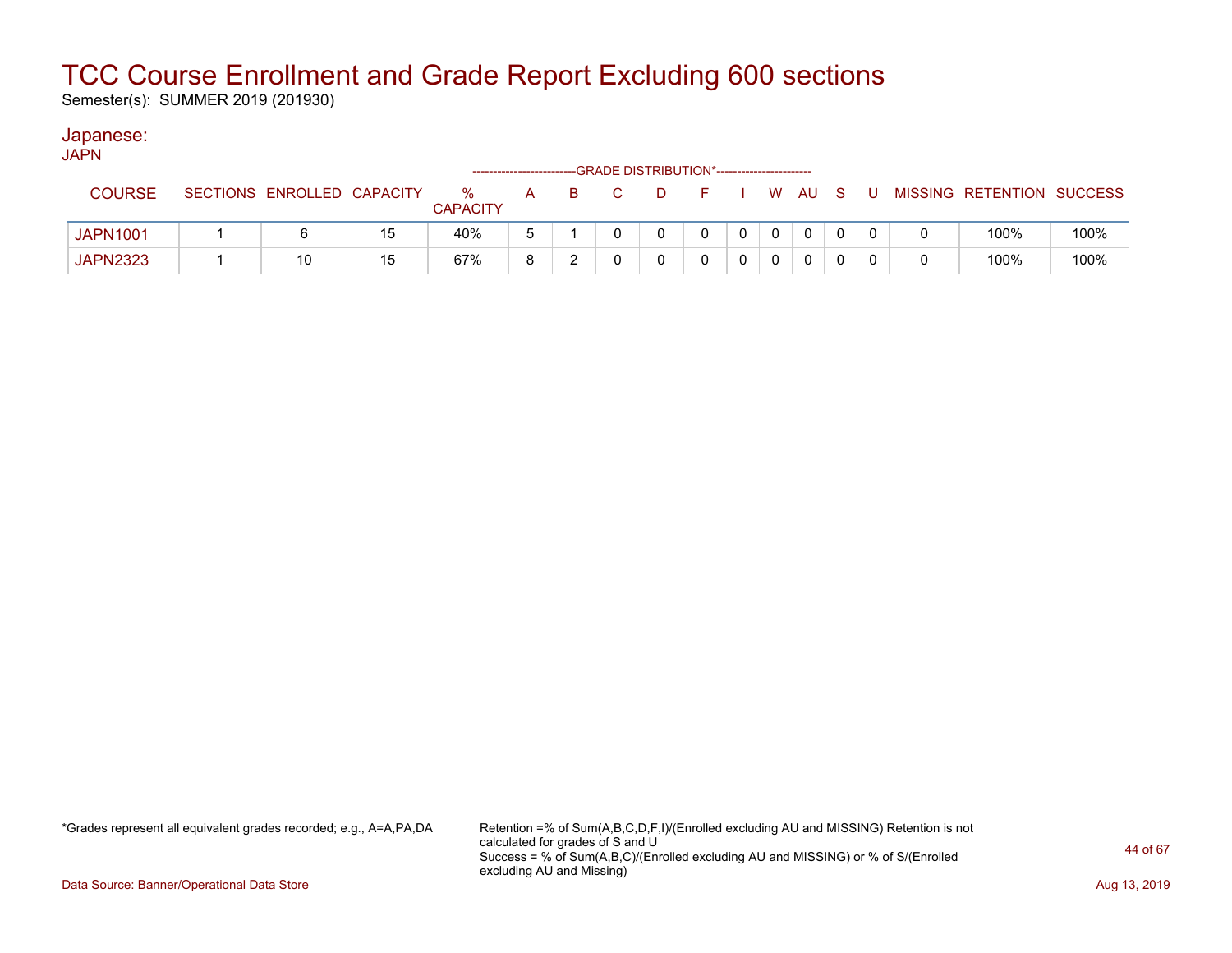Semester(s): SUMMER 2019 (201930)

### Mathematics:

MATH

|                 |                |                   |                 |                                  | ----------------------- |                |                |                | --GRADE DISTRIBUTION*----------------------- |              |                |              |              |          |                |                          |     |
|-----------------|----------------|-------------------|-----------------|----------------------------------|-------------------------|----------------|----------------|----------------|----------------------------------------------|--------------|----------------|--------------|--------------|----------|----------------|--------------------------|-----|
| <b>COURSE</b>   |                | SECTIONS ENROLLED | <b>CAPACITY</b> | $\frac{0}{0}$<br><b>CAPACITY</b> | A                       | в              | C              | D              | F                                            |              | W              | AU           | S            | U        | <b>MISSING</b> | <b>RETENTION SUCCESS</b> |     |
| <b>MATH0003</b> | $\overline{2}$ | 32                | 40              | 80%                              | 11                      | $\overline{7}$ | $\overline{2}$ | 5              | 4                                            | $\mathbf{0}$ | 3              | $\Omega$     | $\Omega$     | $\Omega$ | 0              | 91%                      | 62% |
| <b>MATH0013</b> | 10             | 167               | 200             | 84%                              | 36                      | 27             | 31             | 10             | 38                                           | $\Omega$     | 25             | $\mathbf{0}$ | $\Omega$     | 0        | $\Omega$       | 85%                      | 56% |
| <b>MATH0123</b> | 3              | 56                | 60              | 93%                              | 22                      | 7              | $\overline{7}$ | 5              | 4                                            | $\mathbf 0$  | 11             | $\mathbf{0}$ | $\Omega$     | 0        | 0              | 80%                      | 64% |
| <b>MATH0403</b> | 4              | 44                | 70              | 63%                              | 24                      | 13             | 3              |                | $\overline{2}$                               | $\mathbf{0}$ |                | 0            | $\mathbf{0}$ | $\Omega$ | 0              | 98%                      | 91% |
| <b>MATH1473</b> | 9              | 113               | 169             | 67%                              | 50                      | 26             | 12             | 11             | 8                                            | 0            | 6              | 0            | 0            | 0        | 0              | 95%                      | 78% |
| <b>MATH1483</b> | $\mathbf{1}$   | 19                | 20              | 95%                              | 4                       | 10             | $\overline{2}$ | 0              |                                              | $\Omega$     | $\overline{2}$ | 0            | 0            | 0        | 0              | 89%                      | 84% |
| <b>MATH1513</b> | 18             | 286               | 394             | 73%                              | 92                      | 66             | 32             | 19             | 27                                           | $\mathbf{0}$ | 50             | $\mathbf{0}$ | 0            | 0        | 0              | 83%                      | 66% |
| <b>MATH1613</b> | 4              | 80                | 104             | 77%                              | 38                      | 22             | 9              | $\overline{2}$ |                                              | 0            | 8              | 0            | 0            | 0        | $\mathbf{0}$   | 90%                      | 86% |
| <b>MATH1715</b> |                | 20                | 20              | 100%                             | 1                       | $\overline{2}$ | 3              | 4              | 3                                            | 0            | $\overline{7}$ | $\mathbf{0}$ | $\Omega$     | 0        | 0              | 65%                      | 30% |
| <b>MATH2114</b> | 5              | 103               | 112             | 92%                              | 19                      | 25             | 22             | 11             | 9                                            | $\mathbf{0}$ | 17             | $\mathbf{0}$ | $\Omega$     | $\Omega$ | 0              | 83%                      | 64% |
| <b>MATH2124</b> | 4              | 66                | 88              | 75%                              | 18                      | 16             | 15             | $\overline{2}$ | $\overline{2}$                               | $\Omega$     | 13             | 0            | 0            | 0        | 0              | 80%                      | 74% |
| <b>MATH2134</b> | 2              | 39                | 44              | 89%                              | 16                      | 14             | 6              | $\overline{2}$ | 0                                            | $\mathbf{0}$ |                | $\mathbf{0}$ | $\Omega$     | 0        | 0              | 97%                      | 92% |
| <b>MATH2193</b> | 11             | 231               | 257             | 90%                              | 105                     | 66             | 35             | 7              | 5                                            | 0            | 13             | $\mathbf{0}$ | $\Omega$     | 0        | $\mathbf{0}$   | 94%                      | 89% |
| <b>MATH2423</b> | $\overline{2}$ | 23                | 44              | 52%                              | $\overline{7}$          | 9              | 3              | $\overline{2}$ | 0                                            | $\Omega$     | $\overline{2}$ | $\mathbf{0}$ | $\Omega$     | 0        | $\mathbf{0}$   | 91%                      | 83% |
| <b>MATH2523</b> | 6              | 103               | 148             | 70%                              | 32                      | 20             | 13             | 5              | 14                                           | 0            | 19             | $\mathbf{0}$ | $\Omega$     | 0        | $\Omega$       | 82%                      | 63% |
| <b>MATH2553</b> | 1              | 9                 | 24              | 38%                              | $\overline{2}$          | 3              |                | $\overline{2}$ |                                              | $\mathbf 0$  | 0              | $\mathbf{0}$ | 0            | 0        | $\mathbf{0}$   | 100%                     | 67% |
| <b>MATH2613</b> | $\overline{2}$ | 40                | 47              | 85%                              | 12                      | 8              | 12             |                | 3                                            | 0            | 4              | 0            | 0            | 0        | 0              | 90%                      | 80% |

\*Grades represent all equivalent grades recorded; e.g., A=A,PA,DA Retention =% of Sum(A,B,C,D,F,I)/(Enrolled excluding AU and MISSING) Retention is not calculated for grades of S and U Success = % of Sum(A,B,C)/(Enrolled excluding AU and MISSING) or % of S/(Enrolled excluding AU and Missing)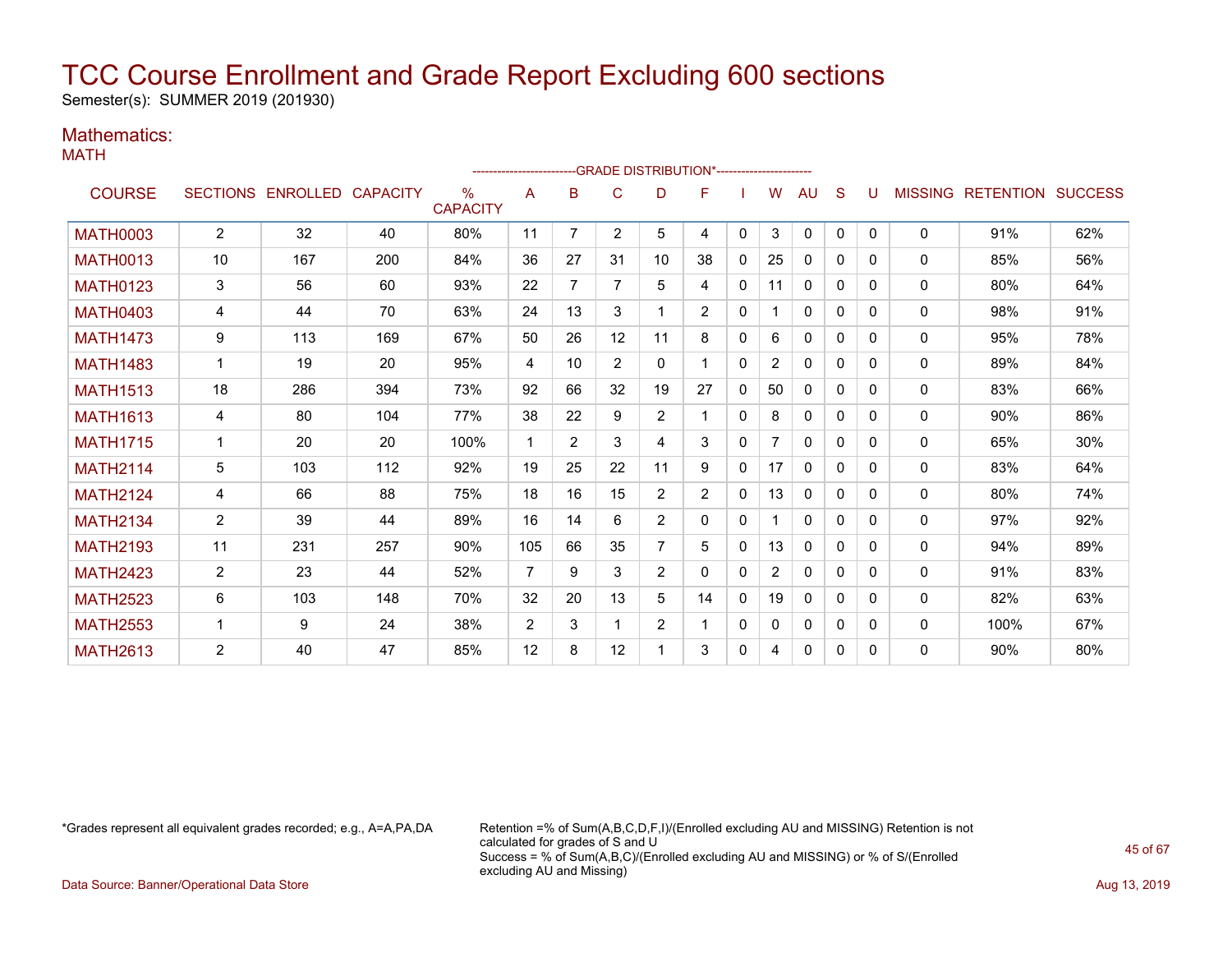Semester(s): SUMMER 2019 (201930)

#### Mass Communication: **MCOM**

| ៴៲៶៸៴៲៴៲        |                            |    |                      |    |   | --GRADE DISTRIBUTION*----------------------- |              |          |    |    |   |                           |      |
|-----------------|----------------------------|----|----------------------|----|---|----------------------------------------------|--------------|----------|----|----|---|---------------------------|------|
| <b>COURSE</b>   | SECTIONS ENROLLED CAPACITY |    | ℅<br><b>CAPACITY</b> | А  | в |                                              |              | W        | AU | -S |   | MISSING RETENTION SUCCESS |      |
| <b>MCOM1013</b> | 18                         | 20 | 90%                  | 13 |   |                                              |              |          | 0  | 0  |   | 94%                       | 94%  |
| <b>MCOM2523</b> | 8                          | 20 | 40%                  |    |   |                                              |              |          | 0  |    |   | 88%                       | 88%  |
| <b>MCOM2973</b> |                            | 3  | 33%                  |    |   |                                              | $\mathbf{0}$ | $\Omega$ | 0  | 0  | 0 | 100%                      | 100% |

\*Grades represent all equivalent grades recorded; e.g., A=A,PA,DA Retention =% of Sum(A,B,C,D,F,I)/(Enrolled excluding AU and MISSING) Retention is not calculated for grades of S and U Success = % of Sum(A,B,C)/(Enrolled excluding AU and MISSING) or % of S/(Enrolled excluding AU and Missing)

Data Source: Banner/Operational Data Store **Aug 13, 2019 Aug 13, 2019 Aug 13, 2019**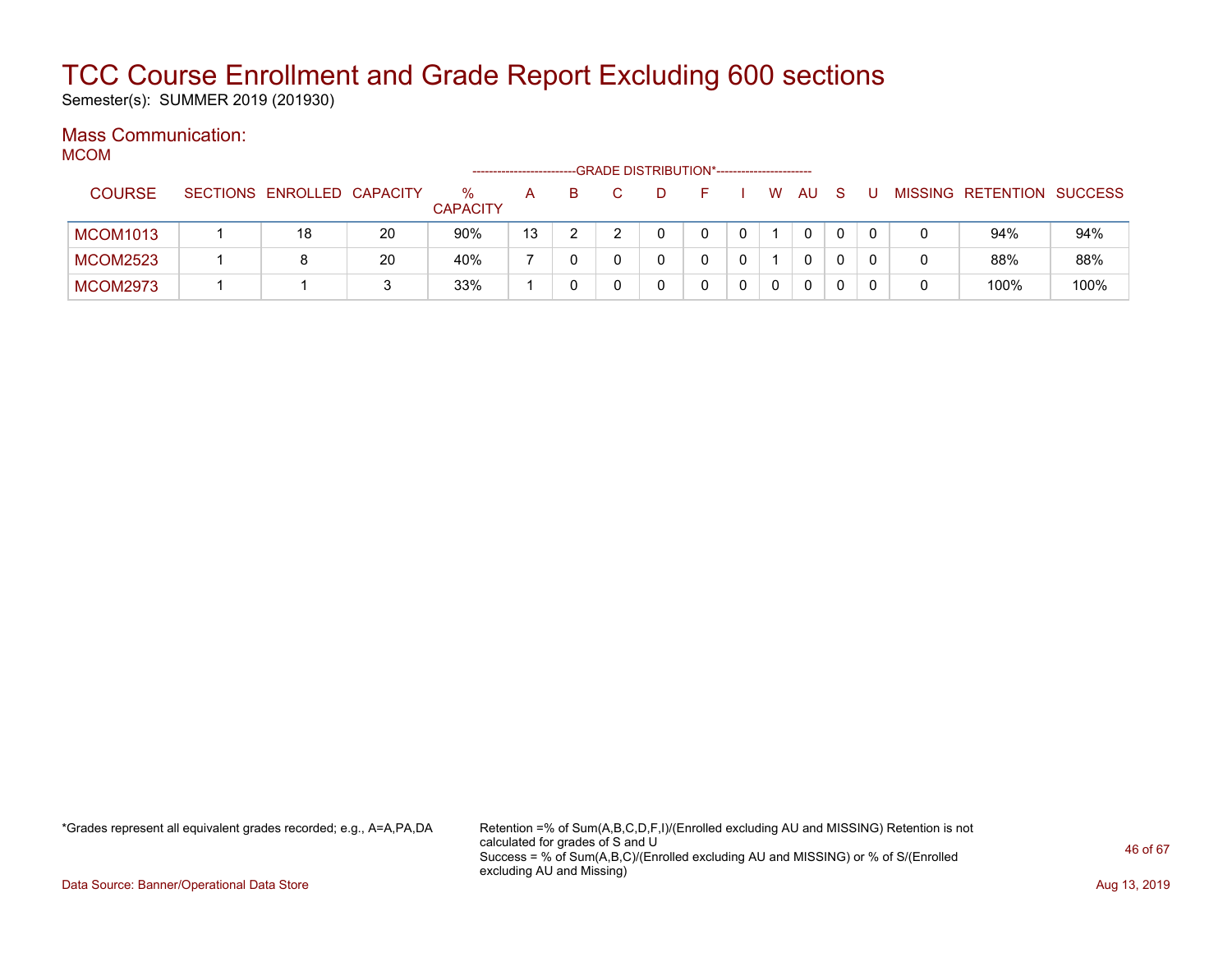Semester(s): SUMMER 2019 (201930)

#### Medical Laboratory Technology: MDLT

|                 |                            |    |                      |    |    |  | -- GRADE DISTRIBUTION*------------------------ |   |              |    |  |                           |      |
|-----------------|----------------------------|----|----------------------|----|----|--|------------------------------------------------|---|--------------|----|--|---------------------------|------|
| <b>COURSE</b>   | SECTIONS ENROLLED CAPACITY |    | %<br><b>CAPACITY</b> | A  | B. |  | н.                                             | W | AU.          | -S |  | MISSING RETENTION SUCCESS |      |
| <b>MDLT1203</b> |                            | 20 | 85%                  | 8  | 8  |  |                                                | 0 | $\mathbf{0}$ | 0  |  | 100%                      | 100% |
| <b>MDLT1222</b> | 9                          | 16 | 56%                  | 9  |    |  |                                                | 0 | 0            | 0  |  | 100%                      | 100% |
| <b>MDLT2462</b> | 20                         | 20 | 100%                 | 19 |    |  |                                                | 0 | $\mathbf{0}$ | 0  |  | 100%                      | 100% |
| <b>MDLT2516</b> | 20                         | 20 | 100%                 | 17 |    |  |                                                | 0 | $\mathbf{0}$ | 0  |  | 100%                      | 95%  |

\*Grades represent all equivalent grades recorded; e.g., A=A,PA,DA Retention =% of Sum(A,B,C,D,F,I)/(Enrolled excluding AU and MISSING) Retention is not calculated for grades of S and U Success = % of Sum(A,B,C)/(Enrolled excluding AU and MISSING) or % of S/(Enrolled excluding AU and Missing)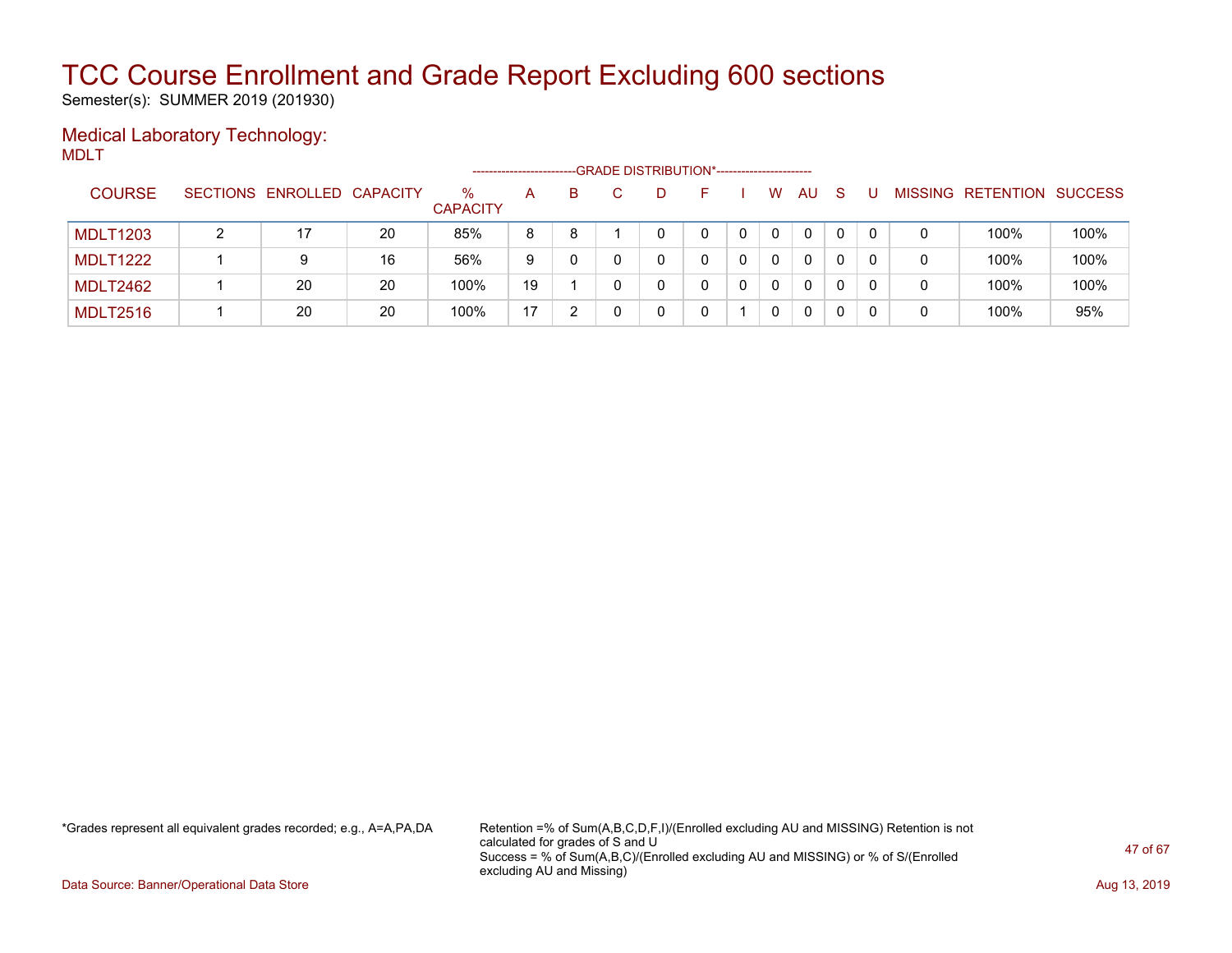Semester(s): SUMMER 2019 (201930)

### Management:

| <b>MGMT</b>   |                            |    |                 |    |    | ------------------------GRADE DISTRIBUTION*----------------------- |  |              |  |                                                  |     |
|---------------|----------------------------|----|-----------------|----|----|--------------------------------------------------------------------|--|--------------|--|--------------------------------------------------|-----|
| <b>COURSE</b> | SECTIONS ENROLLED CAPACITY |    | <b>CAPACITY</b> |    |    |                                                                    |  |              |  | % A B C D F I W AU S U MISSING—RETENTION SUCCESS |     |
| MGMT2363      |                            | 40 | 102%            | 17 | 14 | $\mathbf{3}$                                                       |  | $\mathbf{0}$ |  | 98%                                              | 88% |

\*Grades represent all equivalent grades recorded; e.g., A=A,PA,DA Retention =% of Sum(A,B,C,D,F,I)/(Enrolled excluding AU and MISSING) Retention is not calculated for grades of S and U Success = % of Sum(A,B,C)/(Enrolled excluding AU and MISSING) or % of S/(Enrolled excluding AU and Missing)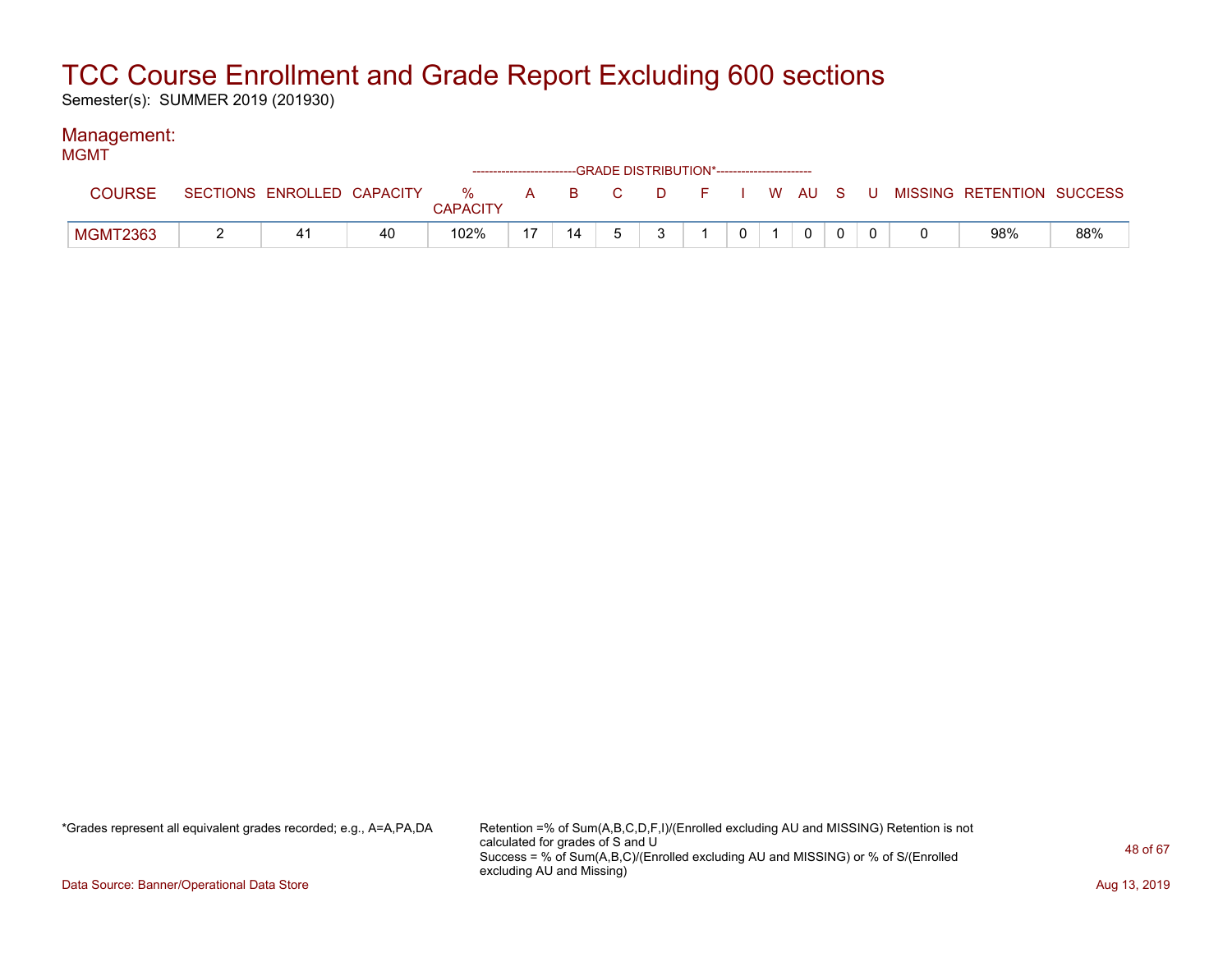Semester(s): SUMMER 2019 (201930)

#### Marketing: MKT<sub>C</sub>

| <b>טוועו</b>    |                            |    |                         | ------------------------ |    |    |  |              |     |     |                           |      |
|-----------------|----------------------------|----|-------------------------|--------------------------|----|----|--|--------------|-----|-----|---------------------------|------|
| <b>COURSE</b>   | SECTIONS ENROLLED CAPACITY |    | $\%$<br><b>CAPACITY</b> | A                        | B. | D. |  | W AU         | - S | . U | MISSING RETENTION SUCCESS |      |
| <b>MKTG2293</b> |                            | 20 | 25%                     | 4                        |    |    |  | $\mathbf{0}$ |     |     | 100%                      | 100% |
| <b>MKTG2423</b> | 39                         | 40 | 98%                     | 17                       | 15 |    |  | 0            |     |     | 97%                       | 97%  |

\*Grades represent all equivalent grades recorded; e.g., A=A,PA,DA Retention =% of Sum(A,B,C,D,F,I)/(Enrolled excluding AU and MISSING) Retention is not calculated for grades of S and U Success = % of Sum(A,B,C)/(Enrolled excluding AU and MISSING) or % of S/(Enrolled excluding AU and Missing)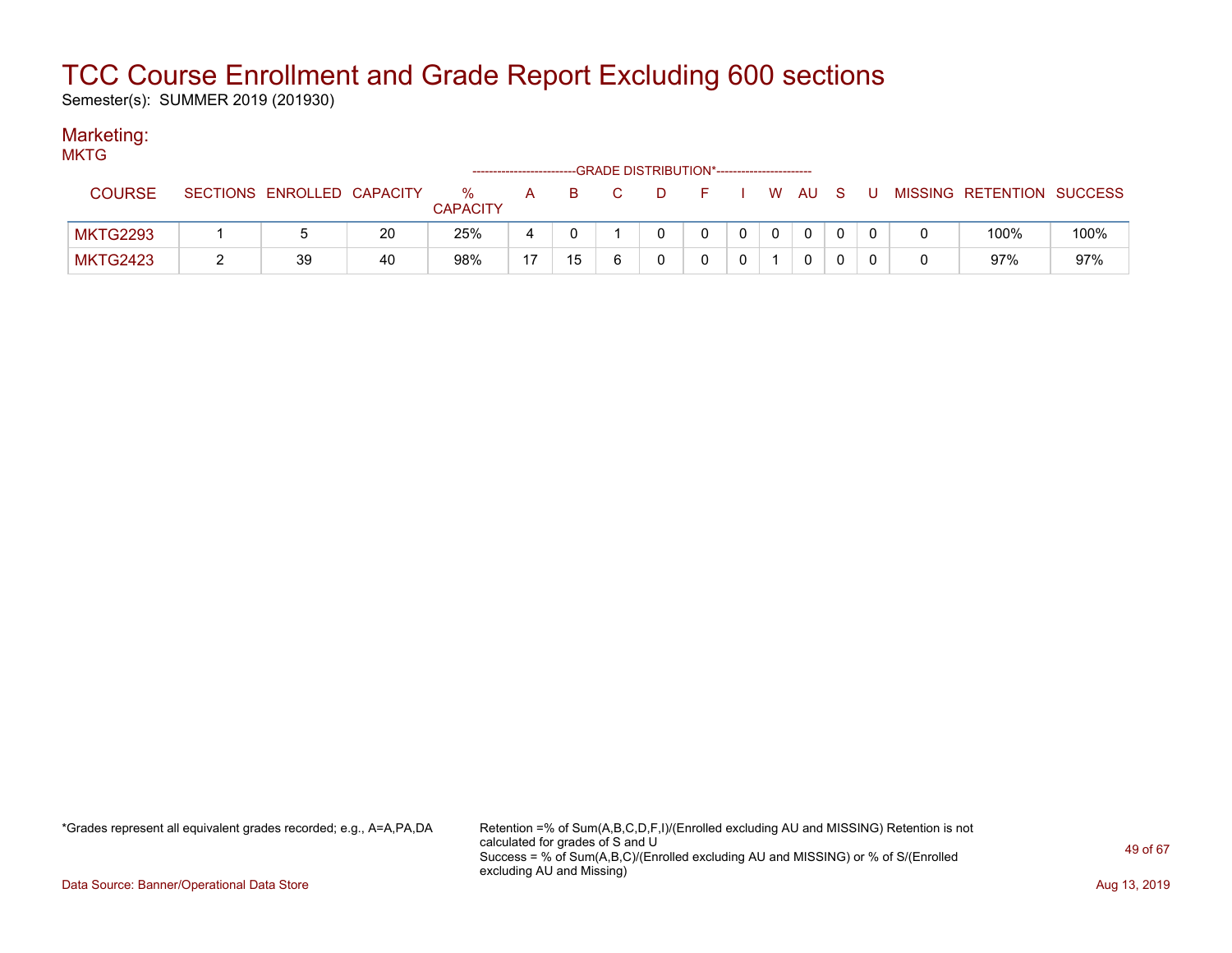Semester(s): SUMMER 2019 (201930)

### Music:

|                 |                |                            |     |                         | ----------------------- |             | -GRADE DISTRIBUTION*----------------------- |          |          |              |          |    |              |   |                |                  |                |
|-----------------|----------------|----------------------------|-----|-------------------------|-------------------------|-------------|---------------------------------------------|----------|----------|--------------|----------|----|--------------|---|----------------|------------------|----------------|
| <b>COURSE</b>   |                | SECTIONS ENROLLED CAPACITY |     | $\%$<br><b>CAPACITY</b> | A                       | B           | C                                           | D        | F        |              | w        | AU | S            | U | <b>MISSING</b> | <b>RETENTION</b> | <b>SUCCESS</b> |
| <b>MUSC1002</b> |                | 8                          | 25  | 32%                     | 7                       | $\Omega$    | 0                                           | $\Omega$ |          | 0            |          | 0  | 0            | 0 | $\mathbf{0}$   | 88%              | 88%            |
| <b>MUSC1113</b> |                | 14                         | 24  | 58%                     | 8                       | 4           |                                             |          | $\Omega$ | $\mathbf{0}$ | $\Omega$ | 0  | $\mathbf{0}$ | 0 | 0              | 100%             | 93%            |
| <b>MUSC1191</b> | 12             | 33                         | 121 | 27%                     | 32                      |             | $\mathbf{0}$                                | 0        | 0        | $\mathbf 0$  |          | 0  | $\mathbf{0}$ | 0 | 0              | 100%             | 100%           |
| <b>MUSC1201</b> | $\overline{2}$ | 3                          | 20  | 15%                     | 3                       | 0           | $\mathbf{0}$                                | 0        | 0        | $\mathbf{0}$ |          | 0  | 0            | 0 | 0              | 100%             | 100%           |
| <b>MUSC1241</b> | 4              | 13                         | 40  | 32%                     | 12                      |             | 0                                           | 0        | 0        | $\mathbf{0}$ |          | 0  | 0            | 0 | 0              | 100%             | 100%           |
| <b>MUSC1251</b> |                |                            | 10  | 10%                     | -4                      | 0           | $\mathbf{0}$                                | $\Omega$ | $\Omega$ | $\mathbf{0}$ |          | 0  | $\mathbf{0}$ | 0 | 0              | 100%             | 100%           |
| <b>MUSC1331</b> |                |                            | 10  | 10%                     | ٠                       | $\mathbf 0$ | 0                                           | 0        | $\Omega$ | $\mathbf{0}$ |          | 0  | 0            | 0 | 0              | 100%             | 100%           |
| <b>MUSC1381</b> |                | 2                          | 10  | 20%                     | 2                       | 0           | 0                                           | 0        | 0        | $\mathbf{0}$ | $\Omega$ | 0  | $\mathbf{0}$ | 0 | $\mathbf{0}$   | 100%             | 100%           |
| <b>MUSC1512</b> |                | 5                          | 12  | 42%                     | 2                       |             |                                             | 0        |          | $\mathbf 0$  |          | 0  | 0            | 0 | 0              | 80%              | 80%            |
| <b>MUSC2991</b> |                | 2                          | 6   | 33%                     | ٠                       |             | 0                                           | 0        | 0        | 0            |          | 0  | 0            | 0 | 0              | 100%             | 100%           |

\*Grades represent all equivalent grades recorded; e.g., A=A,PA,DA Retention =% of Sum(A,B,C,D,F,I)/(Enrolled excluding AU and MISSING) Retention is not calculated for grades of S and U Success = % of Sum(A,B,C)/(Enrolled excluding AU and MISSING) or % of S/(Enrolled excluding AU and Missing)

Data Source: Banner/Operational Data Store **Aug 13, 2019 Aug 13, 2019 Aug 13, 2019**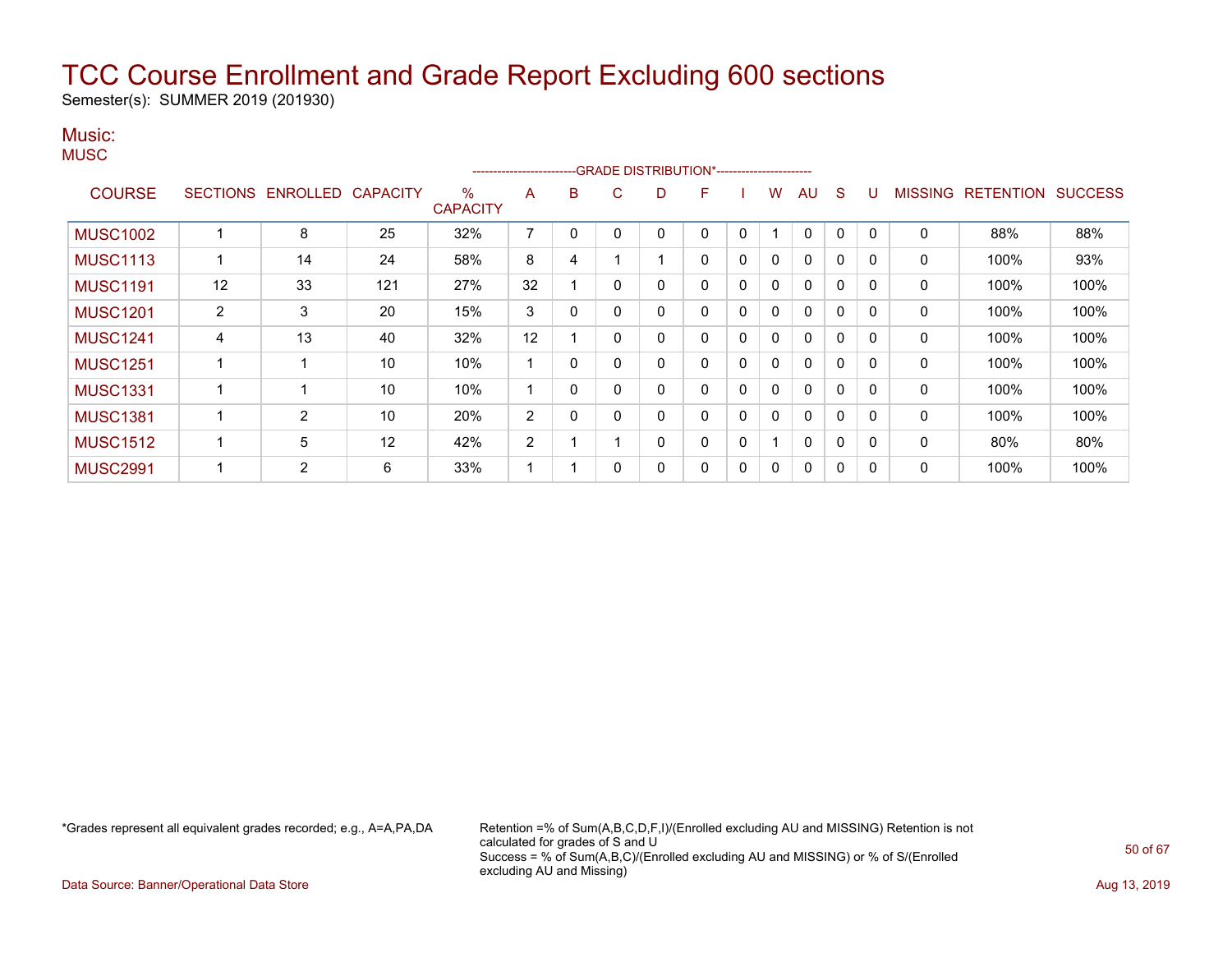Semester(s): SUMMER 2019 (201930)

### Native American Studies:

NAMS

|                 |                            |    |          |   |    | ------------------------GRADE            DISTRIBUTION*------------------------- |  |    |              |     |   |                           |     |
|-----------------|----------------------------|----|----------|---|----|---------------------------------------------------------------------------------|--|----|--------------|-----|---|---------------------------|-----|
| COURSE          | SECTIONS ENROLLED CAPACITY |    | %        | A | B. |                                                                                 |  | W. | – AU         | - S | U | MISSING RETENTION SUCCESS |     |
|                 |                            |    | CAPACITY |   |    |                                                                                 |  |    |              |     |   |                           |     |
| <b>NAMS2113</b> | 10                         | 25 | 40%      |   |    |                                                                                 |  |    | $\mathbf{0}$ |     |   | 90%                       | 90% |

\*Grades represent all equivalent grades recorded; e.g., A=A,PA,DA Retention =% of Sum(A,B,C,D,F,I)/(Enrolled excluding AU and MISSING) Retention is not calculated for grades of S and U Success = % of Sum(A,B,C)/(Enrolled excluding AU and MISSING) or % of S/(Enrolled excluding AU and Missing)

Data Source: Banner/Operational Data Store **Aug 13, 2019 Contract Store Aug 13, 2019** Aug 13, 2019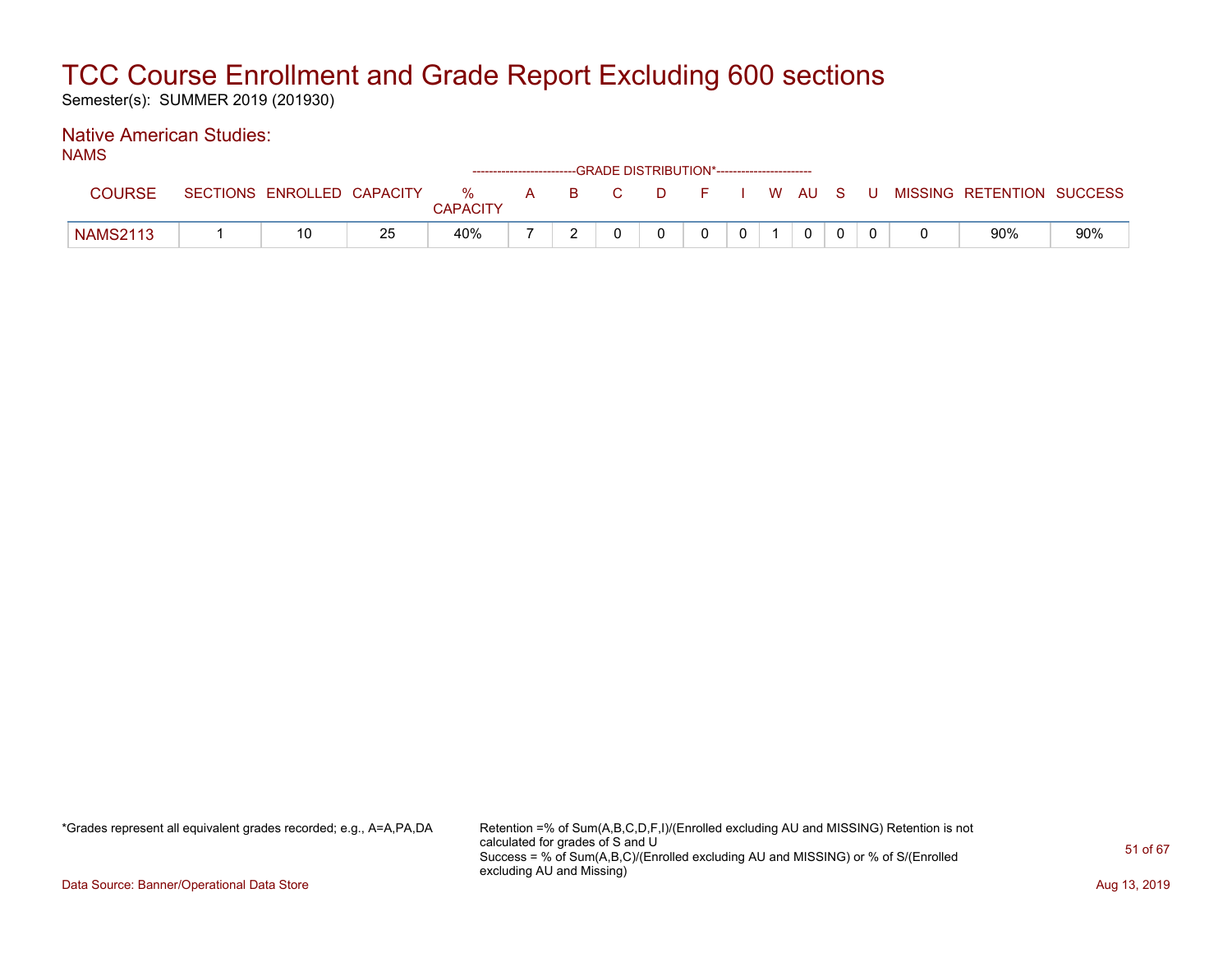Semester(s): SUMMER 2019 (201930)

#### Nursing: **NURS**

| .               |                            |    | -------------------     |   |    |    | -GRADE DISTRIBUTION*----------------------- |              |          |    |   |                           |      |
|-----------------|----------------------------|----|-------------------------|---|----|----|---------------------------------------------|--------------|----------|----|---|---------------------------|------|
| <b>COURSE</b>   | SECTIONS ENROLLED CAPACITY |    | $\%$<br><b>CAPACITY</b> | A | B. | D. |                                             | W.           | AU       | -S |   | MISSING RETENTION SUCCESS |      |
| <b>NURS1363</b> | 11                         | 16 | 69%                     | 9 |    |    |                                             | $\mathbf{0}$ | 0        | 0  |   | 100%                      | 100% |
| <b>NURS2431</b> | 18                         | 18 | 100%                    | 0 |    |    |                                             | 0            | 0        | 18 | 0 |                           | 100% |
| <b>NURS2432</b> | 20                         | 20 | 100%                    | 4 | 16 |    |                                             | 0            | 0        |    | 0 | 100%                      | 100% |
| <b>NURS2993</b> | 8                          | 10 | 80%                     | 8 |    |    |                                             | 0            | $\Omega$ |    |   | 100%                      | 100% |

\*Grades represent all equivalent grades recorded; e.g., A=A,PA,DA Retention =% of Sum(A,B,C,D,F,I)/(Enrolled excluding AU and MISSING) Retention is not calculated for grades of S and U Success = % of Sum(A,B,C)/(Enrolled excluding AU and MISSING) or % of S/(Enrolled excluding AU and Missing)

Data Source: Banner/Operational Data Store **Aug 13, 2019 Aug 13, 2019 Aug 13, 2019**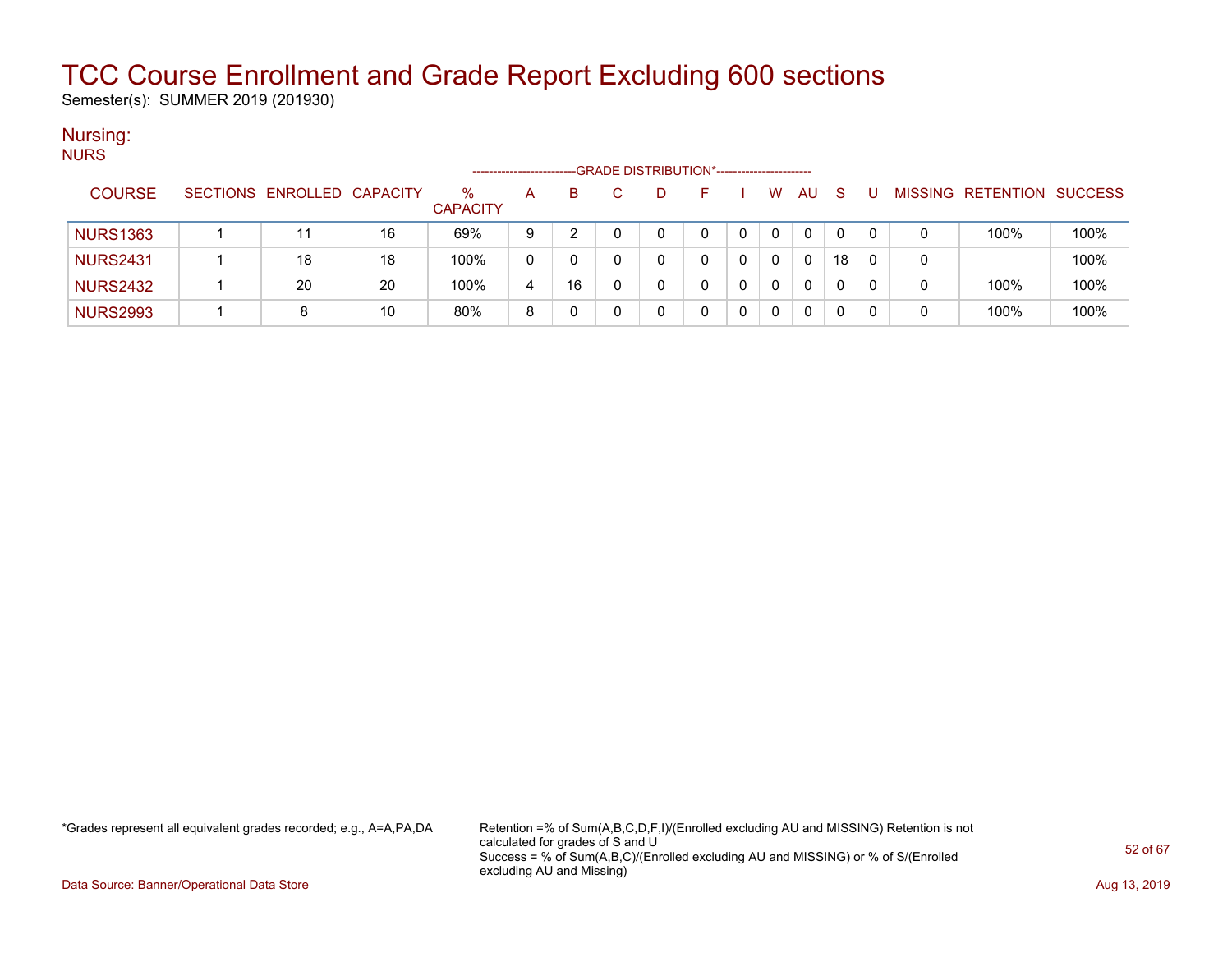Semester(s): SUMMER 2019 (201930)

#### Occupational Therapy Assistant: OCTA

| -----           |                            |    |                      |    |                  | ------------------------GRADE                DISTRIBUTION*---------------------- |                |          |          |       |                           |      |
|-----------------|----------------------------|----|----------------------|----|------------------|----------------------------------------------------------------------------------|----------------|----------|----------|-------|---------------------------|------|
| <b>COURSE</b>   | SECTIONS ENROLLED CAPACITY |    | %<br><b>CAPACITY</b> | A  | $\overline{B}$ C | . D.                                                                             | F I W AU S     |          |          | - U - | MISSING RETENTION SUCCESS |      |
| <b>OCTA1521</b> | າາ                         | 25 | 88%                  | 22 |                  |                                                                                  | 0 <sup>1</sup> | $\Omega$ | $\Omega$ |       | 100%                      | 100% |

\*Grades represent all equivalent grades recorded; e.g., A=A,PA,DA Retention =% of Sum(A,B,C,D,F,I)/(Enrolled excluding AU and MISSING) Retention is not calculated for grades of S and U Success = % of Sum(A,B,C)/(Enrolled excluding AU and MISSING) or % of S/(Enrolled excluding AU and Missing)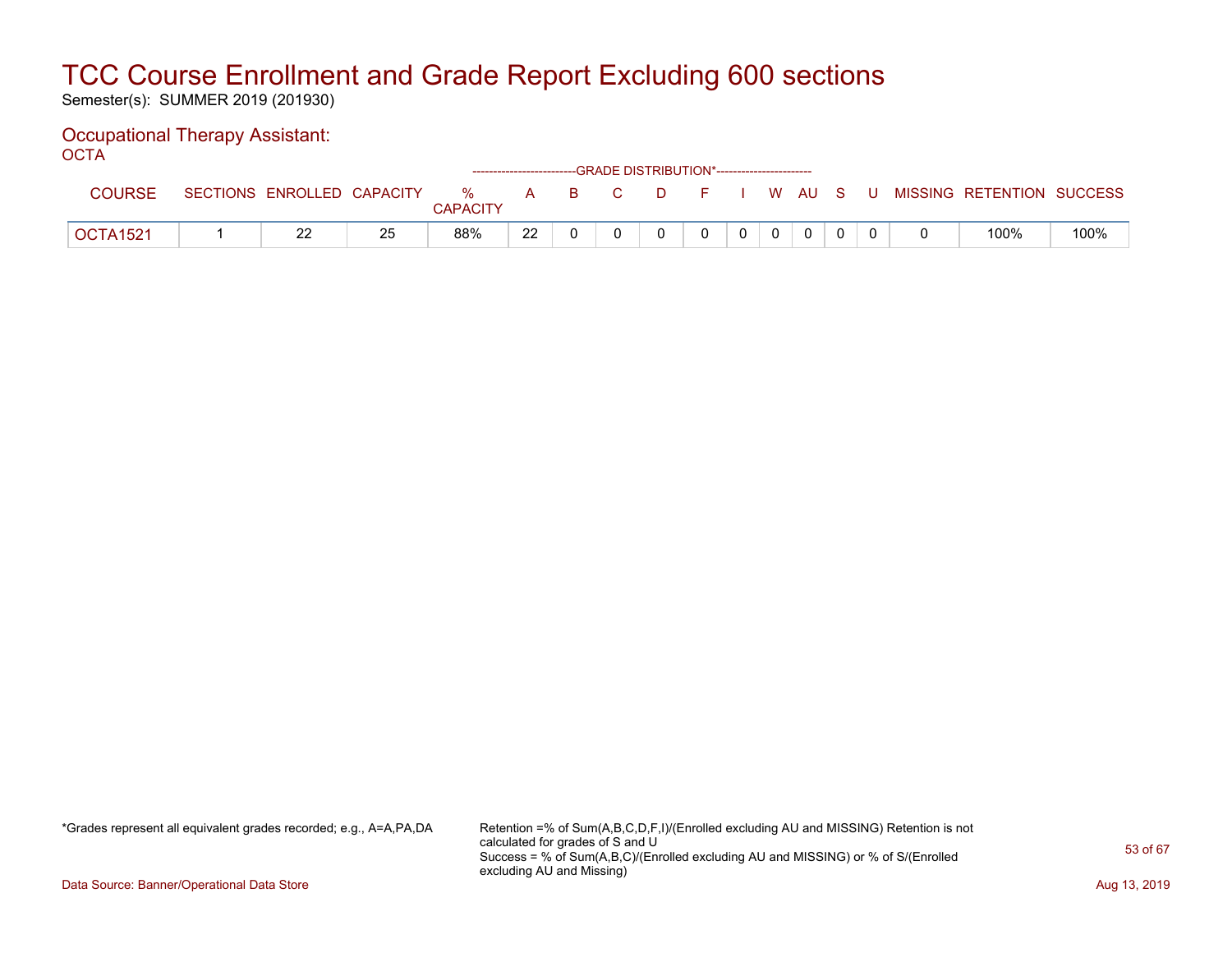Semester(s): SUMMER 2019 (201930)

### Philosophy:

PHIL

|                 |                            |    |                      |    |    |    | -GRADE DISTRIBUTION*---------------------- |                       |              |              |                |                  |                |
|-----------------|----------------------------|----|----------------------|----|----|----|--------------------------------------------|-----------------------|--------------|--------------|----------------|------------------|----------------|
| <b>COURSE</b>   | SECTIONS ENROLLED CAPACITY |    | %<br><b>CAPACITY</b> | A  | B. | D. |                                            | W                     | <b>AU</b>    | <sub>S</sub> | <b>MISSING</b> | <b>RETENTION</b> | <b>SUCCESS</b> |
| <b>PHIL1113</b> | 45                         | 45 | 100%                 | 33 | 8  |    | ົ                                          | $\Omega$              | $\mathbf{0}$ | 0            | 0              | 100%             | 96%            |
| <b>PHIL1143</b> | 15                         | 25 | 60%                  | 14 |    |    |                                            |                       | 0            | 0            | 0              | 93%              | 93%            |
| <b>PHIL1223</b> | 9                          | 10 | 90%                  | 3  |    |    |                                            |                       | $\mathbf{0}$ | 0            | 0              | 89%              | 78%            |
| <b>PHIL2263</b> | 25                         | 40 | 62%                  | 17 | 4  |    |                                            | $\mathbf{2}^{\prime}$ | 0            |              | 0              | 92%              | 88%            |

\*Grades represent all equivalent grades recorded; e.g., A=A,PA,DA Retention =% of Sum(A,B,C,D,F,I)/(Enrolled excluding AU and MISSING) Retention is not calculated for grades of S and U Success = % of Sum(A,B,C)/(Enrolled excluding AU and MISSING) or % of S/(Enrolled excluding AU and Missing)

Data Source: Banner/Operational Data Store **Aug 13, 2019 Aug 13, 2019 Aug 13, 2019**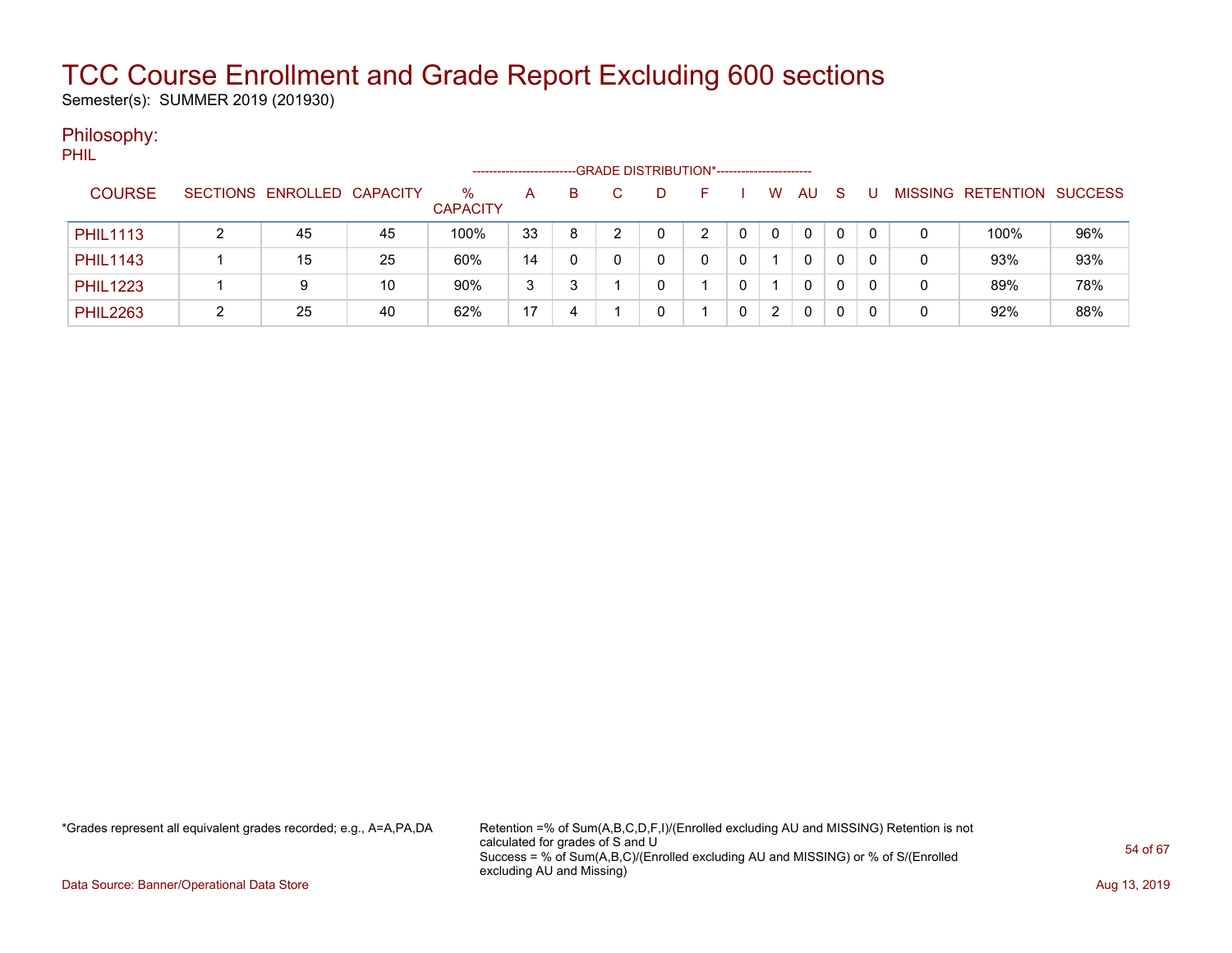Semester(s): SUMMER 2019 (201930)

### Physical Science:

PH<sub>SC</sub>

|                 |                            |    |                      | ------------------------- |    |   | --GRADE DISTRIBUTION*----------------------- |                |   |                |  |                           |     |
|-----------------|----------------------------|----|----------------------|---------------------------|----|---|----------------------------------------------|----------------|---|----------------|--|---------------------------|-----|
| <b>COURSE</b>   | SECTIONS ENROLLED CAPACITY |    | %<br><b>CAPACITY</b> | A                         | в  | D |                                              |                |   | W AU S         |  | MISSING RETENTION SUCCESS |     |
| <b>PHSC1114</b> | 44                         | 60 | 73%                  | 9                         | 16 | 4 |                                              | $\overline{0}$ | 6 | $\overline{0}$ |  | 86%                       | 73% |
| <b>PHSC2151</b> | 19                         | 20 | 95%                  |                           |    |   |                                              |                |   |                |  | 95%                       | 74% |

\*Grades represent all equivalent grades recorded; e.g., A=A,PA,DA Retention =% of Sum(A,B,C,D,F,I)/(Enrolled excluding AU and MISSING) Retention is not calculated for grades of S and U Success = % of Sum(A,B,C)/(Enrolled excluding AU and MISSING) or % of S/(Enrolled excluding AU and Missing)

Data Source: Banner/Operational Data Store **Aug 13, 2019 Aug 13, 2019 Aug 13, 2019**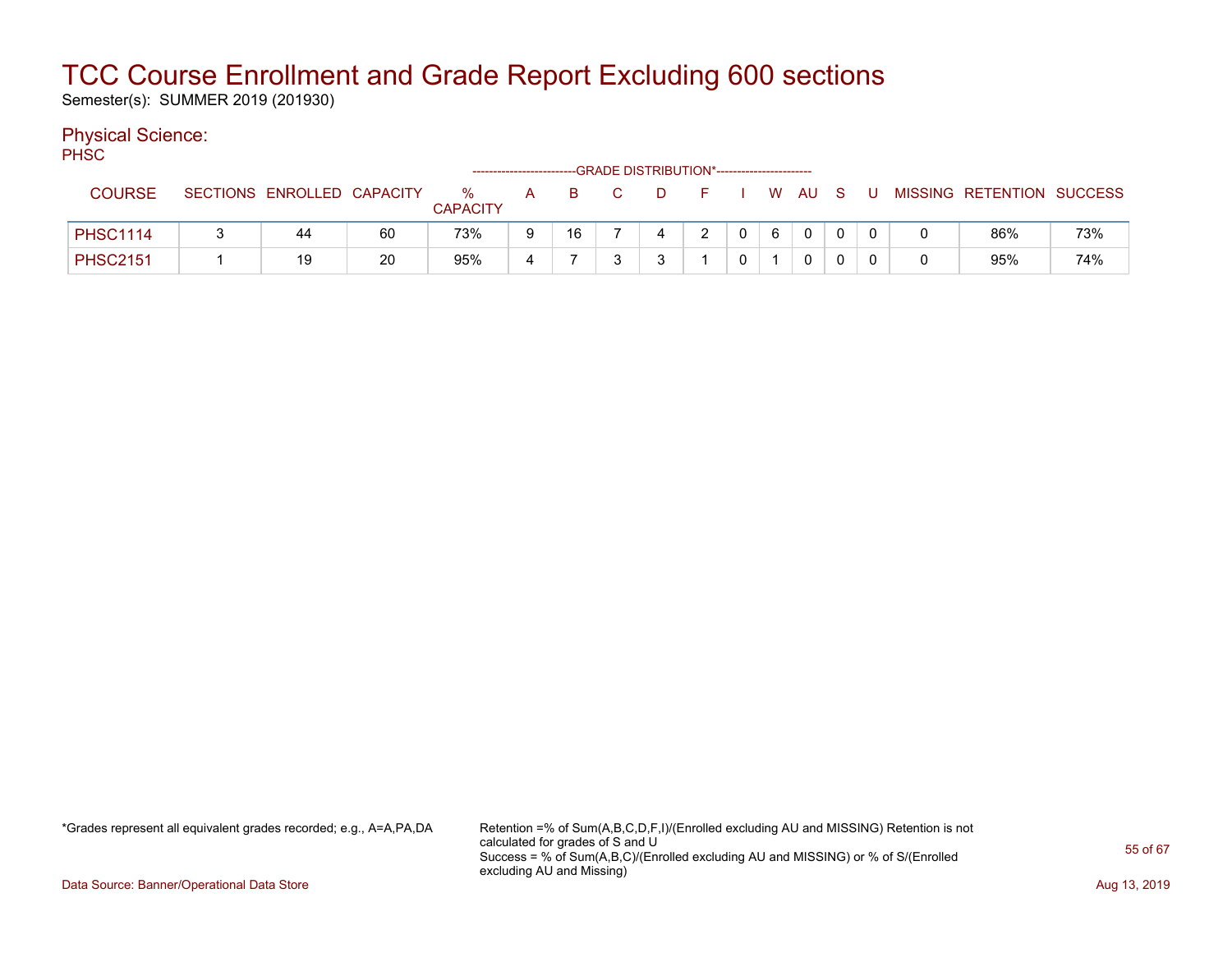Semester(s): SUMMER 2019 (201930)

#### Physical Therapist Assistant: PHTA

| .               |                            |    |                      |     |          | ------------------------GRADE DISTRIBUTION*----------------------- |               |  |          |  |                           |     |
|-----------------|----------------------------|----|----------------------|-----|----------|--------------------------------------------------------------------|---------------|--|----------|--|---------------------------|-----|
| <b>COURSE</b>   | SECTIONS ENROLLED CAPACITY |    | %<br><b>CAPACITY</b> | A   | <b>B</b> | C.                                                                 | <b>Figure</b> |  | I WAUSU  |  | MISSING RETENTION SUCCESS |     |
| <b>PHTA2486</b> | 26                         | 26 | 100%                 | -23 |          |                                                                    |               |  | $\Omega$ |  | 100%                      | 96% |

\*Grades represent all equivalent grades recorded; e.g., A=A,PA,DA Retention =% of Sum(A,B,C,D,F,I)/(Enrolled excluding AU and MISSING) Retention is not calculated for grades of S and U Success = % of Sum(A,B,C)/(Enrolled excluding AU and MISSING) or % of S/(Enrolled excluding AU and Missing)

Data Source: Banner/Operational Data Store **Aug 13, 2019 Aug 13, 2019 Aug 13, 2019**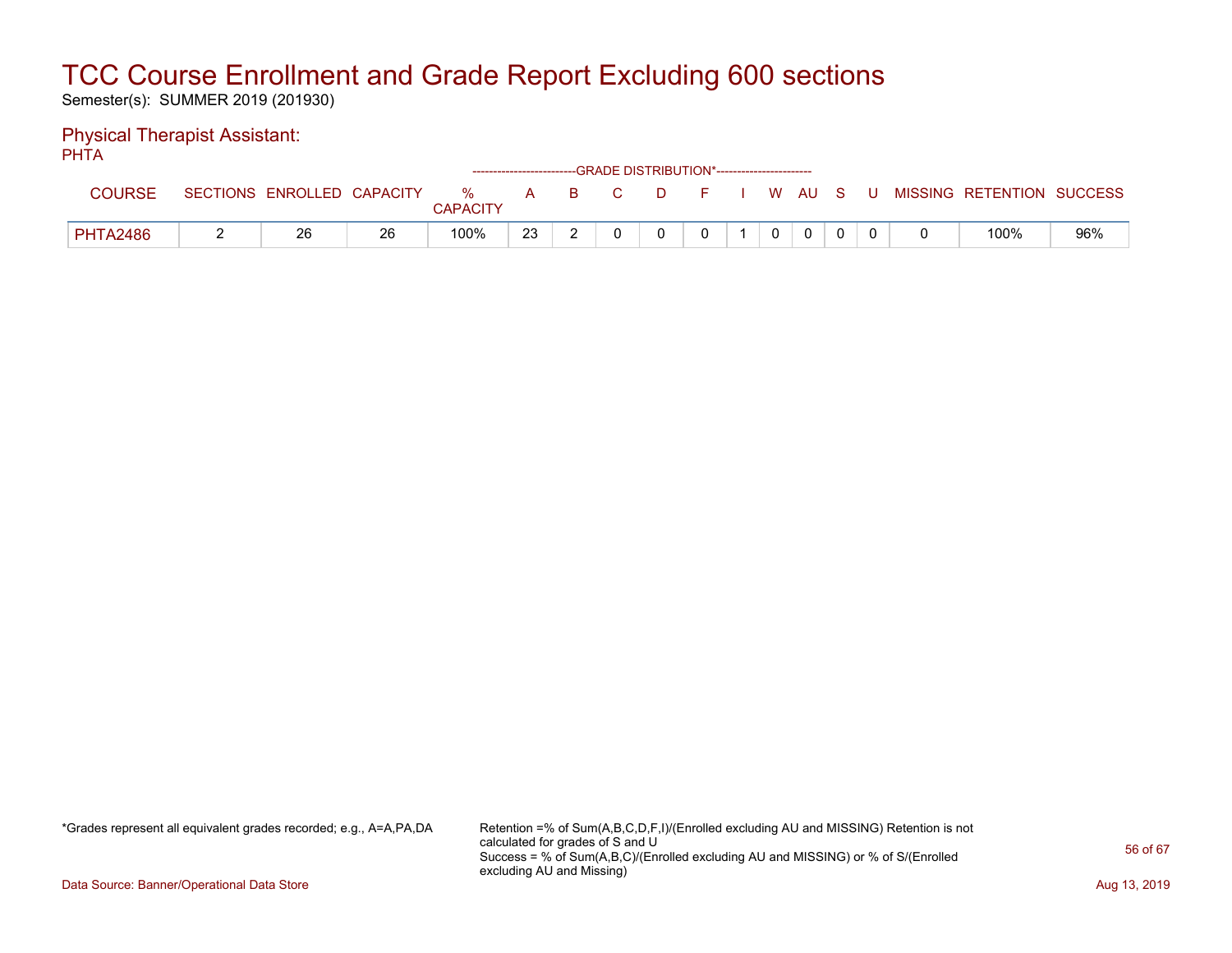Semester(s): SUMMER 2019 (201930)

### Physics:

|                 |   |                            |     |                         | ------------------- |    |              |   | -GRADE DISTRIBUTION*----------------------- |   |    |              |    |   |   |                           |     |
|-----------------|---|----------------------------|-----|-------------------------|---------------------|----|--------------|---|---------------------------------------------|---|----|--------------|----|---|---|---------------------------|-----|
| <b>COURSE</b>   |   | SECTIONS ENROLLED CAPACITY |     | $\%$<br><b>CAPACITY</b> | А                   | B  | $\mathbf{C}$ |   |                                             |   | W  | AU           | -S | U |   | MISSING RETENTION SUCCESS |     |
| <b>PHYS1114</b> | 6 | 131                        | 142 | 92%                     | 68                  | 39 | 15           |   |                                             | 0 |    | $\mathbf{0}$ | 0  |   | 0 | 95%                       | 93% |
| <b>PHYS1214</b> | 4 | 76                         | 92  | 83%                     | 48                  | 18 | 3            |   |                                             | 0 | -6 | $\Omega$     |    |   | 0 | 92%                       | 91% |
| <b>PHYS2034</b> |   | 53                         | 72  | 74%                     | 15                  | 18 | 14           | 0 |                                             | 0 | 4  | 0            |    |   | 0 | 92%                       | 89% |
| <b>PHYS2124</b> | 3 | 48                         | 72  | 67%                     | 24                  | 16 | 5            |   |                                             |   |    | 0            |    |   | 0 | 98%                       | 94% |

\*Grades represent all equivalent grades recorded; e.g., A=A,PA,DA Retention =% of Sum(A,B,C,D,F,I)/(Enrolled excluding AU and MISSING) Retention is not calculated for grades of S and U Success = % of Sum(A,B,C)/(Enrolled excluding AU and MISSING) or % of S/(Enrolled excluding AU and Missing)

Data Source: Banner/Operational Data Store **Aug 13, 2019 Aug 13, 2019 Aug 13, 2019**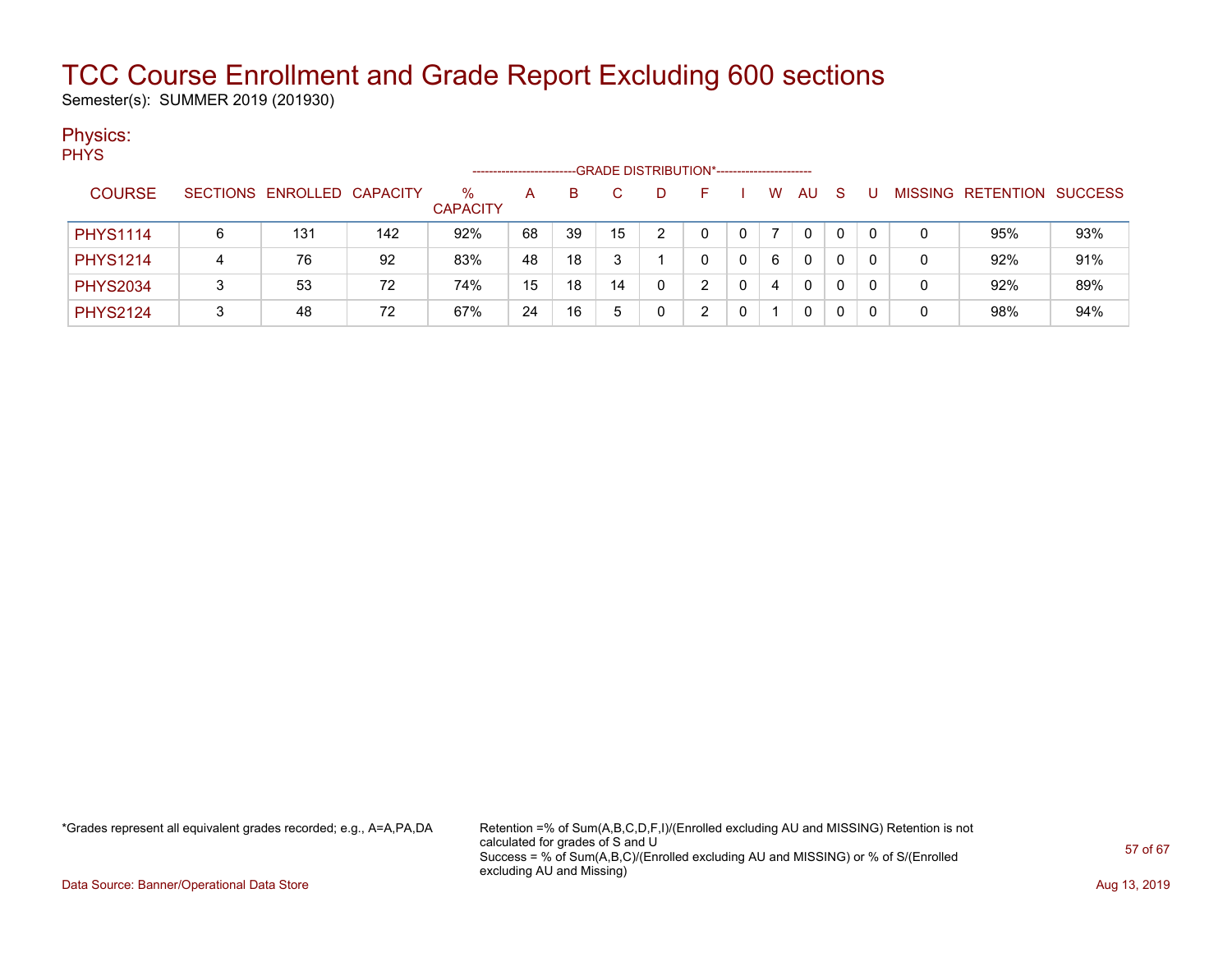Semester(s): SUMMER 2019 (201930)

#### Paralegal: PLGL

| ----            |                            |    | -------------------     |   |    | -GRADE DISTRIBUTION*---------------------- |    |              |          |              |     |   |   |                           |      |
|-----------------|----------------------------|----|-------------------------|---|----|--------------------------------------------|----|--------------|----------|--------------|-----|---|---|---------------------------|------|
| <b>COURSE</b>   | SECTIONS ENROLLED CAPACITY |    | $\%$<br><b>CAPACITY</b> | A | B. | D                                          | н. |              | W.       | AU           | - S | U |   | MISSING RETENTION SUCCESS |      |
| <b>PLGL1213</b> | 14                         | 20 | 70%                     | 3 |    |                                            | 3  | $\mathbf{0}$ |          | $\mathbf{0}$ |     |   | 0 | 71%                       | 50%  |
| <b>PLGL2383</b> | 13                         | 20 | 65%                     | 6 |    |                                            |    |              | $\Omega$ | 0            |     |   | 0 | 100%                      | 100% |
| <b>PLGL2473</b> |                            | 20 | 15%                     | 3 |    |                                            |    |              | 0        | 0            |     |   | 0 | 100%                      | 100% |

\*Grades represent all equivalent grades recorded; e.g., A=A,PA,DA Retention =% of Sum(A,B,C,D,F,I)/(Enrolled excluding AU and MISSING) Retention is not calculated for grades of S and U Success = % of Sum(A,B,C)/(Enrolled excluding AU and MISSING) or % of S/(Enrolled excluding AU and Missing)

Data Source: Banner/Operational Data Store **Aug 13, 2019 Aug 13, 2019 Aug 13, 2019**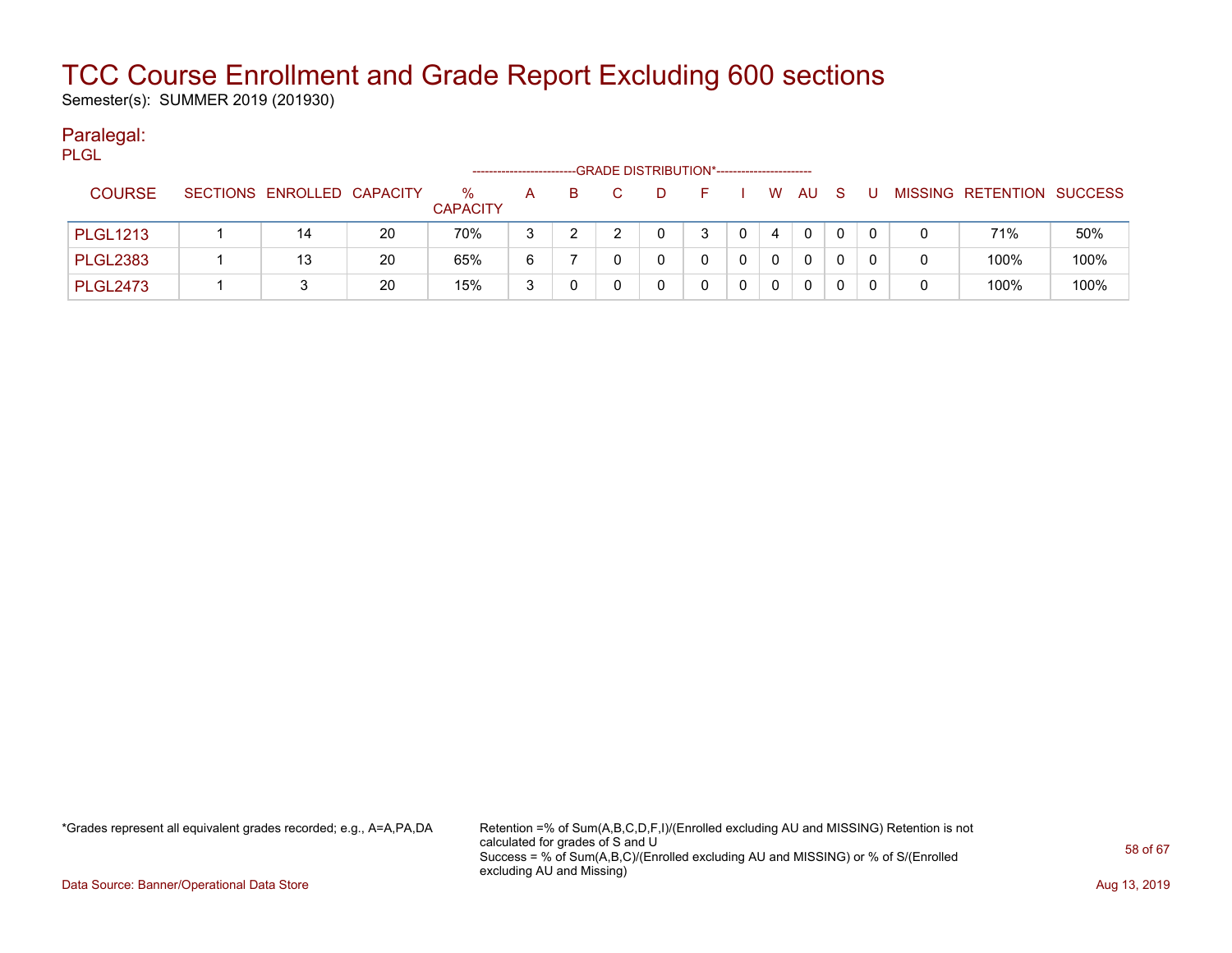Semester(s): SUMMER 2019 (201930)

#### Political Science: POLS

| ◡∟◡             |    |                            |     |                      |     | ------------------------GRADE DISTRIBUTION*----------------------- |    |    |    |                |                 |          |  |                                          |     |
|-----------------|----|----------------------------|-----|----------------------|-----|--------------------------------------------------------------------|----|----|----|----------------|-----------------|----------|--|------------------------------------------|-----|
| <b>COURSE</b>   |    | SECTIONS ENROLLED CAPACITY |     | %<br><b>CAPACITY</b> |     | A B C                                                              |    |    |    |                |                 |          |  | D F I W AU S U MISSING RETENTION SUCCESS |     |
| <b>POLS1113</b> | 21 | 409                        | 513 | 80%                  | 149 | 129                                                                | 62 | 19 | 17 | 0 <sup>1</sup> | 33 <sup>1</sup> | $\Omega$ |  | 92%                                      | 83% |

\*Grades represent all equivalent grades recorded; e.g., A=A,PA,DA Retention =% of Sum(A,B,C,D,F,I)/(Enrolled excluding AU and MISSING) Retention is not calculated for grades of S and U Success = % of Sum(A,B,C)/(Enrolled excluding AU and MISSING) or % of S/(Enrolled excluding AU and Missing)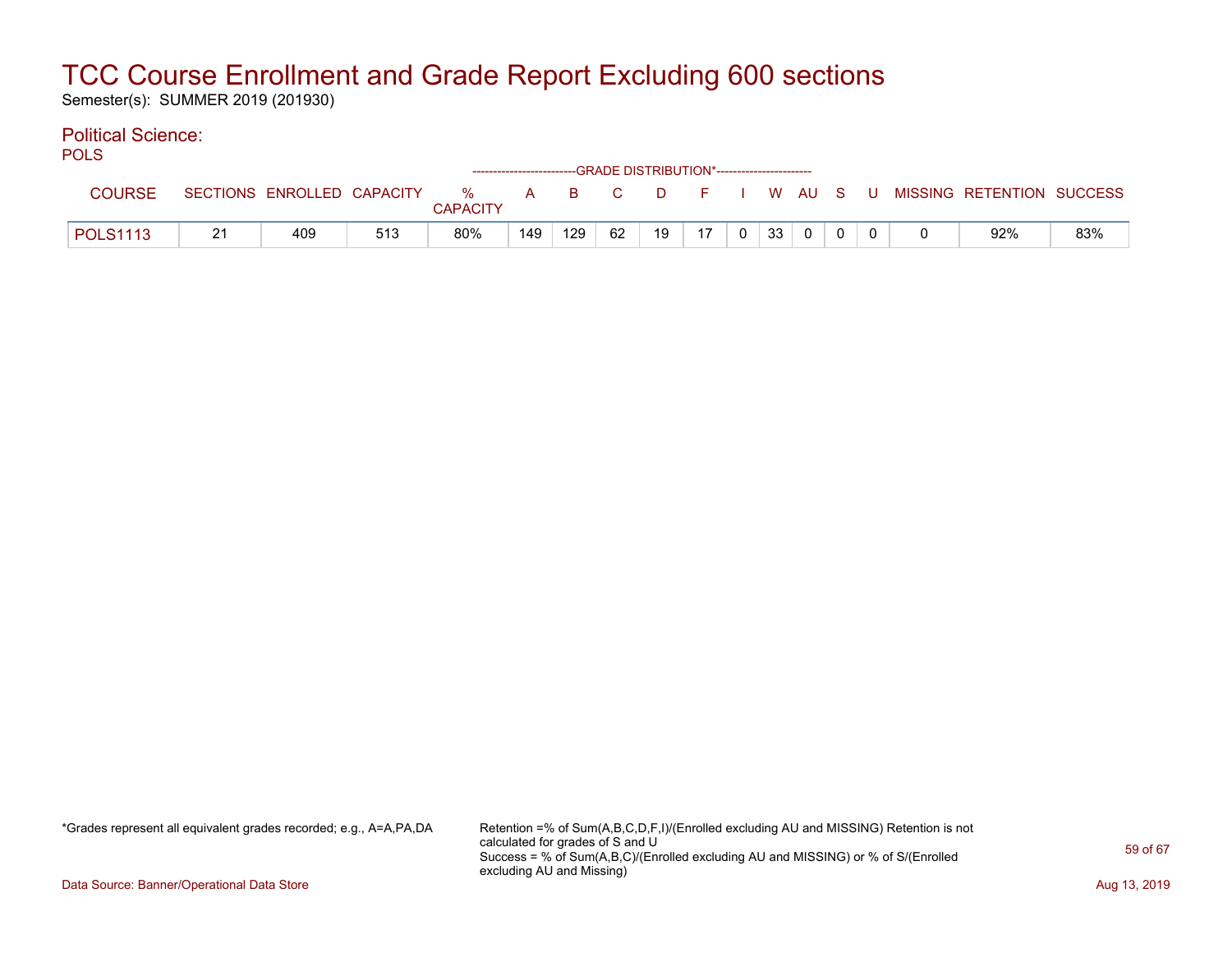Semester(s): SUMMER 2019 (201930)

#### Psychology: PSYC

|                 |    |                            |     |                         | ---------------------- |    |    |    |    |   |                |          |              |   |                |           |                |
|-----------------|----|----------------------------|-----|-------------------------|------------------------|----|----|----|----|---|----------------|----------|--------------|---|----------------|-----------|----------------|
| <b>COURSE</b>   |    | SECTIONS ENROLLED CAPACITY |     | $\%$<br><b>CAPACITY</b> | A                      | B  | C. | D  |    |   | W              | AU.      | <sub>S</sub> | U | <b>MISSING</b> | RETENTION | <b>SUCCESS</b> |
| <b>PSYC1113</b> | 15 | 302                        | 355 | 85%                     | 129                    | 88 | 36 | 14 | 15 |   | 19             | $\Omega$ | $\Omega$     |   | 0              | 94%       | 84%            |
| <b>PSYC2023</b> | 8  | 146                        | 180 | 81%                     | 65                     | 35 | 22 | 6  | 5  | 0 | 12             |          | 0            | 0 | 0              | 92%       | 84%            |
| <b>PSYC2153</b> |    | 10                         | 20  | 50%                     | 4                      | 0  |    | 0  |    | 3 | $\overline{2}$ | $\Omega$ | 0            | 0 | 0              | 80%       | 40%            |
| <b>PSYC2193</b> |    | 19                         | 20  | 95%                     | 5                      | 4  |    |    | 3  | 0 | 3              | $\Omega$ | $\mathbf{0}$ | 0 | 0              | 84%       | 63%            |
| <b>PSYC2523</b> |    | 18                         | 20  | 90%                     | 6                      | 3  |    |    | າ  | 0 | 3              | 0        | 0            | 0 | 0              | 83%       | 67%            |
| <b>PSYC2813</b> | 2  | 21                         | 21  | 100%                    |                        | 4  |    | 3  | 0  | 0 | 0              | 0        | 0            | 0 | 0              | 100%      | 86%            |

\*Grades represent all equivalent grades recorded; e.g., A=A,PA,DA Retention =% of Sum(A,B,C,D,F,I)/(Enrolled excluding AU and MISSING) Retention is not calculated for grades of S and U Success = % of Sum(A,B,C)/(Enrolled excluding AU and MISSING) or % of S/(Enrolled excluding AU and Missing)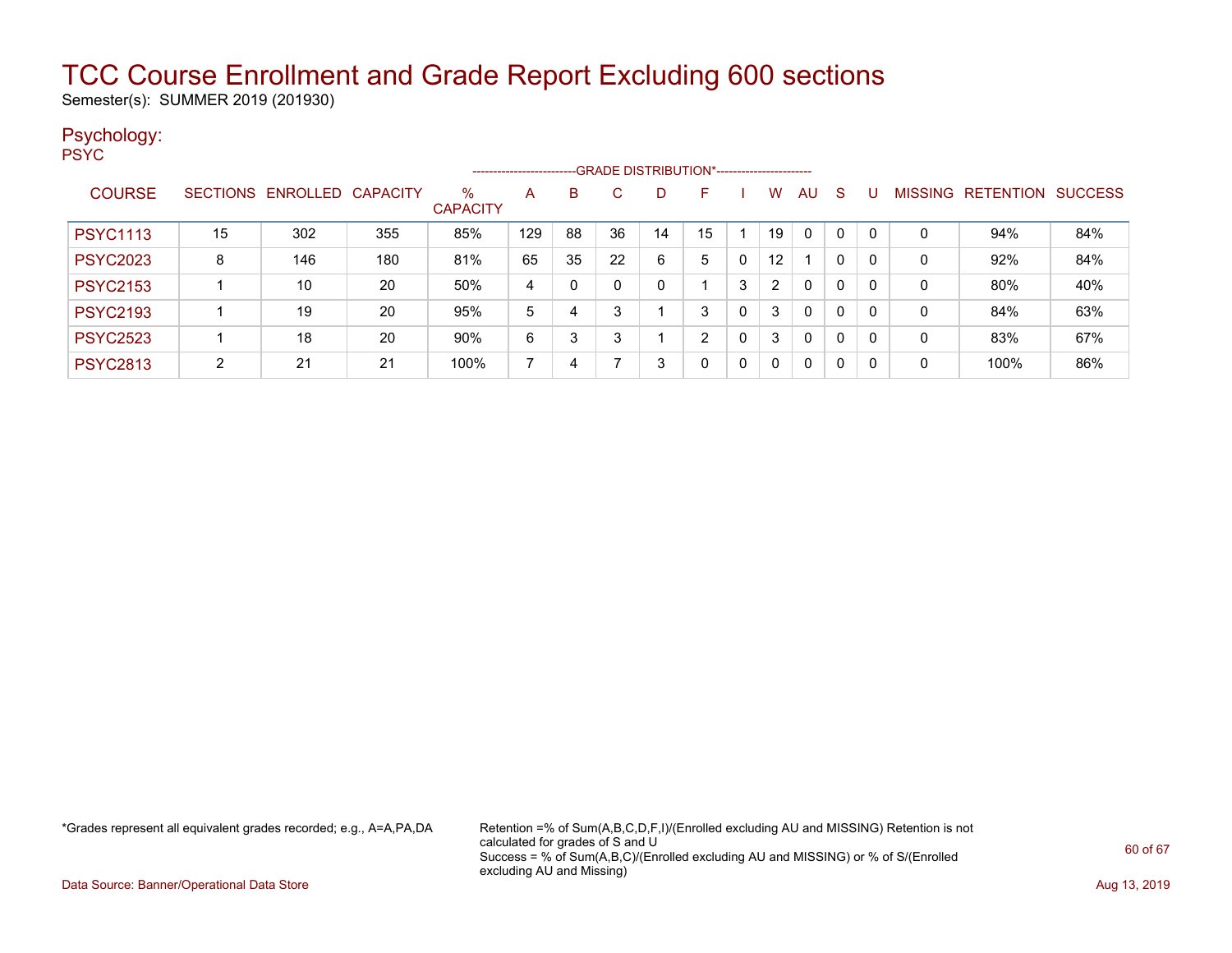Semester(s): SUMMER 2019 (201930)

#### Radiography: RADT

|                 |                            |    |                         |    |    |    | -GRADE DISTRIBUTION*---------------------- |          |    |   |                |                          |      |
|-----------------|----------------------------|----|-------------------------|----|----|----|--------------------------------------------|----------|----|---|----------------|--------------------------|------|
| <b>COURSE</b>   | SECTIONS ENROLLED CAPACITY |    | $\%$<br><b>CAPACITY</b> | A  | B. | D. |                                            | W        | AU | S | <b>MISSING</b> | <b>RETENTION SUCCESS</b> |      |
| <b>RADT1211</b> | 28                         | 34 | 82%                     | 28 | 0  |    |                                            | 0        | 0  | 0 | 0              | 100%                     | 100% |
| <b>RADT1222</b> | 27                         | 34 | 79%                     | 24 |    |    |                                            | 0        | 0  | 0 |                | 100%                     | 100% |
| <b>RADT2301</b> | 27                         | 30 | 90%                     | 23 | 3  |    |                                            | $\Omega$ | 0  | 0 |                | 100%                     | 100% |
| <b>RADT2312</b> | 27                         | 33 | 82%                     | 24 |    |    |                                            |          | 0  | 0 |                | 100%                     | 100% |

\*Grades represent all equivalent grades recorded; e.g., A=A,PA,DA Retention =% of Sum(A,B,C,D,F,I)/(Enrolled excluding AU and MISSING) Retention is not calculated for grades of S and U Success = % of Sum(A,B,C)/(Enrolled excluding AU and MISSING) or % of S/(Enrolled excluding AU and Missing)

Data Source: Banner/Operational Data Store **Aug 13, 2019 Aug 13, 2019 Aug 13, 2019**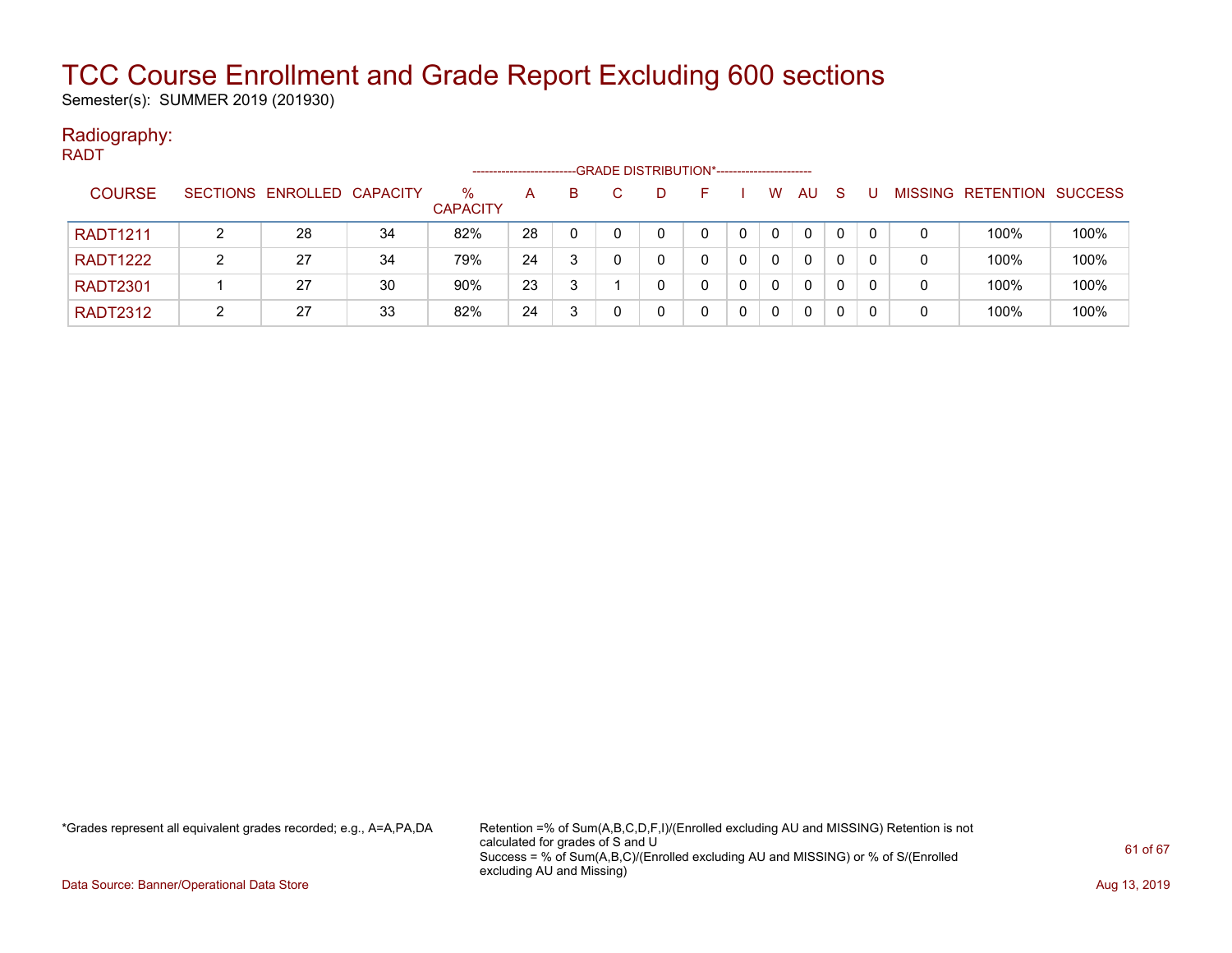Semester(s): SUMMER 2019 (201930)

### Religious Studies:

| <b>RELG</b> |                 |                            |    |                         |                |   |    | -GRADE DISTRIBUTION*----------------------- |          |              |          |      |              |              |              |                           |     |
|-------------|-----------------|----------------------------|----|-------------------------|----------------|---|----|---------------------------------------------|----------|--------------|----------|------|--------------|--------------|--------------|---------------------------|-----|
|             | <b>COURSE</b>   | SECTIONS ENROLLED CAPACITY |    | $\%$<br><b>CAPACITY</b> | A              | в | C. | D                                           | $\vdash$ |              | W        | AU S |              | U            |              | MISSING RETENTION SUCCESS |     |
|             | <b>RELG1113</b> | 15                         | 20 | 75%                     | $\overline{2}$ | 4 | 5  | 0                                           | 3        | 0            |          | 0    | $\mathbf{0}$ | $\mathbf{0}$ | $\mathbf{0}$ | 93%                       | 73% |
|             | <b>RELG1223</b> | 10                         | 10 | 100%                    | 4              | 2 |    |                                             |          | 0            |          | 0    | 0            | $\Omega$     | 0            | 90%                       | 70% |
|             | <b>RELG2113</b> | 17                         | 20 | 85%                     | 8              | 2 | 4  | 2                                           |          | $\mathbf{0}$ | $\Omega$ | 0    | 0            | $\Omega$     | 0            | 100%                      | 82% |
|             | <b>RELG2123</b> | 18                         | 20 | 90%                     | 16             | 0 |    | 0                                           | 0        | $\mathbf{0}$ |          | 0    | 0            | $\mathbf{0}$ | 0            | 94%                       | 94% |
|             |                 |                            |    |                         |                |   |    |                                             |          |              |          |      |              |              |              |                           |     |

\*Grades represent all equivalent grades recorded; e.g., A=A,PA,DA Retention =% of Sum(A,B,C,D,F,I)/(Enrolled excluding AU and MISSING) Retention is not calculated for grades of S and U Success = % of Sum(A,B,C)/(Enrolled excluding AU and MISSING) or % of S/(Enrolled excluding AU and Missing)

Data Source: Banner/Operational Data Store **Aug 13, 2019 Aug 13, 2019 Aug 13, 2019**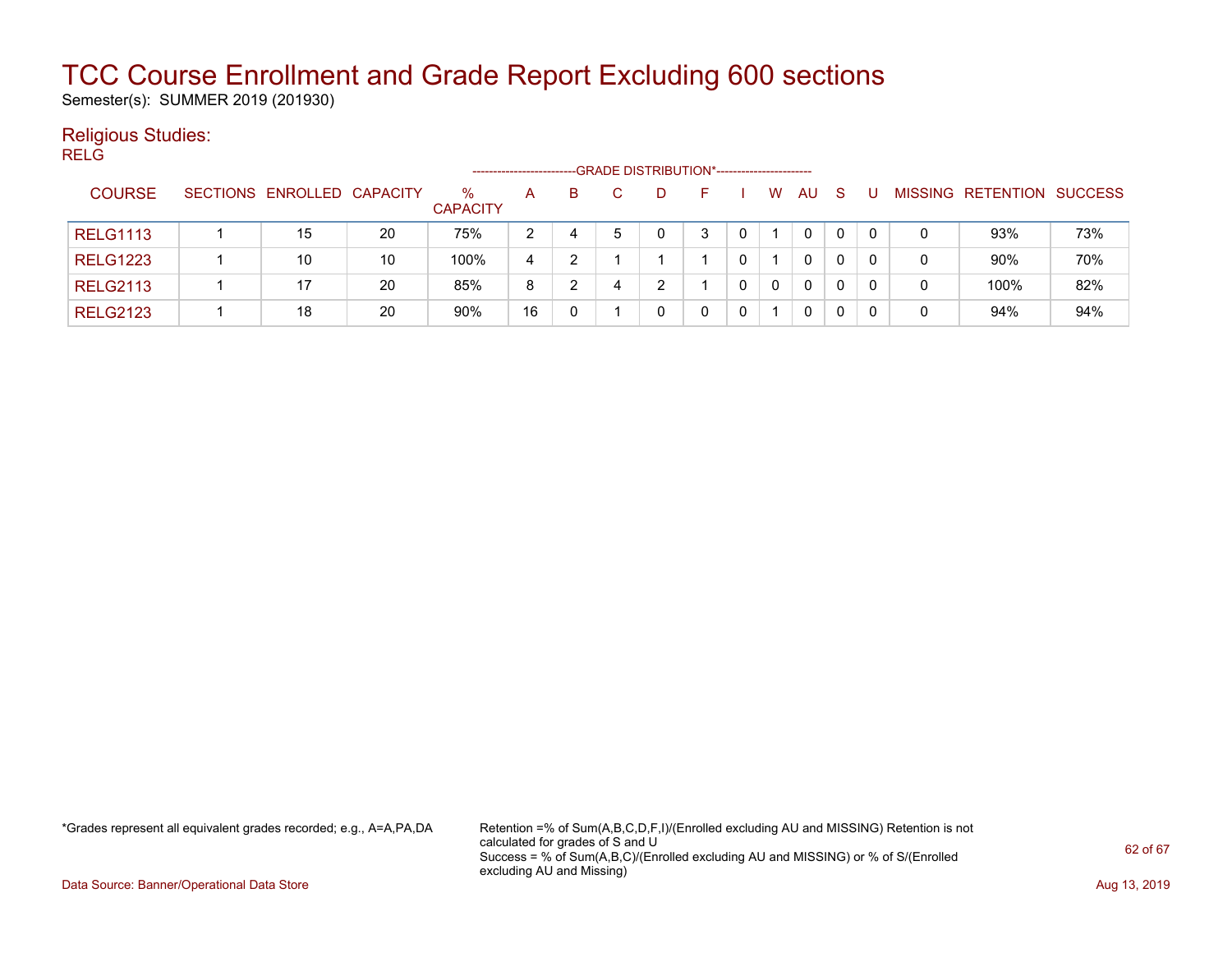Semester(s): SUMMER 2019 (201930)

### Respiratory Care:

| <b>RESP</b>     |                            |    |                 |    |  | ------------------------GRADE DISTRIBUTION*----------------------- |          |                |             |  |  |                                                  |      |
|-----------------|----------------------------|----|-----------------|----|--|--------------------------------------------------------------------|----------|----------------|-------------|--|--|--------------------------------------------------|------|
| <b>COURSE</b>   | SECTIONS ENROLLED CAPACITY |    | <b>CAPACITY</b> |    |  |                                                                    |          |                |             |  |  | % A B C D F I W AU S U MISSING—RETENTION SUCCESS |      |
| <b>RESP2102</b> |                            | 28 | 96%             | 25 |  | $\mathbf{0}$                                                       | $\Omega$ | $\overline{0}$ | $\mathbf 0$ |  |  | 100%                                             | 100% |

\*Grades represent all equivalent grades recorded; e.g., A=A,PA,DA Retention =% of Sum(A,B,C,D,F,I)/(Enrolled excluding AU and MISSING) Retention is not calculated for grades of S and U Success = % of Sum(A,B,C)/(Enrolled excluding AU and MISSING) or % of S/(Enrolled excluding AU and Missing)

Data Source: Banner/Operational Data Store **Aug 13, 2019 Aug 13, 2019 Aug 13, 2019**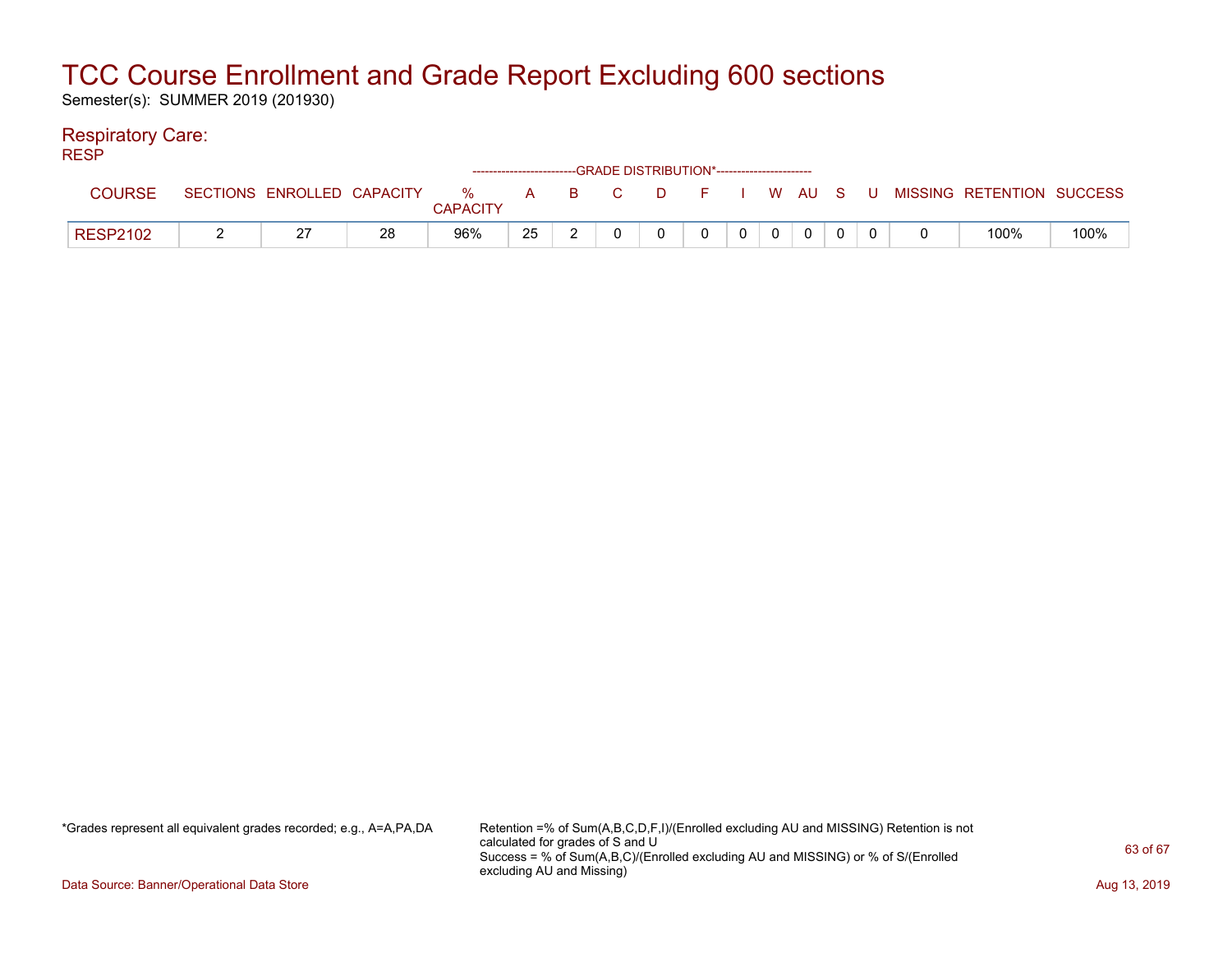Semester(s): SUMMER 2019 (201930)

#### Sociology: **SOCI**

| ----            |                            |     |                         | -------------------- |    |    |   | --GRADE DISTRIBUTION*----------------------- |    |           |    |   |   |                           |     |
|-----------------|----------------------------|-----|-------------------------|----------------------|----|----|---|----------------------------------------------|----|-----------|----|---|---|---------------------------|-----|
| <b>COURSE</b>   | SECTIONS ENROLLED CAPACITY |     | $\%$<br><b>CAPACITY</b> | А                    | B  |    |   |                                              | W  | <b>AU</b> | -S | U |   | MISSING RETENTION SUCCESS |     |
| SOCI1113        | 168                        | 185 | 91%                     | 73                   | 47 | 19 | 5 | R                                            | 15 | 0         |    |   | 0 | 91%                       | 83% |
| <b>SOCI2063</b> | 10                         | 20  | 50%                     |                      |    |    |   |                                              | 3  | 0         |    | 0 | 0 | 70%                       | 40% |
| <b>SOCI2263</b> | 11                         | 40  | 28%                     | 6                    | 3  |    |   |                                              |    | 0         |    |   | 0 | 82%                       | 82% |
| <b>SOCI2813</b> | 19                         | 20  | 95%                     | 6                    | 5  |    |   |                                              |    | 0         |    |   | 0 | 95%                       | 74% |

\*Grades represent all equivalent grades recorded; e.g., A=A,PA,DA Retention =% of Sum(A,B,C,D,F,I)/(Enrolled excluding AU and MISSING) Retention is not calculated for grades of S and U Success = % of Sum(A,B,C)/(Enrolled excluding AU and MISSING) or % of S/(Enrolled excluding AU and Missing)

Data Source: Banner/Operational Data Store **Aug 13, 2019 Aug 13, 2019 Aug 13, 2019**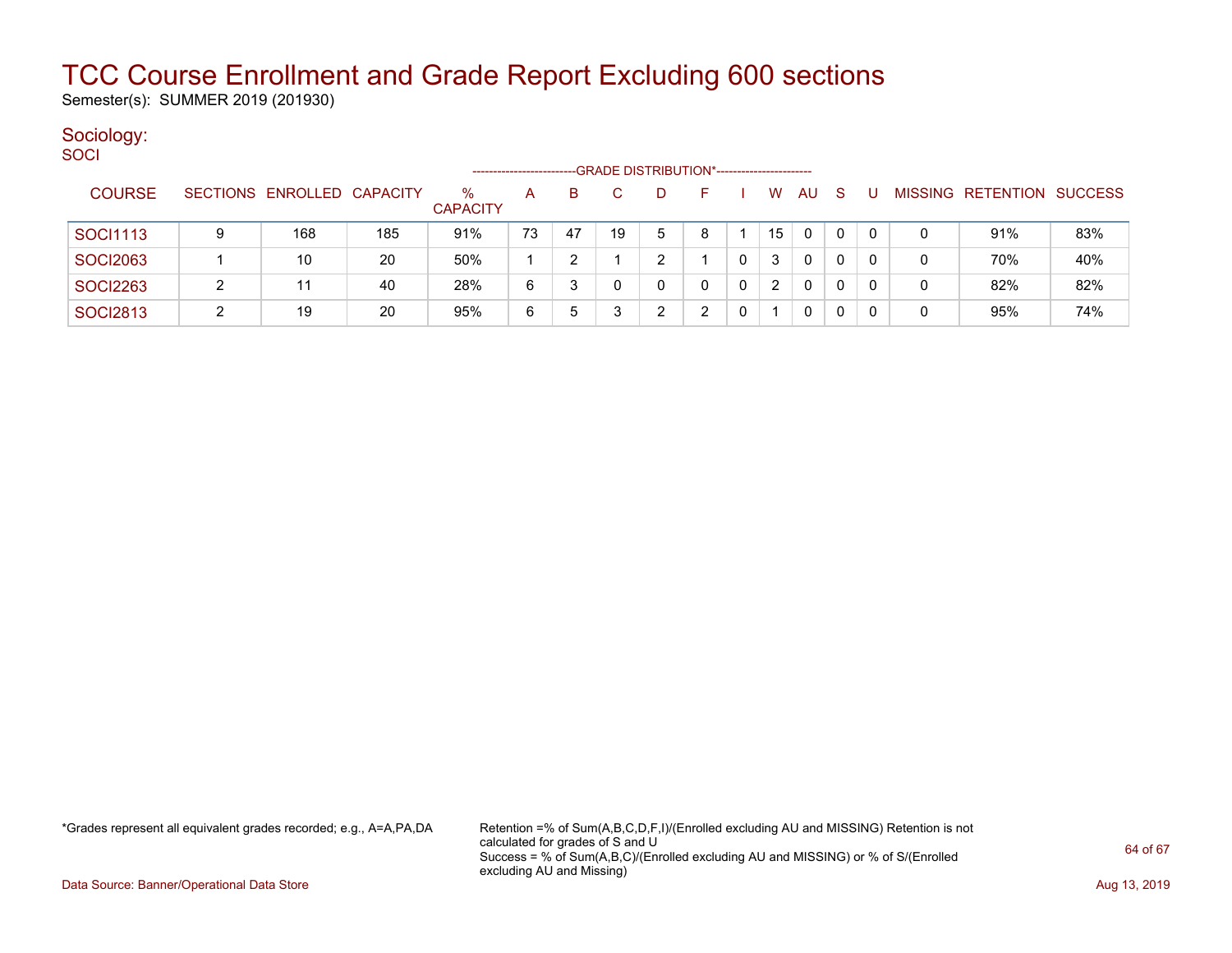Semester(s): SUMMER 2019 (201930)

### Spanish:

|                 |                            |     |                         | ----------------------- |    |    |   | -- GRADE DISTRIBUTION*----------------------- |          |          |              |              |              |   |                                  |      |
|-----------------|----------------------------|-----|-------------------------|-------------------------|----|----|---|-----------------------------------------------|----------|----------|--------------|--------------|--------------|---|----------------------------------|------|
| <b>COURSE</b>   | SECTIONS ENROLLED CAPACITY |     | $\%$<br><b>CAPACITY</b> | A                       | B  | C. |   | н.                                            |          | w        | AU           | <sub>S</sub> | U            |   | <b>MISSING RETENTION SUCCESS</b> |      |
| <b>SPAN1103</b> | 120                        | 141 | 85%                     | 61                      | 29 | 12 | 6 | ົ                                             | $\Omega$ | 10       | $\Omega$     |              | 0            | 0 | 92%                              | 85%  |
| <b>SPAN1213</b> | 34                         | 60  | 57%                     | 24                      |    |    |   |                                               | 0        |          |              | 0            | 0            | 0 | 97%                              | 97%  |
| <b>SPAN1413</b> | 5                          | 20  | 25%                     | 5                       | 0  |    |   |                                               | 0        | $\Omega$ | 0            | $\mathbf 0$  | 0            | 0 | 100%                             | 100% |
| <b>SPAN2113</b> | 8                          | 20  | 40%                     | 3                       |    | 0  |   |                                               | 0        |          | $\mathbf{0}$ | $\mathbf 0$  | 0            | 0 | 88%                              | 88%  |
| <b>SPAN2473</b> | 4                          | 20  | 20%                     |                         | റ  |    |   |                                               | 0        |          | 0            | $\mathbf 0$  | 0            | 0 | 75%                              | 75%  |
| <b>SPAN2533</b> | 10                         | 20  | 50%                     | 6                       | 0  |    |   |                                               | 0        |          | 3            | 0            | $\mathbf{0}$ | 0 | 86%                              | 86%  |

\*Grades represent all equivalent grades recorded; e.g., A=A,PA,DA Retention =% of Sum(A,B,C,D,F,I)/(Enrolled excluding AU and MISSING) Retention is not calculated for grades of S and U Success = % of Sum(A,B,C)/(Enrolled excluding AU and MISSING) or % of S/(Enrolled excluding AU and Missing)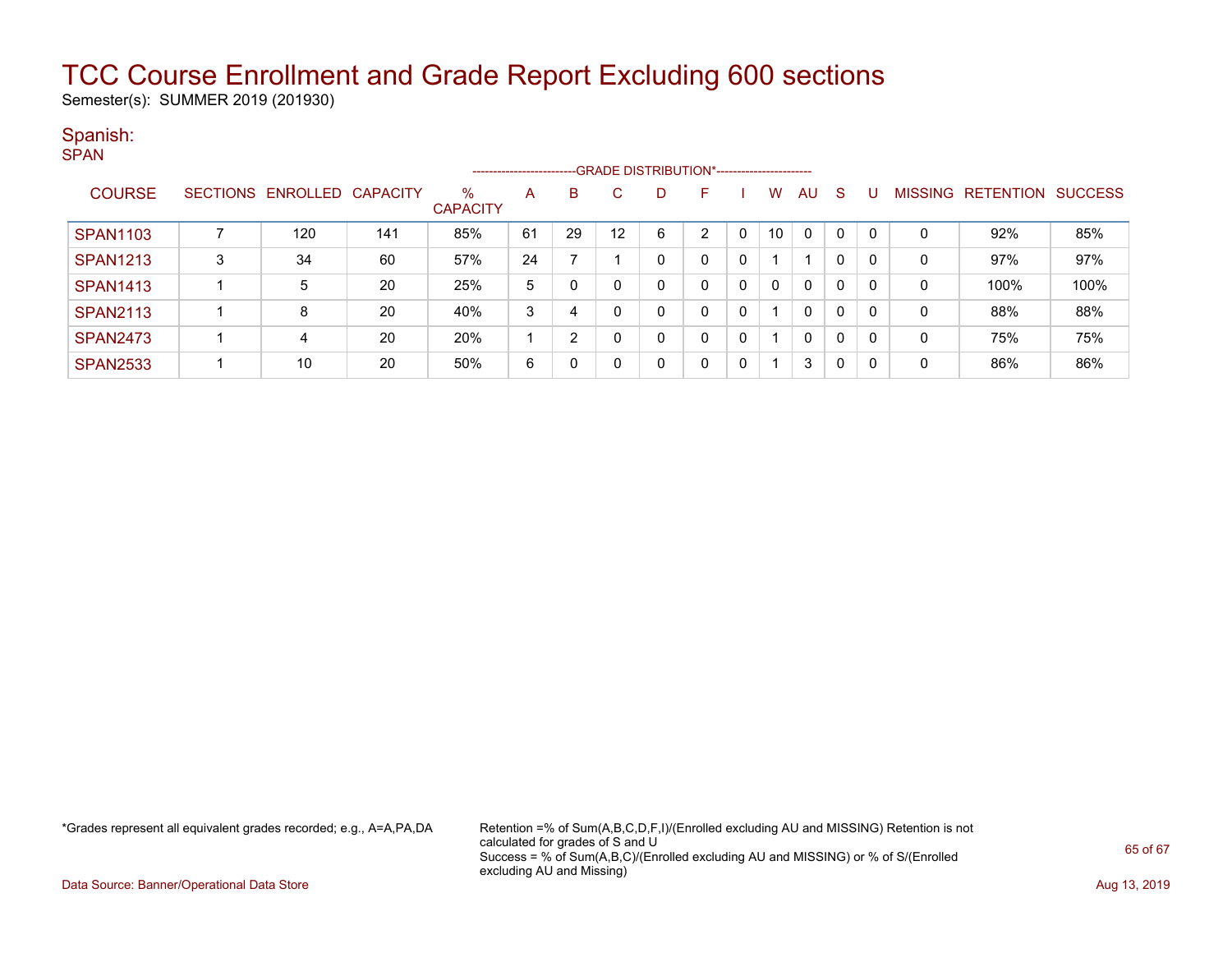Semester(s): SUMMER 2019 (201930)

#### Theatre: THEA

| INCA            |                            |    |                 |   |  |               | ------------------------GRADE DISTRIBUTION*----------------------- |       |              |  |                                                  |     |
|-----------------|----------------------------|----|-----------------|---|--|---------------|--------------------------------------------------------------------|-------|--------------|--|--------------------------------------------------|-----|
|                 | SECTIONS ENROLLED CAPACITY |    | <b>CAPACITY</b> |   |  |               |                                                                    |       |              |  | % A B C D F I W AU S U MISSING—RETENTION SUCCESS |     |
| <b>THEA1093</b> |                            | 24 | 42%             | 6 |  | $\mathcal{P}$ | $\Omega$                                                           | $0$ 0 | $\mathbf{0}$ |  | 100%                                             | 80% |

\*Grades represent all equivalent grades recorded; e.g., A=A,PA,DA Retention =% of Sum(A,B,C,D,F,I)/(Enrolled excluding AU and MISSING) Retention is not calculated for grades of S and U Success = % of Sum(A,B,C)/(Enrolled excluding AU and MISSING) or % of S/(Enrolled excluding AU and Missing)